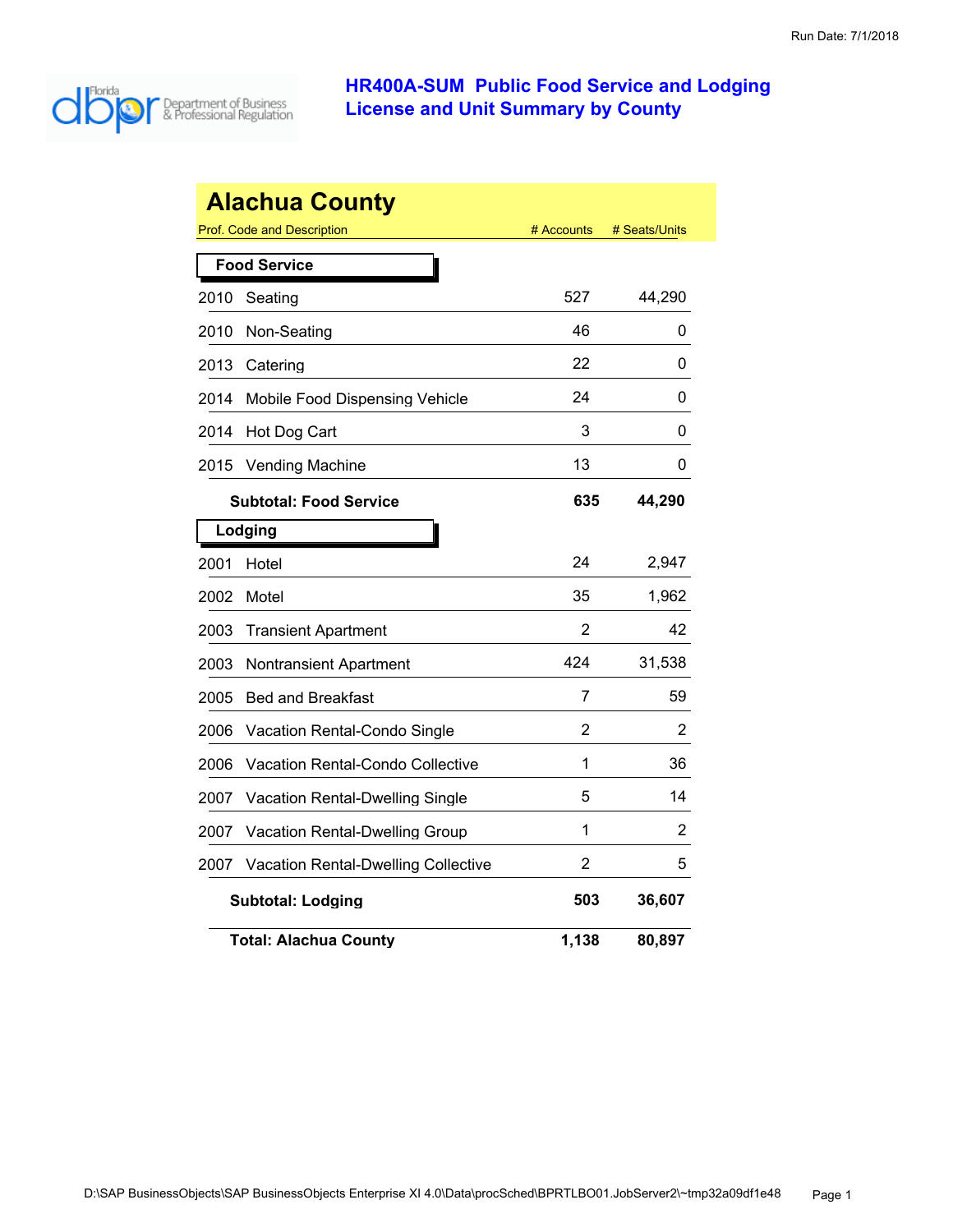

|      | <b>Baker County</b>                               |            |               |
|------|---------------------------------------------------|------------|---------------|
|      | Prof. Code and Description<br><b>Food Service</b> | # Accounts | # Seats/Units |
|      |                                                   |            |               |
| 2010 | Seating                                           | 31         | 2,292         |
| 2010 | Non-Seating                                       | 3          | 0             |
| 2014 | Mobile Food Dispensing Vehicle                    | 6          | 0             |
|      | 2015 Vending Machine                              | 2          | O             |
|      | <b>Subtotal: Food Service</b>                     | 42         | 2,292         |
|      | Lodging                                           |            |               |
| 2002 | Motel                                             | 3          | 147           |
| 2003 | <b>Nontransient Apartment</b>                     | 2          | 102           |
|      | <b>Subtotal: Lodging</b>                          | 5          | 249           |
|      | <b>Total: Baker County</b>                        | 47         | 2,541         |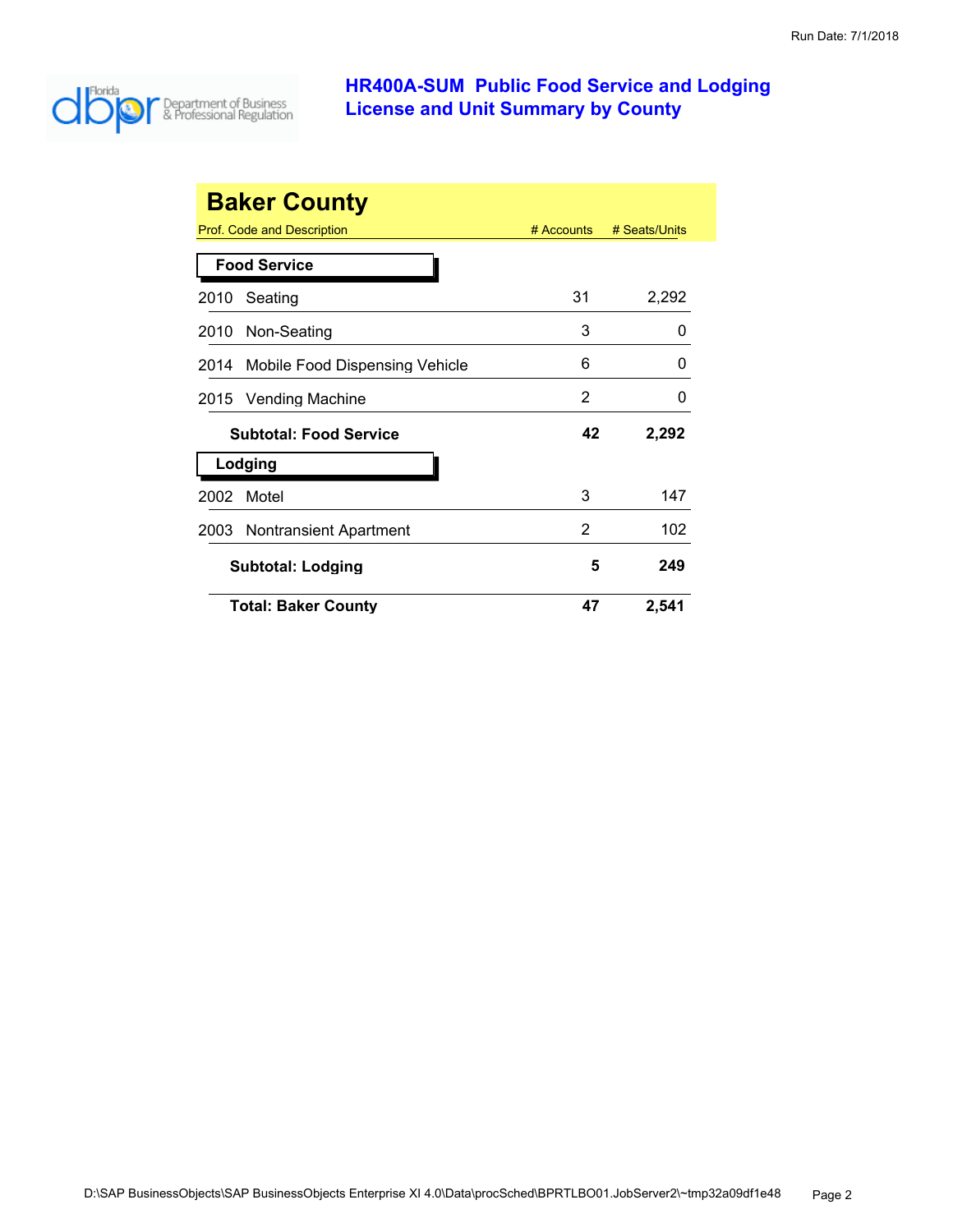

|      | <b>Bay County</b>                          |            |               |
|------|--------------------------------------------|------------|---------------|
|      | <b>Prof. Code and Description</b>          | # Accounts | # Seats/Units |
|      | <b>Food Service</b>                        |            |               |
| 2010 | Seating                                    | 583        | 59,674        |
| 2010 | Non-Seating                                | 74         | 0             |
| 2013 | Catering                                   | 18         | 0             |
| 2014 | Mobile Food Dispensing Vehicle             | 34         | 0             |
| 2014 | Hot Dog Cart                               | 3          | 0             |
| 2015 | <b>Vending Machine</b>                     | 1          | 0             |
|      | <b>Subtotal: Food Service</b>              | 713        | 59,674        |
|      | Lodging                                    |            |               |
| 2001 | Hotel                                      | 24         | 2,761         |
| 2002 | Motel                                      | 101        | 5,378         |
| 2003 | <b>Transient Apartment</b>                 | 3          | 76            |
| 2003 | Nontransient Apartment                     | 171        | 9,646         |
| 2006 | Vacation Rental-Condo Single               | 188        | 946           |
| 2006 | Vacation Rental-Condo Group                | 82         | 5,432         |
| 2006 | <b>Vacation Rental-Condo Collective</b>    | 175        | 2,510         |
| 2007 | <b>Vacation Rental-Dwelling Single</b>     | 96         | 204           |
| 2007 | Vacation Rental-Dwelling Group             | 4          | 29            |
| 2007 | <b>Vacation Rental-Dwelling Collective</b> | 50         | 639           |
| 2022 | Timeshare Project-Timeshare Proj Group     | 1          | 95            |
|      | <b>Subtotal: Lodging</b>                   | 895        | 27,716        |
|      | <b>Total: Bay County</b>                   | 1,608      | 87,390        |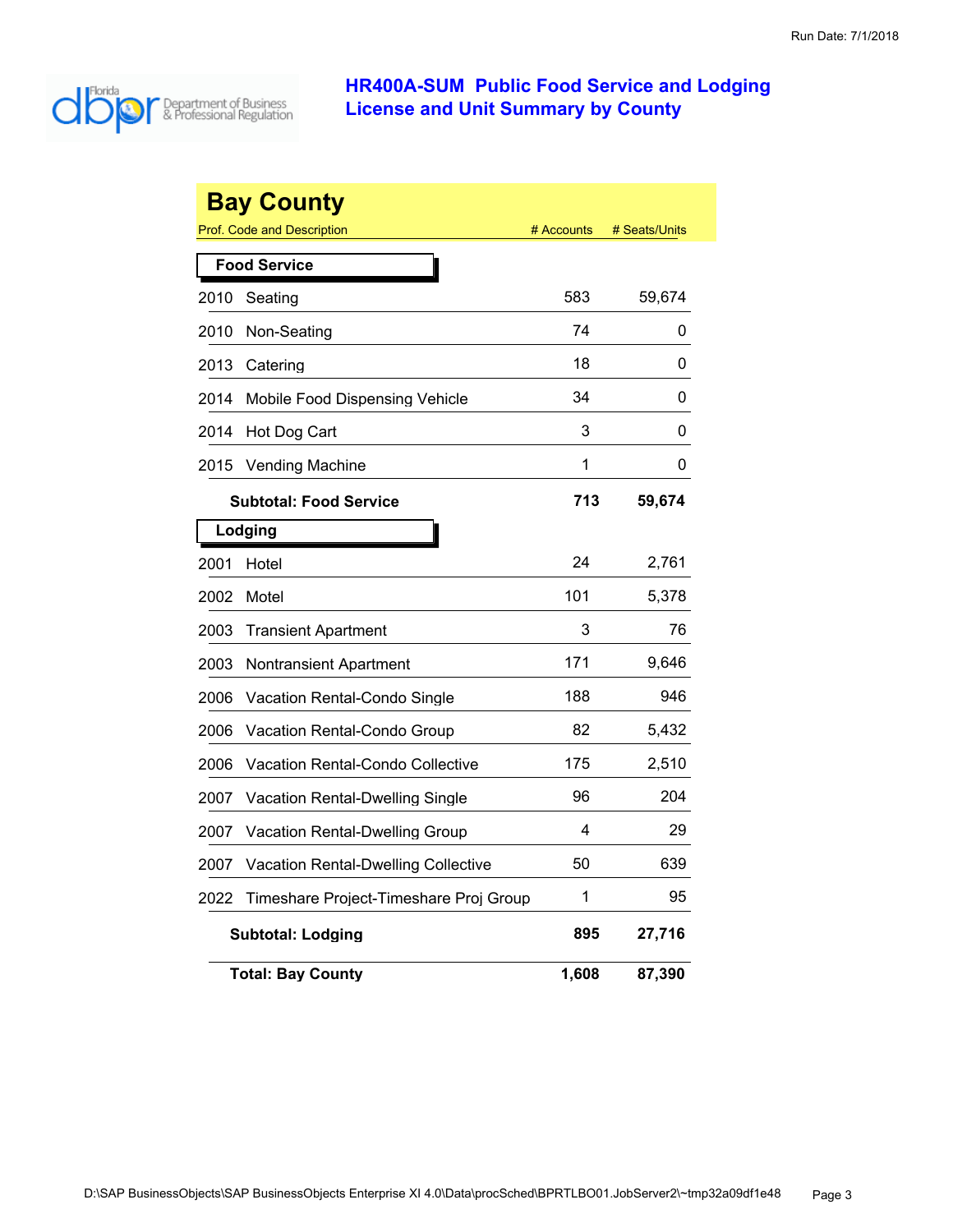

| <b>Bradford County</b>              |                                                                  |    |       |  |  |
|-------------------------------------|------------------------------------------------------------------|----|-------|--|--|
|                                     | <b>Prof. Code and Description</b><br># Accounts<br># Seats/Units |    |       |  |  |
|                                     | <b>Food Service</b>                                              |    |       |  |  |
| 2010                                | Seating                                                          | 36 | 2,918 |  |  |
| 2010                                | Non-Seating                                                      | 2  | 0     |  |  |
| 2013                                | Catering                                                         | 2  | O     |  |  |
| 2014                                | Mobile Food Dispensing Vehicle                                   | 4  | 0     |  |  |
|                                     | <b>Subtotal: Food Service</b>                                    | 44 | 2,918 |  |  |
|                                     | Lodging                                                          |    |       |  |  |
| 2001                                | Hotel                                                            | 1  | 29    |  |  |
| 2002                                | Motel                                                            | 10 | 337   |  |  |
| 2003                                | <b>Transient Apartment</b>                                       | 2  | 10    |  |  |
| 2003                                | <b>Nontransient Apartment</b>                                    | 11 | 470   |  |  |
| 2005                                | <b>Bed and Breakfast</b>                                         | 1  | 7     |  |  |
|                                     | 25<br>853<br><b>Subtotal: Lodging</b>                            |    |       |  |  |
| <b>Total: Bradford County</b><br>69 |                                                                  |    | 3,771 |  |  |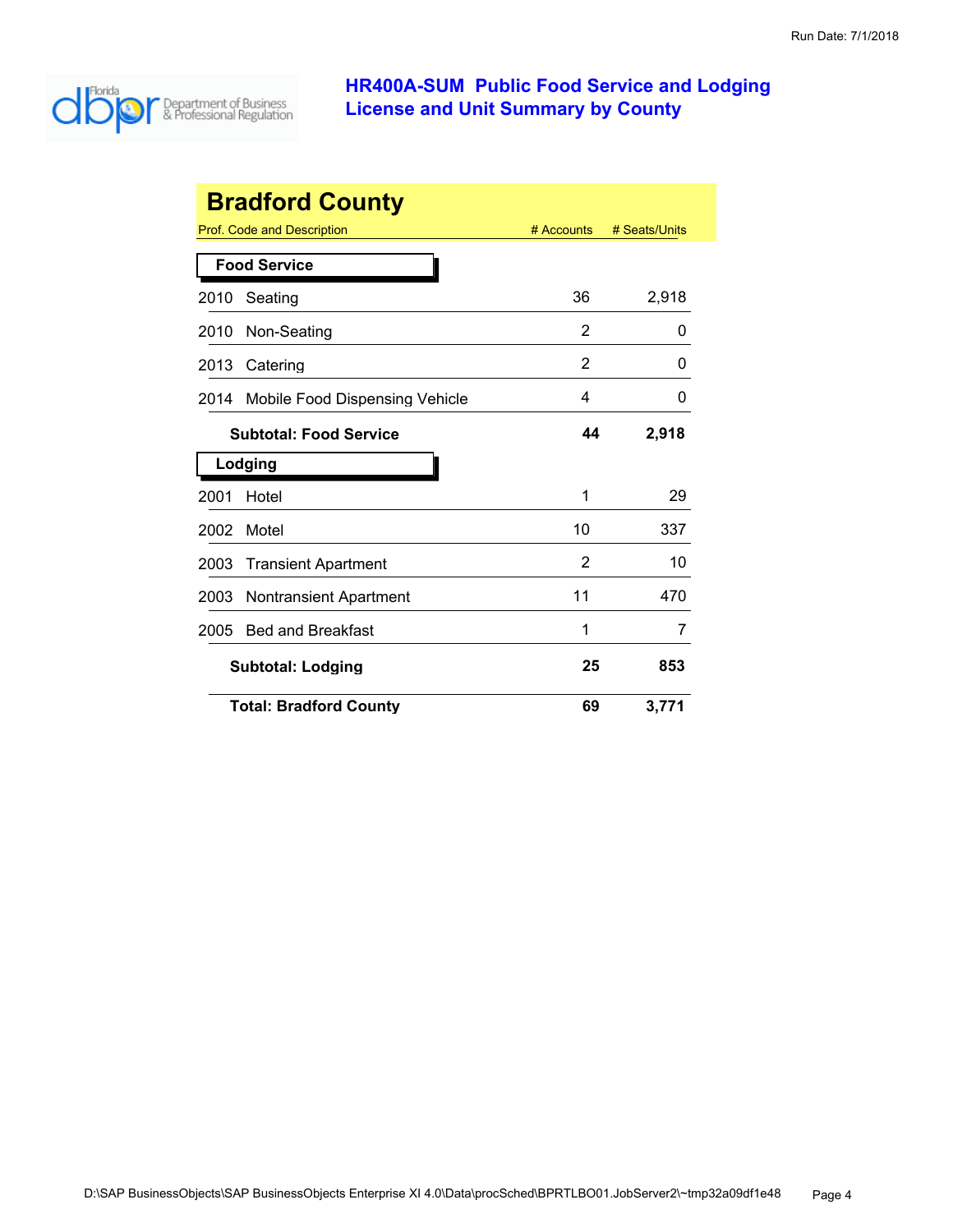

|      | <b>Brevard County</b>                      |            |               |
|------|--------------------------------------------|------------|---------------|
|      | <b>Prof. Code and Description</b>          | # Accounts | # Seats/Units |
|      | <b>Food Service</b>                        |            |               |
| 2010 | Seating                                    | 1,190      | 111,067       |
| 2010 | Non-Seating                                | 110        | 0             |
| 2013 | Catering                                   | 24         | 0             |
| 2014 | Mobile Food Dispensing Vehicle             | 62         | 0             |
| 2014 | Hot Dog Cart                               | 11         | 0             |
| 2015 | <b>Vending Machine</b>                     | 16         | 0             |
|      | <b>Subtotal: Food Service</b>              | 1,413      | 111,067       |
|      | Lodging                                    |            |               |
| 2001 | Hotel                                      | 37         | 4,296         |
| 2002 | Motel                                      | 75         | 5,305         |
| 2003 | <b>Transient Apartment</b>                 | 33         | 347           |
| 2003 | Nontransient Apartment                     | 407        | 24,131        |
| 2005 | <b>Bed and Breakfast</b>                   | 9          | 54            |
| 2006 | Vacation Rental-Condo Single               | 137        | 265           |
| 2006 | Vacation Rental-Condo Group                | 30         | 1,157         |
| 2006 | Vacation Rental-Condo Collective           | 26         | 535           |
| 2007 | Vacation Rental-Dwelling Single            | 109        | 135           |
| 2007 | <b>Vacation Rental-Dwelling Group</b>      | 14         | 117           |
| 2007 | <b>Vacation Rental-Dwelling Collective</b> | 17         | 38            |
|      | <b>Subtotal: Lodging</b>                   | 894        | 36,380        |
|      | <b>Total: Brevard County</b>               | 2,307      | 147,447       |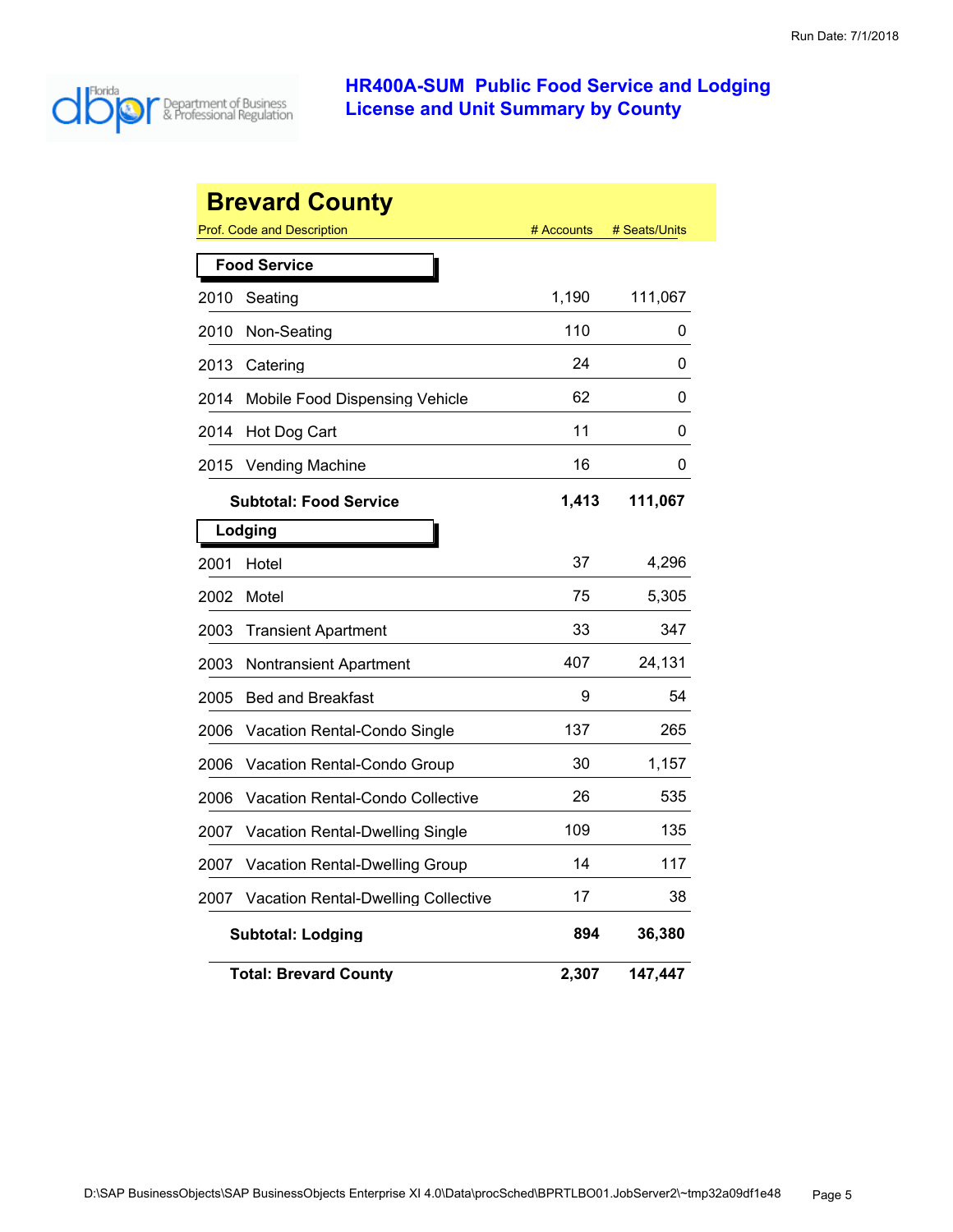

|      | <b>Broward County</b>                      |            |               |
|------|--------------------------------------------|------------|---------------|
|      | <b>Prof. Code and Description</b>          | # Accounts | # Seats/Units |
|      | <b>Food Service</b>                        |            |               |
| 2010 | Seating                                    | 3,854      | 355,695       |
| 2010 | Non-Seating                                | 580        | 0             |
| 2012 | Theme Park Food Cart                       | 1          | 7             |
| 2013 | Catering                                   | 137        | 0             |
| 2014 | Mobile Food Dispensing Vehicle             | 191        | 0             |
| 2014 | Hot Dog Cart                               | 27         | O             |
| 2015 | <b>Vending Machine</b>                     | 23         | 0             |
|      | <b>Subtotal: Food Service</b>              | 4,813      | 355,702       |
|      | Lodging                                    |            |               |
| 2001 | Hotel                                      | 168        | 26,349        |
| 2002 | Motel                                      | 230        | 7,049         |
| 2003 | <b>Transient Apartment</b>                 | 186        | 3,090         |
| 2003 | <b>Nontransient Apartment</b>              | 2,636      | 113,357       |
| 2005 | <b>Bed and Breakfast</b>                   | 12         | 56            |
| 2006 | Vacation Rental-Condo Single               | 117        | 1,250         |
| 2006 | Vacation Rental-Condo Group                | 56         | 3,531         |
| 2006 | Vacation Rental-Condo Collective           | 19         | 137           |
| 2007 | <b>Vacation Rental-Dwelling Single</b>     | 718        | 885           |
| 2007 | Vacation Rental-Dwelling Group             | 40         | 152           |
| 2007 | <b>Vacation Rental-Dwelling Collective</b> | 123        | 723           |
| 2022 | Timeshare Project-Timeshare Proj Single    | 1          | 92            |
|      | <b>Subtotal: Lodging</b>                   | 4,306      | 156,671       |
|      | <b>Total: Broward County</b>               | 9,119      | 512,373       |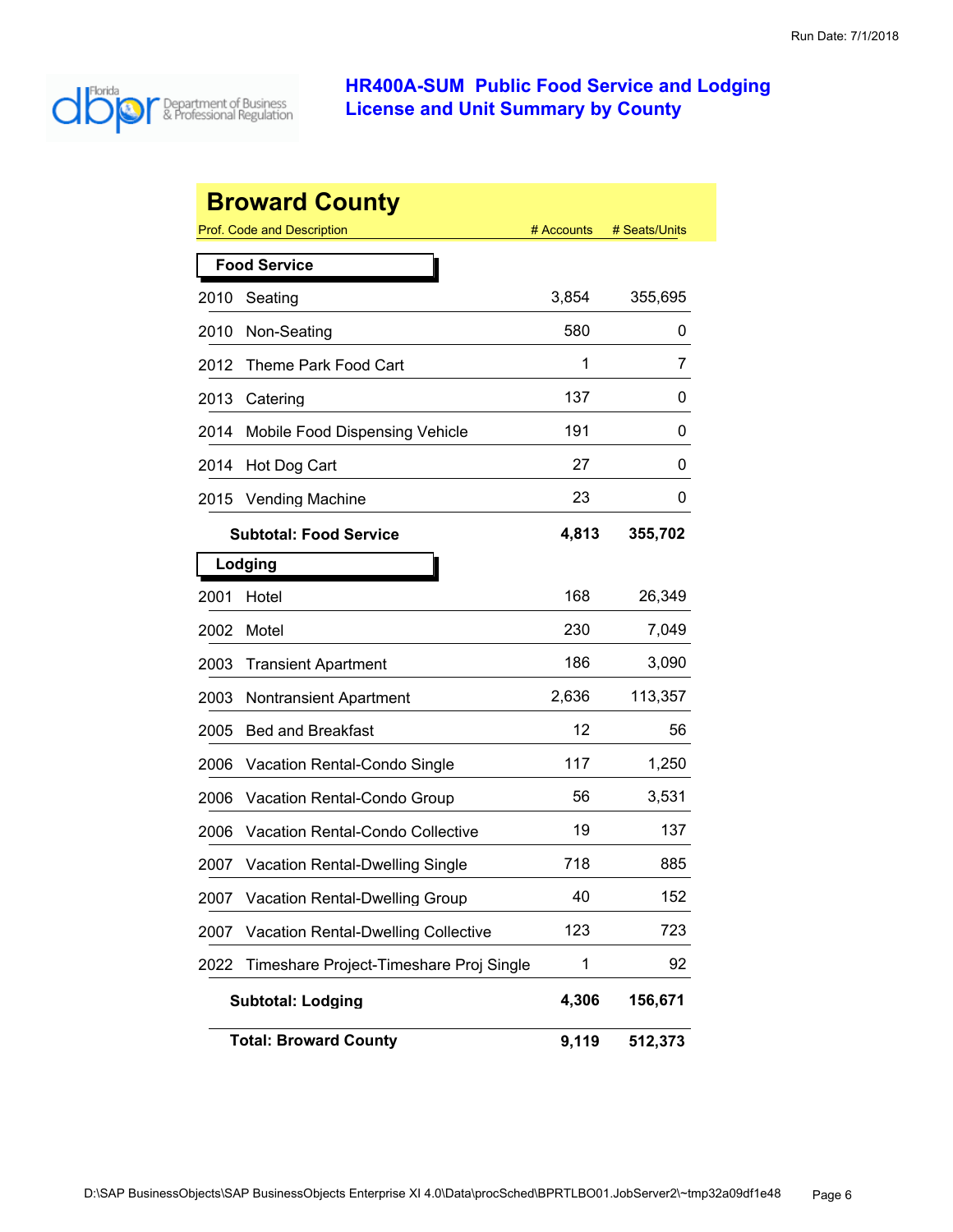

| <b>Calhoun County</b>                  |              |               |  |  |
|----------------------------------------|--------------|---------------|--|--|
| Prof. Code and Description             | $#$ Accounts | # Seats/Units |  |  |
| <b>Food Service</b>                    |              |               |  |  |
| Seating<br>2010                        | 18           | 1,347         |  |  |
| Non-Seating<br>2010                    | 1            | $\Omega$      |  |  |
| Mobile Food Dispensing Vehicle<br>2014 | 2            | 0             |  |  |
| <b>Subtotal: Food Service</b>          | 21           | 1,347         |  |  |
| Lodging                                |              |               |  |  |
| Motel<br>2002                          | 2            | 24            |  |  |
| Nontransient Apartment<br>2003         | 4            | 102           |  |  |
| <b>Subtotal: Lodging</b>               | 6            | 126           |  |  |
| <b>Total: Calhoun County</b>           | 27           | 1,473         |  |  |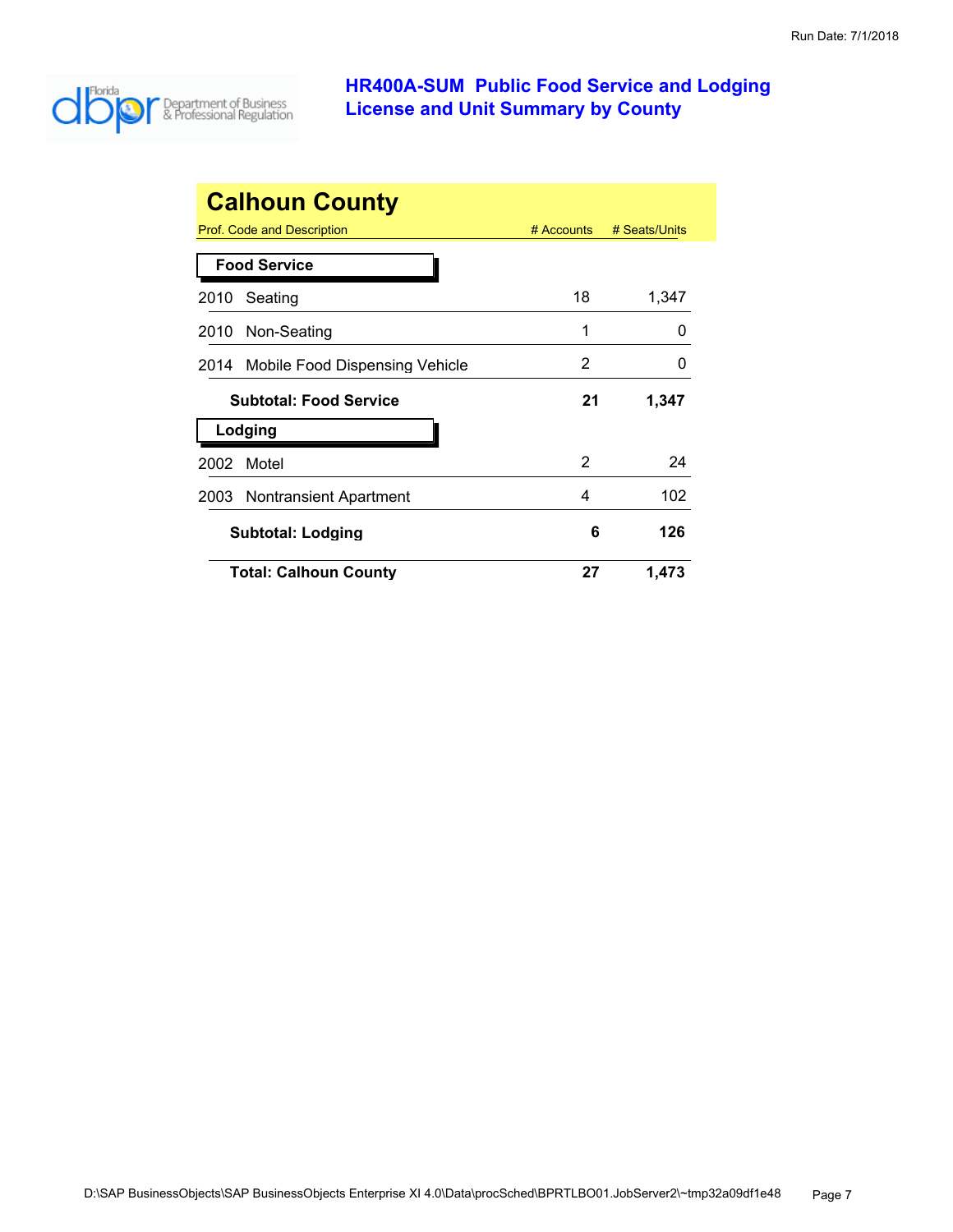

|      | <b>Charlotte County</b>                    |            |               |
|------|--------------------------------------------|------------|---------------|
|      | Prof. Code and Description                 | # Accounts | # Seats/Units |
|      | <b>Food Service</b>                        |            |               |
| 2010 | Seating                                    | 321        | 33,985        |
| 2010 | Non-Seating                                | 35         | 0             |
| 2013 | Catering                                   | 2          | 0             |
| 2014 | Mobile Food Dispensing Vehicle             | 21         | 0             |
| 2014 | Hot Dog Cart                               | 5          | 0             |
| 2015 | <b>Vending Machine</b>                     | 1          | 0             |
|      | <b>Subtotal: Food Service</b>              | 385        | 33,985        |
|      | Lodging                                    |            |               |
| 2001 | Hotel                                      | 10         | 931           |
| 2002 | Motel                                      | 17         | 670           |
| 2003 | <b>Transient Apartment</b>                 | 9          | 77            |
| 2003 | Nontransient Apartment                     | 31         | 2,396         |
| 2005 | <b>Bed and Breakfast</b>                   | 1          | 1             |
| 2006 | <b>Vacation Rental-Condo Single</b>        | 23         | 92            |
| 2006 | Vacation Rental-Condo Group                | 15         | 416           |
| 2006 | Vacation Rental-Condo Collective           | 14         | 214           |
| 2007 | Vacation Rental-Dwelling Single            | 64         | 182           |
| 2007 | <b>Vacation Rental-Dwelling Group</b>      | 2          | 28            |
| 2007 | <b>Vacation Rental-Dwelling Collective</b> | 29         | 355           |
|      | <b>Subtotal: Lodging</b>                   | 215        | 5,362         |
|      | <b>Total: Charlotte County</b>             | 600        | 39,347        |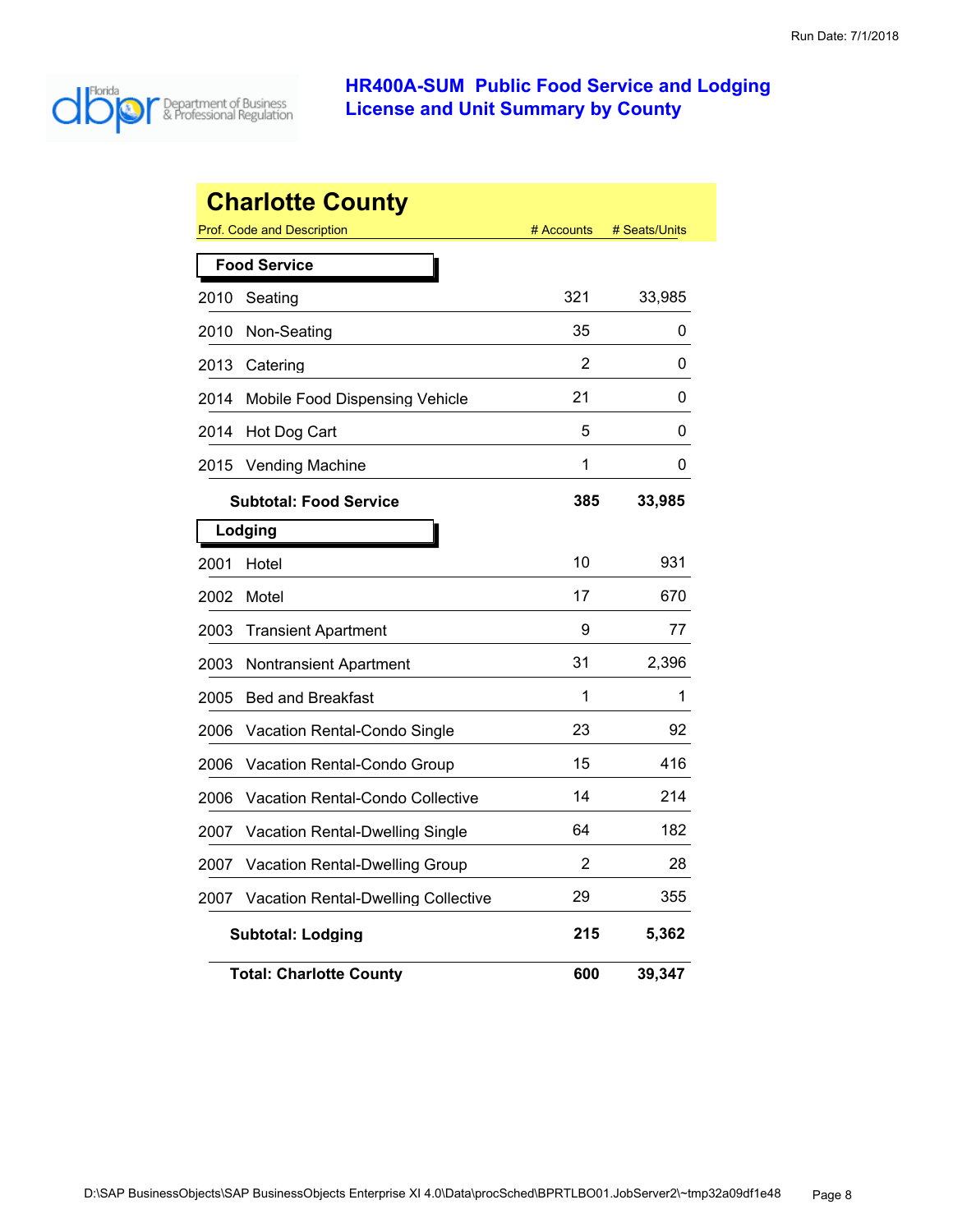

|      | <b>Citrus County</b><br><b>Prof. Code and Description</b> | # Accounts | # Seats/Units |  |
|------|-----------------------------------------------------------|------------|---------------|--|
|      |                                                           |            |               |  |
|      | <b>Food Service</b>                                       |            |               |  |
| 2010 | Seating                                                   | 261        | 20,480        |  |
| 2010 | Non-Seating                                               | 19         | 0             |  |
| 2013 | Catering                                                  | 3          | 0             |  |
| 2014 | Mobile Food Dispensing Vehicle                            | 26         | 0             |  |
| 2014 | Hot Dog Cart                                              | 7          | 0             |  |
| 2015 | <b>Vending Machine</b>                                    | 1          | 0             |  |
|      | <b>Subtotal: Food Service</b>                             | 317        | 20,480        |  |
|      | Lodging                                                   |            |               |  |
| 2001 | Hotel                                                     | 4          | 191           |  |
| 2002 | Motel                                                     | 20         | 1,009         |  |
| 2003 | <b>Transient Apartment</b>                                | 8          | 68            |  |
| 2003 | <b>Nontransient Apartment</b>                             | 37         | 1,146         |  |
| 2005 | <b>Bed and Breakfast</b>                                  | 3          | 14            |  |
| 2006 | Vacation Rental-Condo Single                              | 6          | 6             |  |
| 2006 | Vacation Rental-Condo Group                               | 1          | 3             |  |
| 2006 | Vacation Rental-Condo Collective                          | 1          | 5             |  |
| 2007 | Vacation Rental-Dwelling Single                           | 63         | 77            |  |
| 2007 | Vacation Rental-Dwelling Group                            | 3          | 9             |  |
| 2007 | <b>Vacation Rental-Dwelling Collective</b>                | 13         | 150           |  |
|      | <b>Subtotal: Lodging</b>                                  | 159        | 2,678         |  |
|      | <b>Total: Citrus County</b>                               | 476        | 23,158        |  |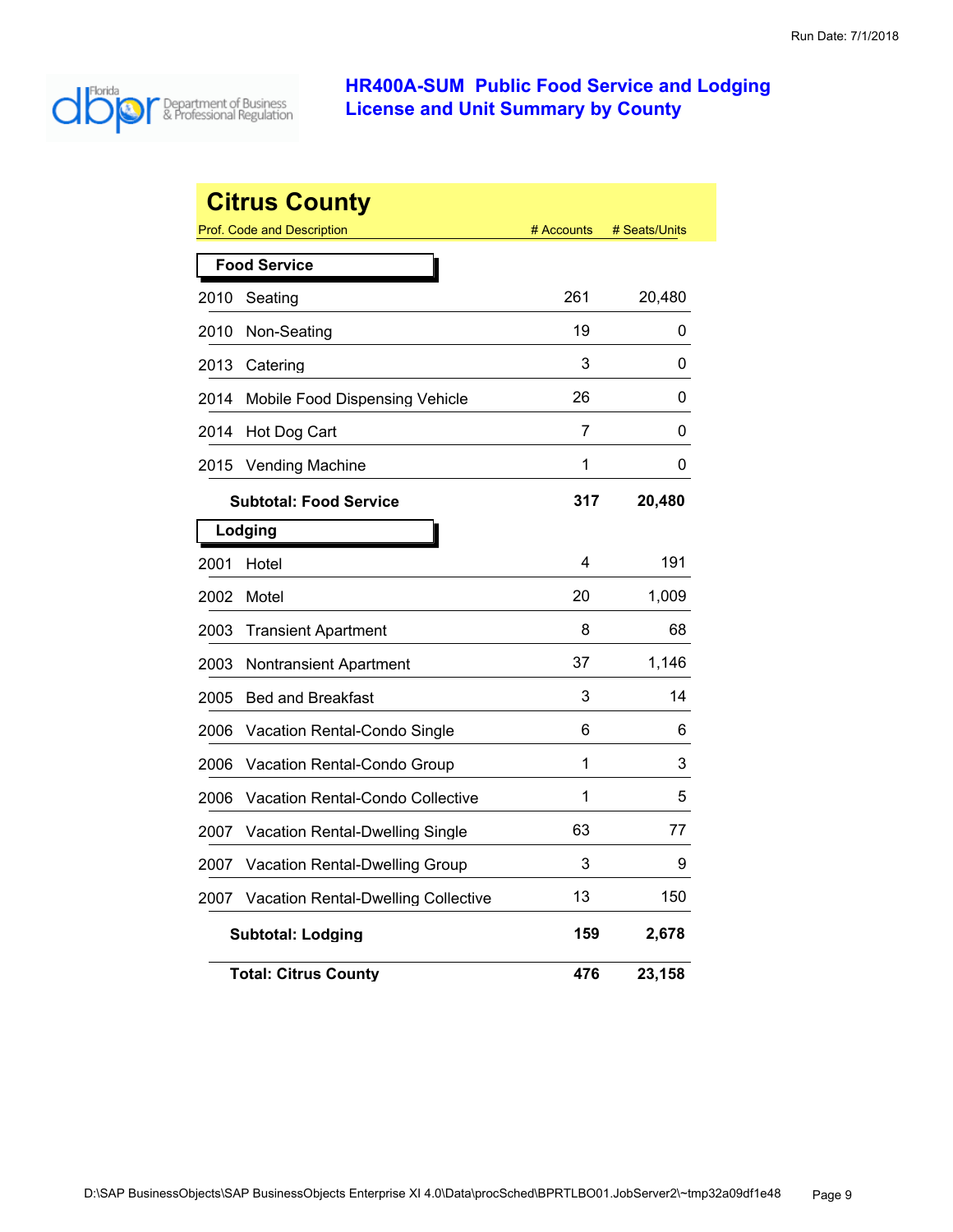

| <b>Clay County</b> |                                        |            |               |  |
|--------------------|----------------------------------------|------------|---------------|--|
|                    | <b>Prof. Code and Description</b>      | # Accounts | # Seats/Units |  |
|                    | <b>Food Service</b>                    |            |               |  |
| 2010               | Seating                                | 290        | 26,089        |  |
| 2010               | Non-Seating                            | 38         | 0             |  |
| 2013               | Catering                               | 3          | 0             |  |
| 2014               | Mobile Food Dispensing Vehicle         | 23         | 0             |  |
| 2014               | Hot Dog Cart                           | 2          | 0             |  |
| 2015               | <b>Vending Machine</b>                 | 7          | 0             |  |
|                    | <b>Subtotal: Food Service</b>          | 363        | 26,089        |  |
|                    | Lodging                                |            |               |  |
| 2001               | Hotel                                  | 8          | 805           |  |
| 2002               | Motel                                  | 3          | 164           |  |
| 2003               | <b>Nontransient Apartment</b>          | 54         | 6,733         |  |
| 2005               | <b>Bed and Breakfast</b>               | 3          | 14            |  |
| 2007               | <b>Vacation Rental-Dwelling Single</b> | 1          | 1             |  |
|                    | <b>Subtotal: Lodging</b>               | 69         | 7,717         |  |
|                    | <b>Total: Clay County</b>              | 432        | 33,806        |  |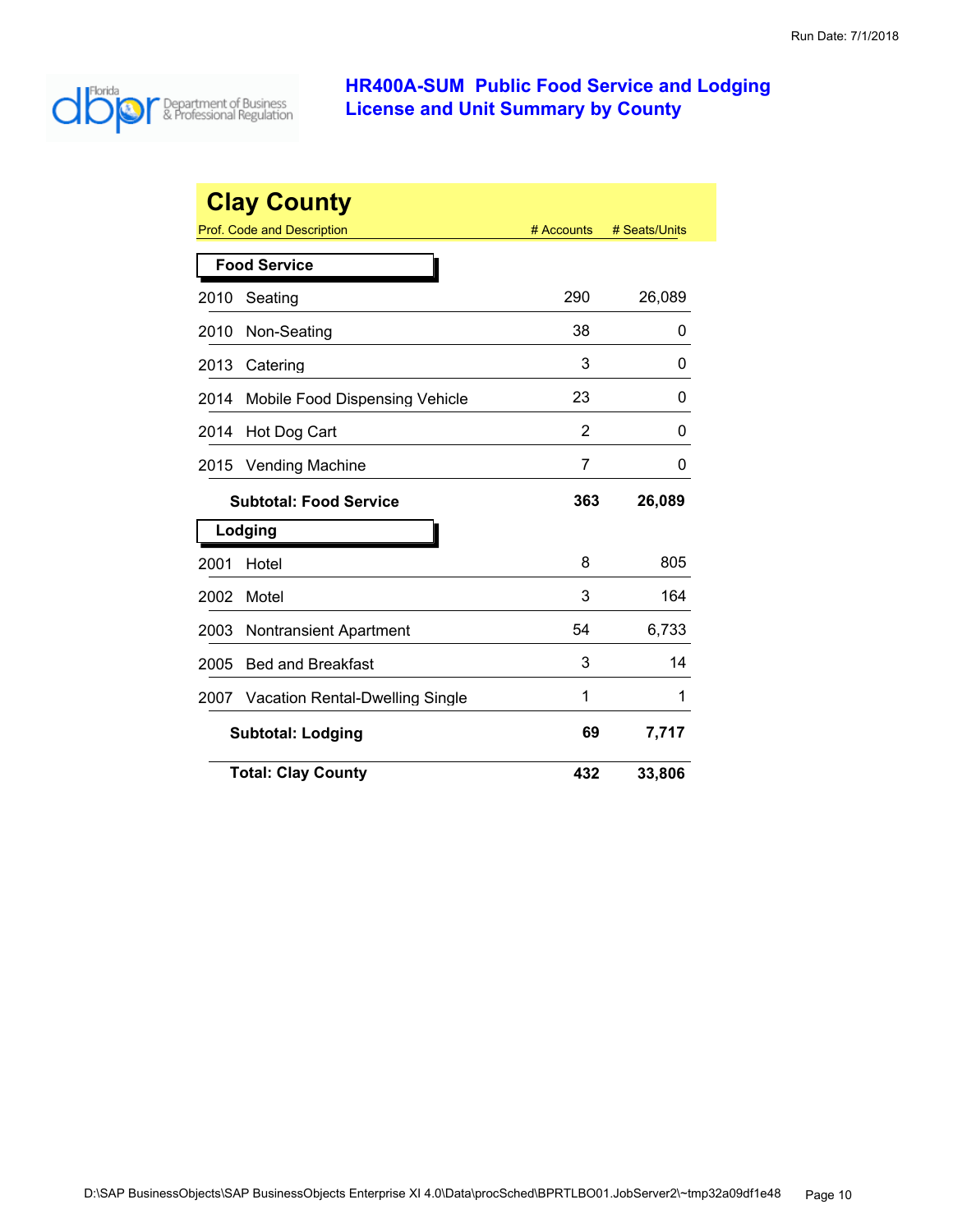

| <b>Collier County</b> |                                                  |            |               |  |  |
|-----------------------|--------------------------------------------------|------------|---------------|--|--|
|                       | <b>Prof. Code and Description</b>                | # Accounts | # Seats/Units |  |  |
|                       | <b>Food Service</b>                              |            |               |  |  |
| 2010                  | Seating                                          | 973        | 111,905       |  |  |
| 2010                  | Non-Seating                                      | 84         | 0             |  |  |
| 2013                  | Catering                                         | 34         | 0             |  |  |
| 2014                  | Mobile Food Dispensing Vehicle                   | 32         | 0             |  |  |
| 2014                  | Hot Dog Cart                                     | 11         | 0             |  |  |
| 2015                  | <b>Vending Machine</b>                           | 2          | 0             |  |  |
|                       | <b>Subtotal: Food Service</b>                    | 1,136      | 111,905       |  |  |
|                       | Lodging                                          |            |               |  |  |
| 2001                  | Hotel                                            | 36         | 5,518         |  |  |
| 2002                  | Motel                                            | 44         | 2,048         |  |  |
| 2003                  | <b>Transient Apartment</b>                       | 5          | 135           |  |  |
| 2003                  | Nontransient Apartment                           | 110        | 12,839        |  |  |
| 2006                  | Vacation Rental-Condo Single                     | 26         | 36            |  |  |
| 2006                  | Vacation Rental-Condo Group                      | 25         | 1,055         |  |  |
| 2006                  | Vacation Rental-Condo Collective                 | 34         | 729           |  |  |
| 2007                  | Vacation Rental-Dwelling Single                  | 45         | 45            |  |  |
| 2007                  | Vacation Rental-Dwelling Group                   | 1          | 19            |  |  |
| 2007                  | <b>Vacation Rental-Dwelling Collective</b>       | 40         | 471           |  |  |
|                       | 366<br>22,895<br><b>Subtotal: Lodging</b>        |            |               |  |  |
|                       | <b>Total: Collier County</b><br>1,502<br>134,800 |            |               |  |  |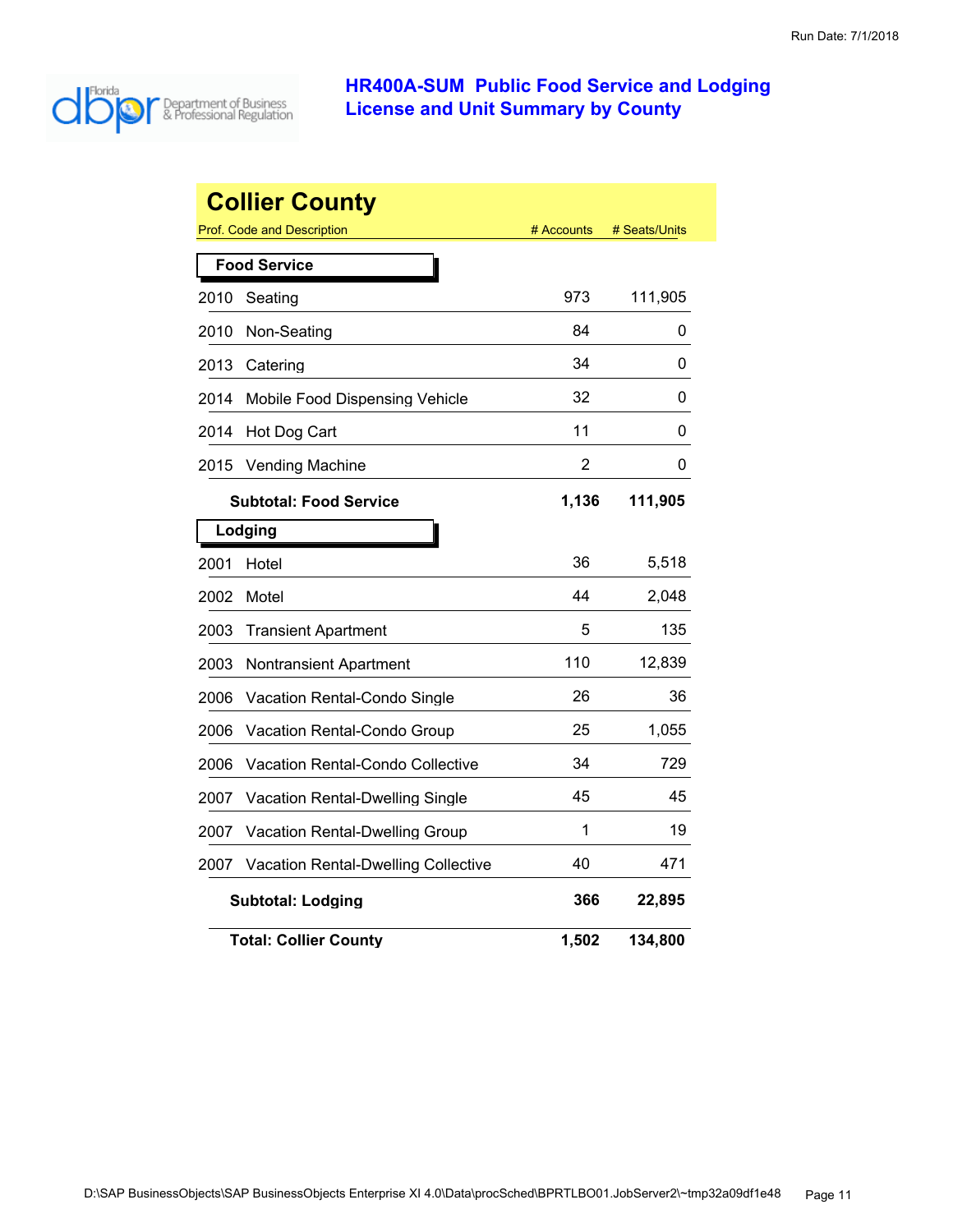

|      | <b>Columbia County</b>         |            |               |
|------|--------------------------------|------------|---------------|
|      | Prof. Code and Description     | # Accounts | # Seats/Units |
|      | <b>Food Service</b>            |            |               |
| 2010 | Seating                        | 120        | 10,331        |
| 2010 | Non-Seating                    | 10         | 0             |
| 2013 | Catering                       | 1          | 0             |
| 2014 | Mobile Food Dispensing Vehicle | 18         | 0             |
| 2014 | Hot Dog Cart                   | 2          | 0             |
| 2015 | <b>Vending Machine</b>         | 9          | 0             |
|      | <b>Subtotal: Food Service</b>  | 160        | 10,331        |
|      | Lodging                        |            |               |
| 2001 | Hotel                          | 6          | 540           |
| 2002 | Motel                          | 20         | 1,075         |
| 2003 | <b>Transient Apartment</b>     | 2          | 46            |
| 2003 | <b>Nontransient Apartment</b>  | 54         | 1,783         |
| 2005 | <b>Bed and Breakfast</b>       | 1          | 1             |
|      | <b>Subtotal: Lodging</b>       | 83         | 3,445         |
|      | <b>Total: Columbia County</b>  | 243        | 13,776        |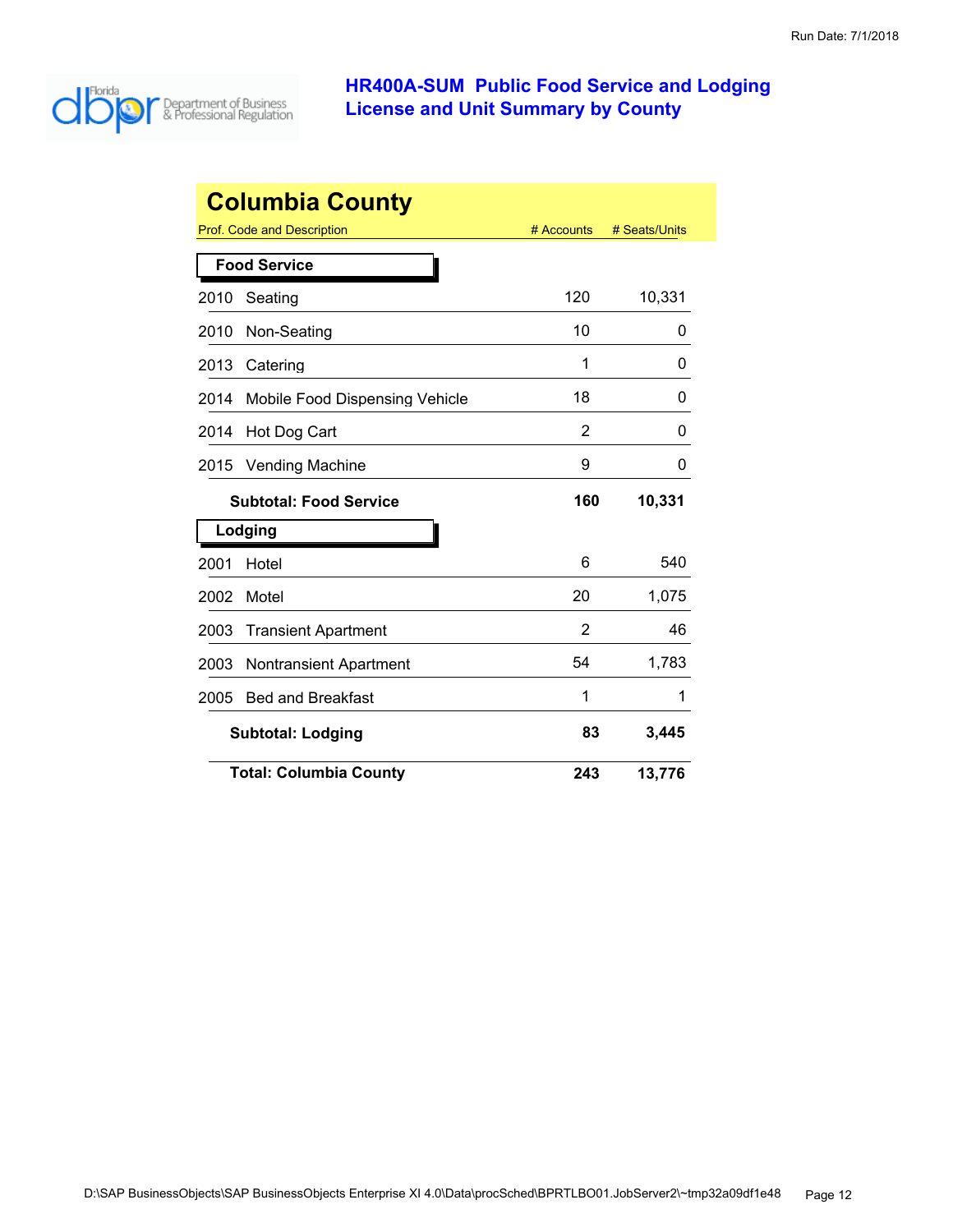

|      | <b>Dade County</b>                         |            |               |
|------|--------------------------------------------|------------|---------------|
|      | Prof. Code and Description                 | # Accounts | # Seats/Units |
|      | <b>Food Service</b>                        |            |               |
| 2010 | Seating                                    | 5,467      | 446,602       |
| 2010 | Non-Seating                                | 968        | 0             |
| 2013 | Catering                                   | 206        | 0             |
| 2014 | Mobile Food Dispensing Vehicle             | 714        | 0             |
| 2014 | Hot Dog Cart                               | 110        | 0             |
| 2015 | <b>Vending Machine</b>                     | 16         | 0             |
|      | <b>Subtotal: Food Service</b>              | 7,481      | 446,602       |
|      | Lodging                                    |            |               |
| 2001 | Hotel                                      | 413        | 50,350        |
| 2002 | Motel                                      | 122        | 7,158         |
| 2003 | <b>Transient Apartment</b>                 | 107        | 3,607         |
| 2003 | <b>Nontransient Apartment</b>              | 5,437      | 167,707       |
| 2005 | <b>Bed and Breakfast</b>                   | 7          | 23            |
| 2006 | Vacation Rental-Condo Single               | 845        | 1,937         |
| 2006 | Vacation Rental-Condo Group                | 100        | 3,172         |
| 2006 | <b>Vacation Rental-Condo Collective</b>    | 86         | 927           |
| 2007 | <b>Vacation Rental-Dwelling Single</b>     | 142        | 299           |
| 2007 | <b>Vacation Rental-Dwelling Group</b>      | 11         | 45            |
| 2007 | <b>Vacation Rental-Dwelling Collective</b> | 22         | 86            |
| 2022 | Timeshare Project-Timeshare Proj Single    | 1          | 9             |
|      | <b>Subtotal: Lodging</b>                   | 7,293      | 235,320       |
|      | <b>Total: Dade County</b>                  | 14,774     | 681,922       |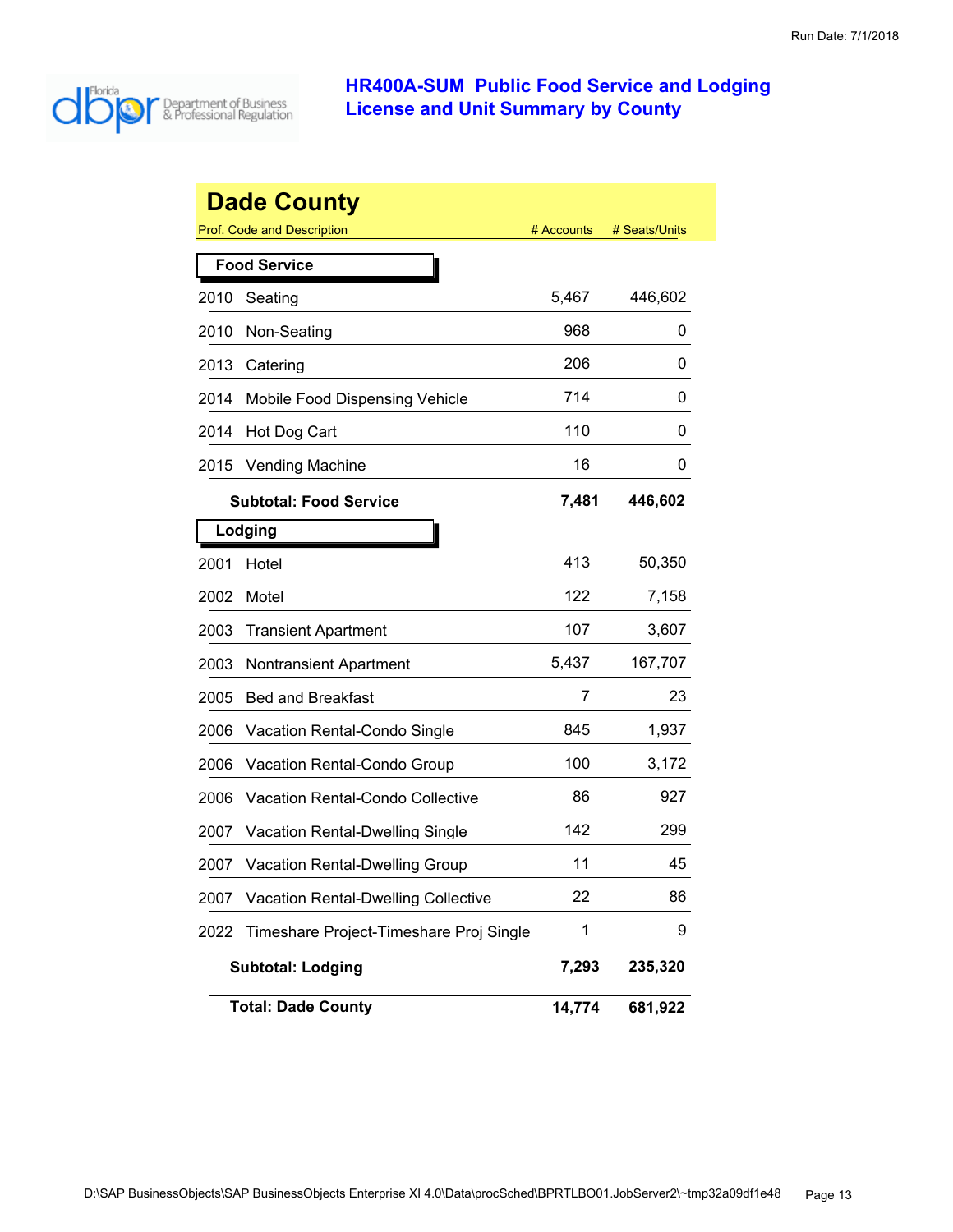

| <b>DeSoto County</b>                  |                                                                  |    |       |  |  |
|---------------------------------------|------------------------------------------------------------------|----|-------|--|--|
|                                       | <b>Prof. Code and Description</b><br># Accounts<br># Seats/Units |    |       |  |  |
|                                       | <b>Food Service</b>                                              |    |       |  |  |
| 2010                                  | Seating                                                          | 40 | 3,096 |  |  |
| 2010                                  | Non-Seating                                                      | 7  | 0     |  |  |
| 2014                                  | Mobile Food Dispensing Vehicle                                   | 8  | 0     |  |  |
| 2014                                  | Hot Dog Cart                                                     | 1  | 0     |  |  |
|                                       | <b>Subtotal: Food Service</b>                                    | 56 | 3,096 |  |  |
|                                       | Lodging                                                          |    |       |  |  |
| 2001                                  | Hotel                                                            | 1  | 63    |  |  |
| 2002                                  | Motel                                                            | 3  | 87    |  |  |
| 2003                                  | <b>Transient Apartment</b>                                       | 1  | 3     |  |  |
| 2003                                  | <b>Nontransient Apartment</b>                                    | 12 | 604   |  |  |
| 2005                                  | <b>Bed and Breakfast</b>                                         | 1  | 12    |  |  |
| 18<br>769<br><b>Subtotal: Lodging</b> |                                                                  |    |       |  |  |
|                                       | <b>Total: DeSoto County</b>                                      | 74 | 3,865 |  |  |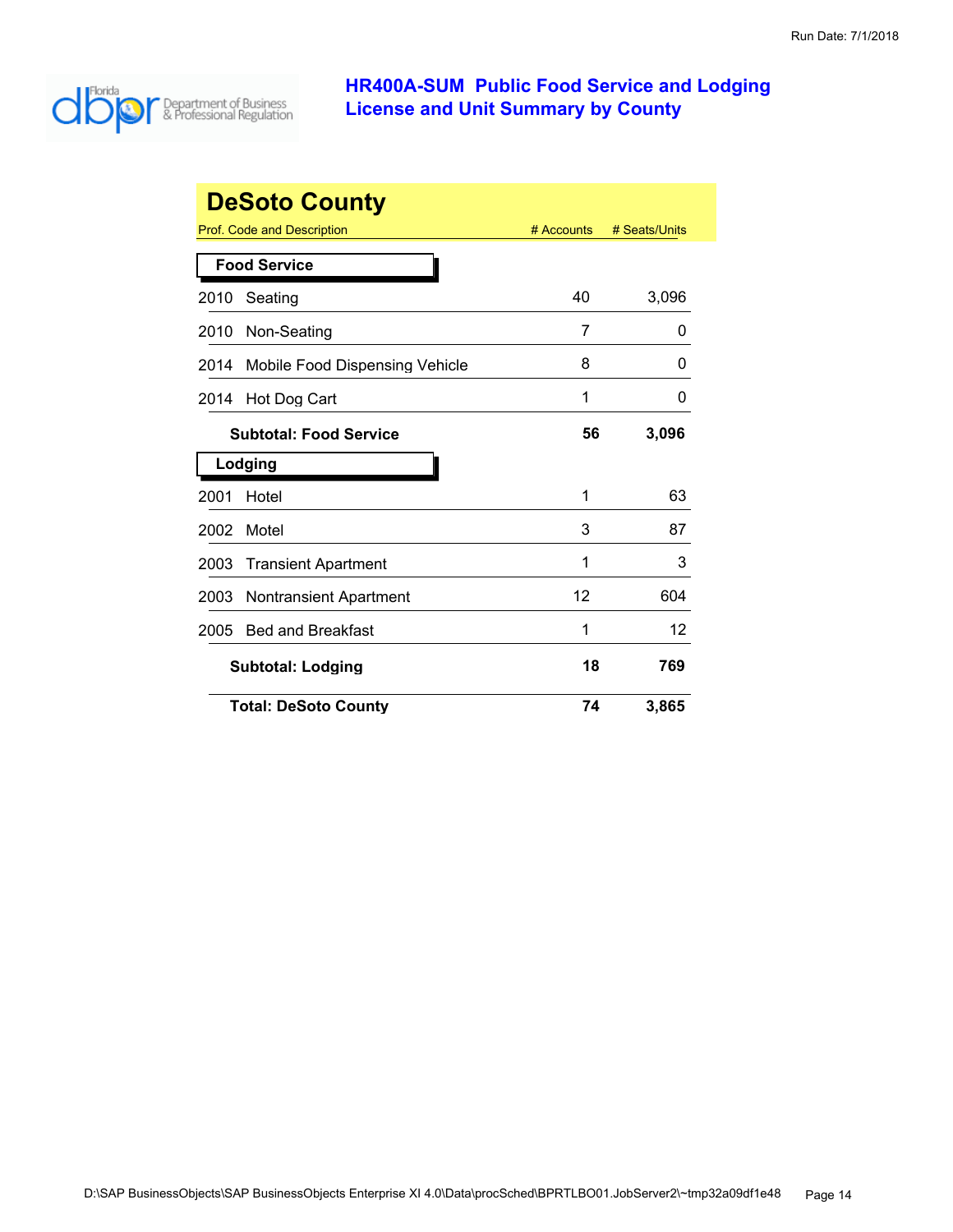

| <b>Dixie County</b> |                                          |            |               |  |
|---------------------|------------------------------------------|------------|---------------|--|
|                     | Prof. Code and Description               | # Accounts | # Seats/Units |  |
|                     | <b>Food Service</b>                      |            |               |  |
| 2010                | Seating                                  | 17         | 1,185         |  |
|                     | 2014 Mobile Food Dispensing Vehicle      | 2          | O             |  |
|                     | <b>Subtotal: Food Service</b>            | 19         | 1,185         |  |
|                     | Lodging                                  |            |               |  |
| 2001                | Hotel                                    | 1          | 25            |  |
| 2002                | Motel                                    | 8          | 121           |  |
| 2003                | Nontransient Apartment                   | 1          | 32            |  |
|                     | 2007 Vacation Rental-Dwelling Collective | 2          | 12            |  |
|                     | <b>Subtotal: Lodging</b>                 |            | 190           |  |
|                     | <b>Total: Dixie County</b>               | 31         | 1,375         |  |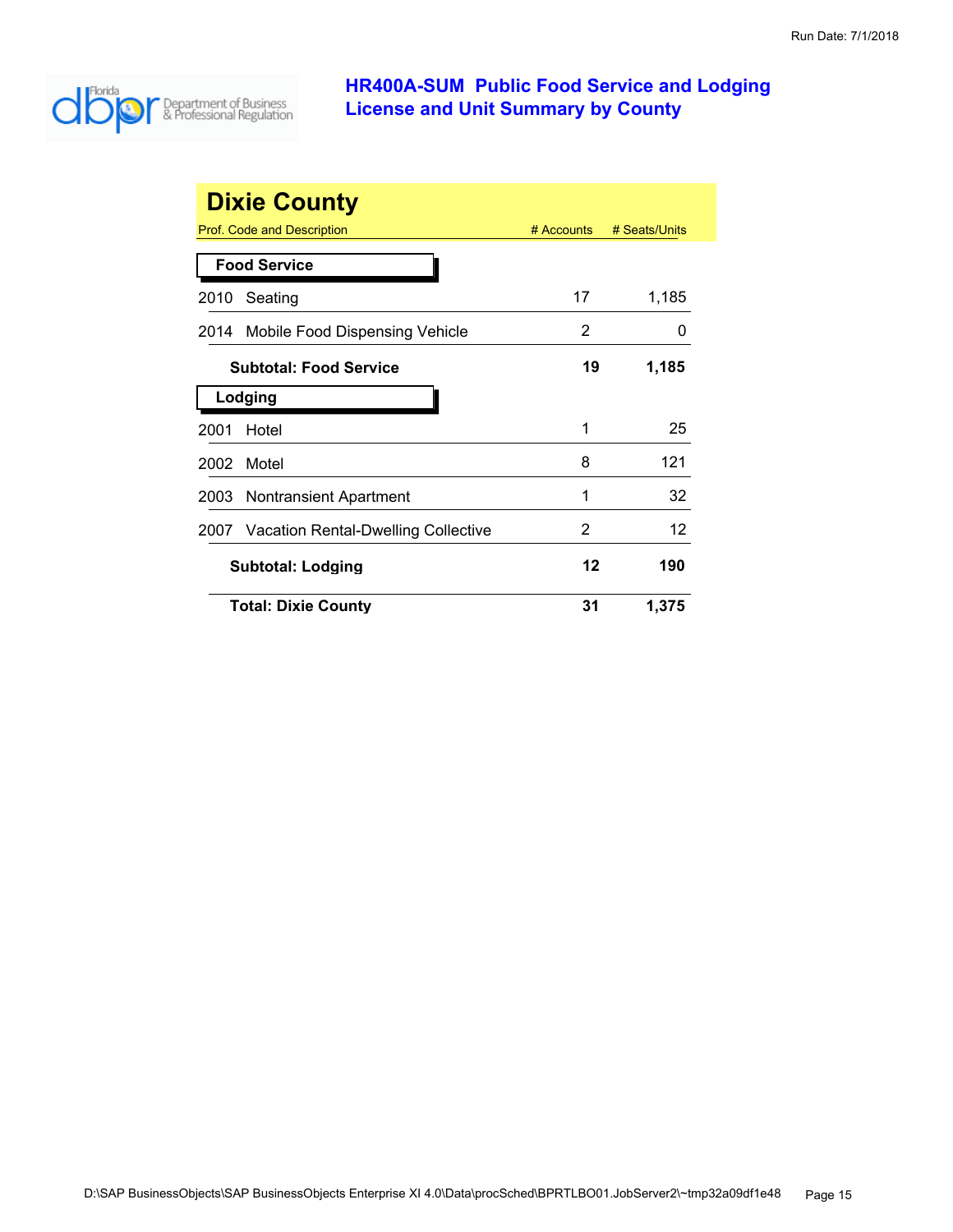

| <b>Duval County</b>                    |                                            |            |               |  |
|----------------------------------------|--------------------------------------------|------------|---------------|--|
|                                        | <b>Prof. Code and Description</b>          | # Accounts | # Seats/Units |  |
|                                        | <b>Food Service</b>                        |            |               |  |
| 2010                                   | Seating                                    | 2,053      | 209,728       |  |
| 2010                                   | Non-Seating                                | 312        | 0             |  |
| 2012                                   | Theme Park Food Cart                       | 6          | 6             |  |
| 2013                                   | Catering                                   | 55         | 0             |  |
| 2014                                   | Mobile Food Dispensing Vehicle             | 268        | 0             |  |
| 2014                                   | Hot Dog Cart                               | 52         | 0             |  |
| 2015                                   | <b>Vending Machine</b>                     | 65         | 0             |  |
| 2,811<br><b>Subtotal: Food Service</b> |                                            |            | 209,734       |  |
|                                        | Lodging                                    |            |               |  |
| 2001                                   | Hotel                                      | 99         | 12,318        |  |
| 2002                                   | Motel                                      | 68         | 5,566         |  |
| 2003                                   | <b>Transient Apartment</b>                 | 1          | 248           |  |
| 2003                                   | <b>Nontransient Apartment</b>              | 670        | 85,252        |  |
| 2005                                   | <b>Bed and Breakfast</b>                   | 6          | 21            |  |
| 2006                                   | Vacation Rental-Condo Single               | 7          | 7             |  |
| 2006                                   | Vacation Rental-Condo Collective           | 5          | 13            |  |
| 2007                                   | Vacation Rental-Dwelling Single            | 25         | 25            |  |
| 2007                                   | <b>Vacation Rental-Dwelling Collective</b> | 8          | 18            |  |
|                                        | <b>Subtotal: Lodging</b>                   | 889        | 103,468       |  |
|                                        | <b>Total: Duval County</b>                 | 3,700      | 313,202       |  |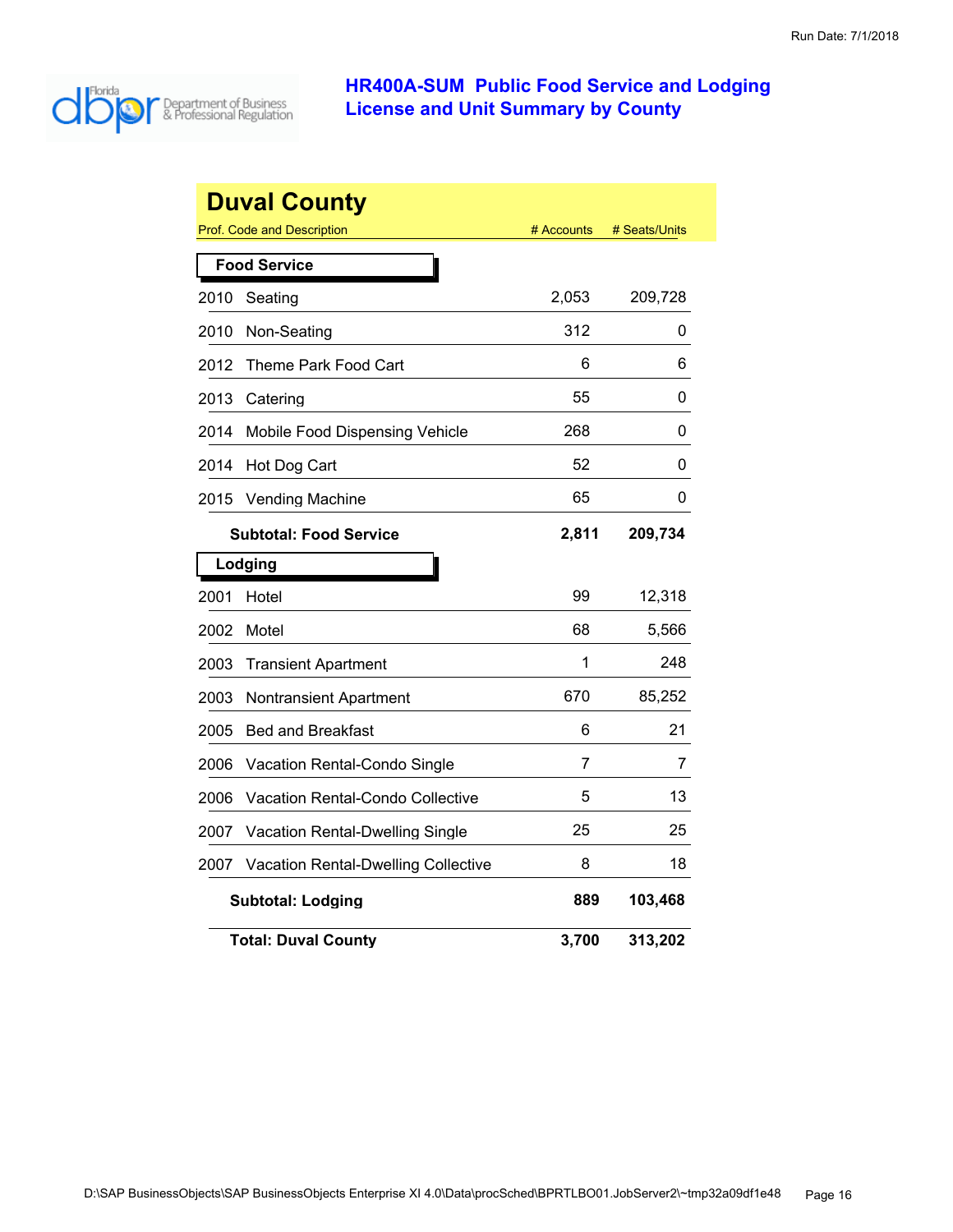

| <b>Escambia County</b> |                                                           |                |        |  |  |
|------------------------|-----------------------------------------------------------|----------------|--------|--|--|
|                        | Prof. Code and Description<br># Seats/Units<br># Accounts |                |        |  |  |
|                        | <b>Food Service</b>                                       |                |        |  |  |
| 2010                   | Seating                                                   | 599            | 58,321 |  |  |
| 2010                   | Non-Seating                                               | 67             | 0      |  |  |
| 2013                   | Catering                                                  | 11             | 0      |  |  |
| 2014                   | Mobile Food Dispensing Vehicle                            | 75             | 0      |  |  |
| 2014                   | Hot Dog Cart                                              | 16             | 0      |  |  |
| 2015                   | <b>Vending Machine</b>                                    | $\overline{2}$ | 0      |  |  |
|                        | <b>Subtotal: Food Service</b>                             | 770            | 58,321 |  |  |
|                        | Lodging                                                   |                |        |  |  |
| 2001                   | Hotel                                                     | 37             | 3,922  |  |  |
| 2002                   | Motel                                                     | 48             | 3,453  |  |  |
| 2003                   | <b>Transient Apartment</b>                                | 3              | 437    |  |  |
| 2003                   | <b>Nontransient Apartment</b>                             | 186            | 17,294 |  |  |
| 2005                   | <b>Bed and Breakfast</b>                                  | 3              | 16     |  |  |
| 2006                   | Vacation Rental-Condo Single                              | 23             | 50     |  |  |
| 2006                   | Vacation Rental-Condo Group                               | 16             | 752    |  |  |
| 2006                   | Vacation Rental-Condo Collective                          | 37             | 1,064  |  |  |
| 2007                   | <b>Vacation Rental-Dwelling Single</b>                    | 13             | 16     |  |  |
| 2007                   | Vacation Rental-Dwelling Collective                       | 25             | 215    |  |  |
|                        | <b>Subtotal: Lodging</b>                                  | 391            | 27,219 |  |  |
|                        | <b>Total: Escambia County</b>                             | 1,161          | 85,540 |  |  |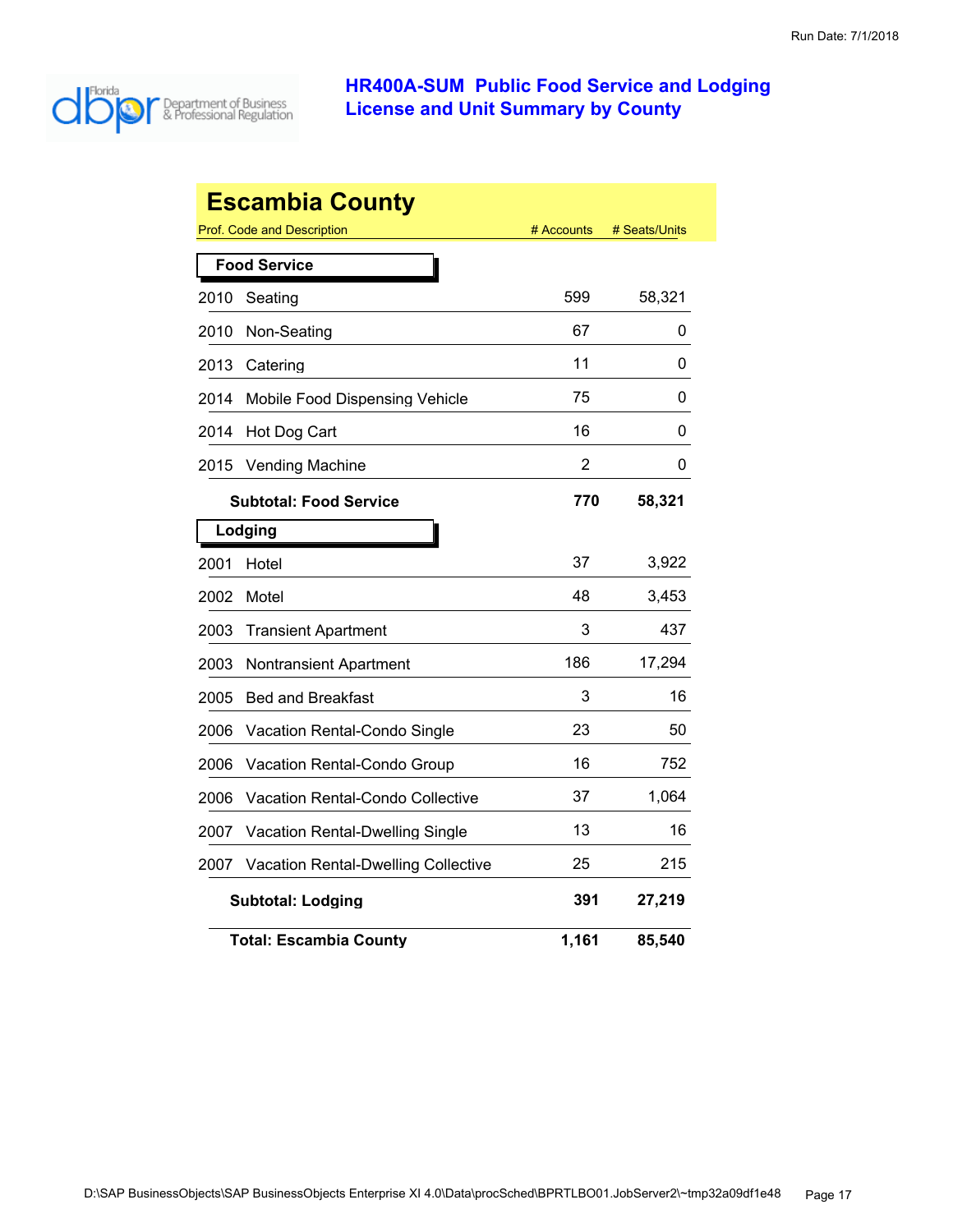

|      | <b>Flagler County</b><br><b>Prof. Code and Description</b> | # Accounts     | # Seats/Units |
|------|------------------------------------------------------------|----------------|---------------|
|      | <b>Food Service</b>                                        |                |               |
| 2010 | Seating                                                    | 200            | 16,181        |
| 2010 | Non-Seating                                                | 9              | 0             |
| 2013 | Catering                                                   | 2              | 0             |
| 2014 | Mobile Food Dispensing Vehicle                             | 9              | 0             |
| 2015 | <b>Vending Machine</b>                                     | $\overline{2}$ | 0             |
|      | <b>Subtotal: Food Service</b>                              | 222            | 16,181        |
|      | Lodging                                                    |                |               |
| 2001 | Hotel                                                      | 8              | 705           |
| 2002 | Motel                                                      | 9              | 231           |
| 2003 | <b>Transient Apartment</b>                                 | 4              | 32            |
| 2003 | <b>Nontransient Apartment</b>                              | 16             | 1,243         |
| 2005 | <b>Bed and Breakfast</b>                                   | 2              | 13            |
| 2006 | Vacation Rental-Condo Single                               | 63             | 101           |
| 2006 | Vacation Rental-Condo Group                                | 5              | 141           |
| 2006 | Vacation Rental-Condo Collective                           | 15             | 443           |
| 2007 | Vacation Rental-Dwelling Single                            | 44             | 50            |
| 2007 | Vacation Rental-Dwelling Group                             | 2              | 13            |
| 2007 | <b>Vacation Rental-Dwelling Collective</b>                 | 19             | 81            |
|      | <b>Subtotal: Lodging</b>                                   | 187            | 3,053         |
|      | <b>Total: Flagler County</b>                               | 409            | 19,234        |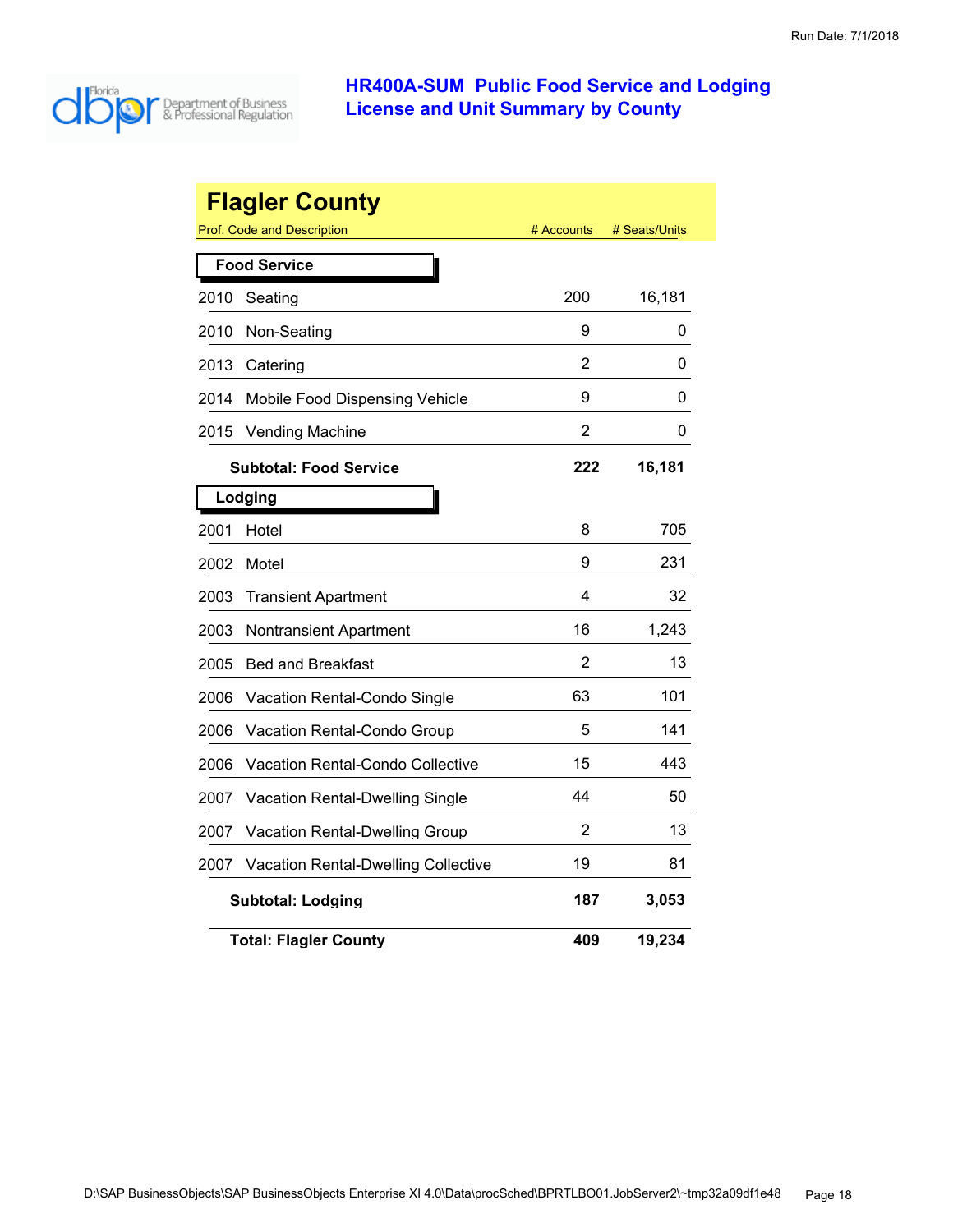

|      | <b>Franklin County</b>                     |            |               |
|------|--------------------------------------------|------------|---------------|
|      | Prof. Code and Description                 | # Accounts | # Seats/Units |
|      | <b>Food Service</b>                        |            |               |
| 2010 | Seating                                    | 46         | 3,794         |
| 2010 | Non-Seating                                | 2          | 0             |
| 2014 | Mobile Food Dispensing Vehicle             | 3          | 0             |
| 2014 | Hot Dog Cart                               | 1          | 0             |
|      | <b>Subtotal: Food Service</b>              | 52         | 3,794         |
|      | Lodging                                    |            |               |
| 2001 | Hotel                                      | 4          | 83            |
| 2002 | Motel                                      | 8          | 312           |
| 2003 | <b>Transient Apartment</b>                 | 2          | 5             |
| 2003 | Nontransient Apartment                     | 5          | 129           |
| 2005 | <b>Bed and Breakfast</b>                   | 4          | 32            |
| 2006 | Vacation Rental-Condo Single               | 23         | 23            |
| 2006 | Vacation Rental-Condo Collective           | 2          | 83            |
| 2007 | <b>Vacation Rental-Dwelling Single</b>     | 80         | 88            |
| 2007 | <b>Vacation Rental-Dwelling Collective</b> | 18         | 693           |
|      | <b>Subtotal: Lodging</b>                   | 146        | 1,448         |
|      | <b>Total: Franklin County</b>              | 198        | 5,242         |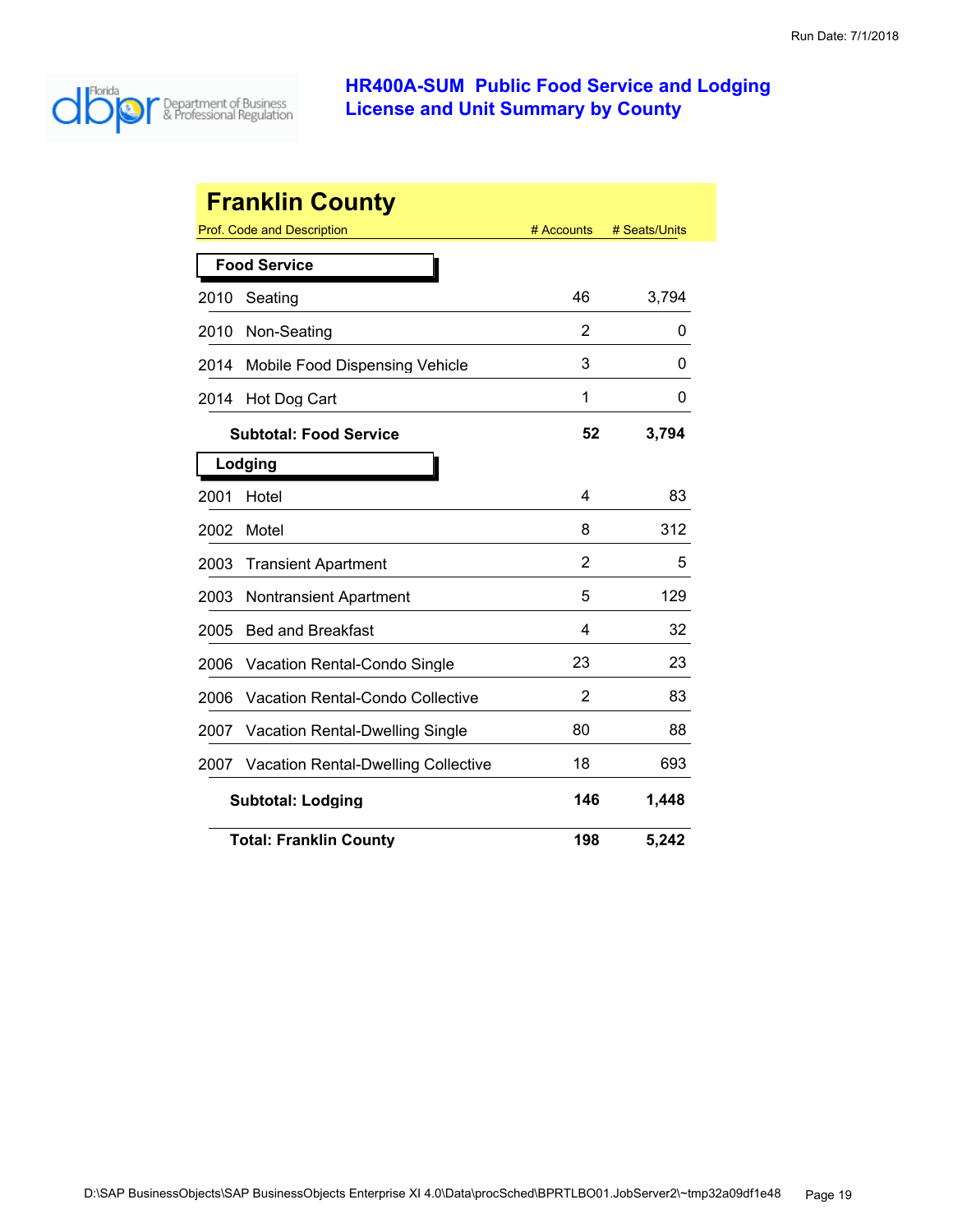

| <b>Gadsden County</b> |                                 |            |               |
|-----------------------|---------------------------------|------------|---------------|
|                       | Prof. Code and Description      | # Accounts | # Seats/Units |
|                       | <b>Food Service</b>             |            |               |
| 2010                  | Seating                         | 61         | 3,387         |
| 2010                  | Non-Seating                     | 3          | 0             |
| 2013                  | Catering                        | 1          | 0             |
| 2014                  | Mobile Food Dispensing Vehicle  | 25         | 0             |
| 2014                  | Hot Dog Cart                    | 1          | 0             |
| 2015                  | <b>Vending Machine</b>          | 2          | 0             |
|                       | <b>Subtotal: Food Service</b>   | 93         | 3,387         |
|                       | Lodging                         |            |               |
| 2001                  | Hotel                           | 4          | 236           |
| 2002                  | Motel                           | 10         | 230           |
| 2003                  | <b>Transient Apartment</b>      | 1          | 60            |
| 2003                  | <b>Nontransient Apartment</b>   | 16         | 958           |
| 2005                  | <b>Bed and Breakfast</b>        | 2          | 15            |
| 2007                  | Vacation Rental-Dwelling Single | 1          | 1             |
| 2007                  | Vacation Rental-Dwelling Group  | 2          | 8             |
|                       | <b>Subtotal: Lodging</b>        | 36         | 1,508         |
|                       | <b>Total: Gadsden County</b>    | 129        | 4,895         |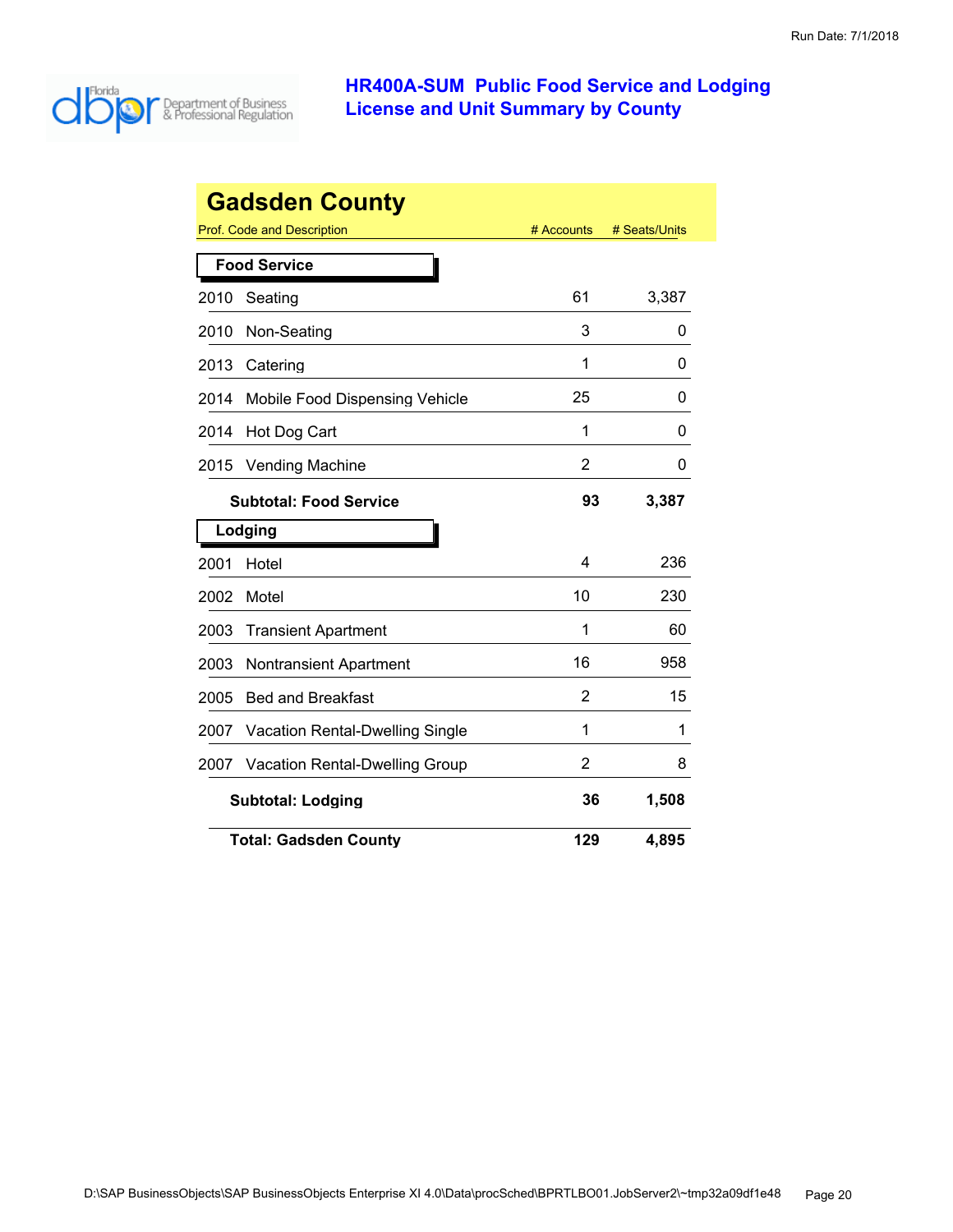

| <b>Gilchrist County</b>                  |              |               |
|------------------------------------------|--------------|---------------|
| Prof. Code and Description               | $#$ Accounts | # Seats/Units |
| <b>Food Service</b>                      |              |               |
| Seating<br>2010                          | 15           | 1,051         |
| <b>Subtotal: Food Service</b>            | 15           | 1,051         |
| Lodging                                  |              |               |
| Motel<br>2002                            | 2            | 52            |
| 2003 Transient Apartment                 | 1            |               |
| 2003 Nontransient Apartment              | 3            | 66            |
| 2007 Vacation Rental-Dwelling Collective | 1            |               |
| <b>Subtotal: Lodging</b>                 | 7            | 120           |
| <b>Total: Gilchrist County</b>           | 22           | 1,171         |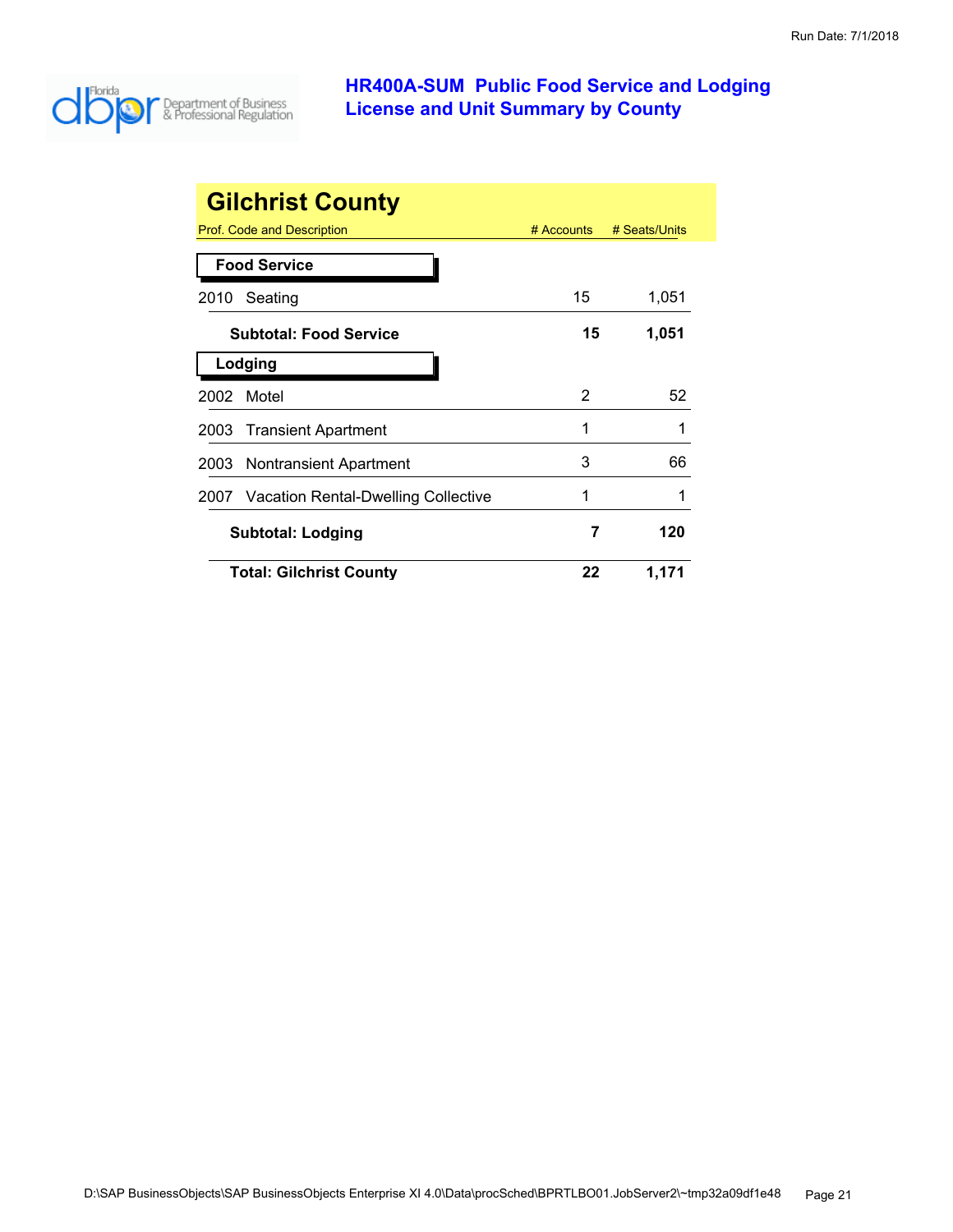

|      | <b>Glades County</b>          |              |               |
|------|-------------------------------|--------------|---------------|
|      | Prof. Code and Description    | $#$ Accounts | # Seats/Units |
|      | <b>Food Service</b>           |              |               |
| 2010 | Seating                       | 13           | 735           |
| 2010 | Non-Seating                   | 1            | 0             |
| 2013 | Catering                      | 1            | ი             |
|      | <b>Subtotal: Food Service</b> | 15           | 735           |
|      | Lodging                       |              |               |
| 2002 | Motel                         | 8            | 99            |
| 2003 | <b>Transient Apartment</b>    | 2            | 22            |
| 2003 | <b>Nontransient Apartment</b> | 2            | 78            |
|      | <b>Subtotal: Lodging</b>      | 12           | 199           |
|      | <b>Total: Glades County</b>   | 27           | 934           |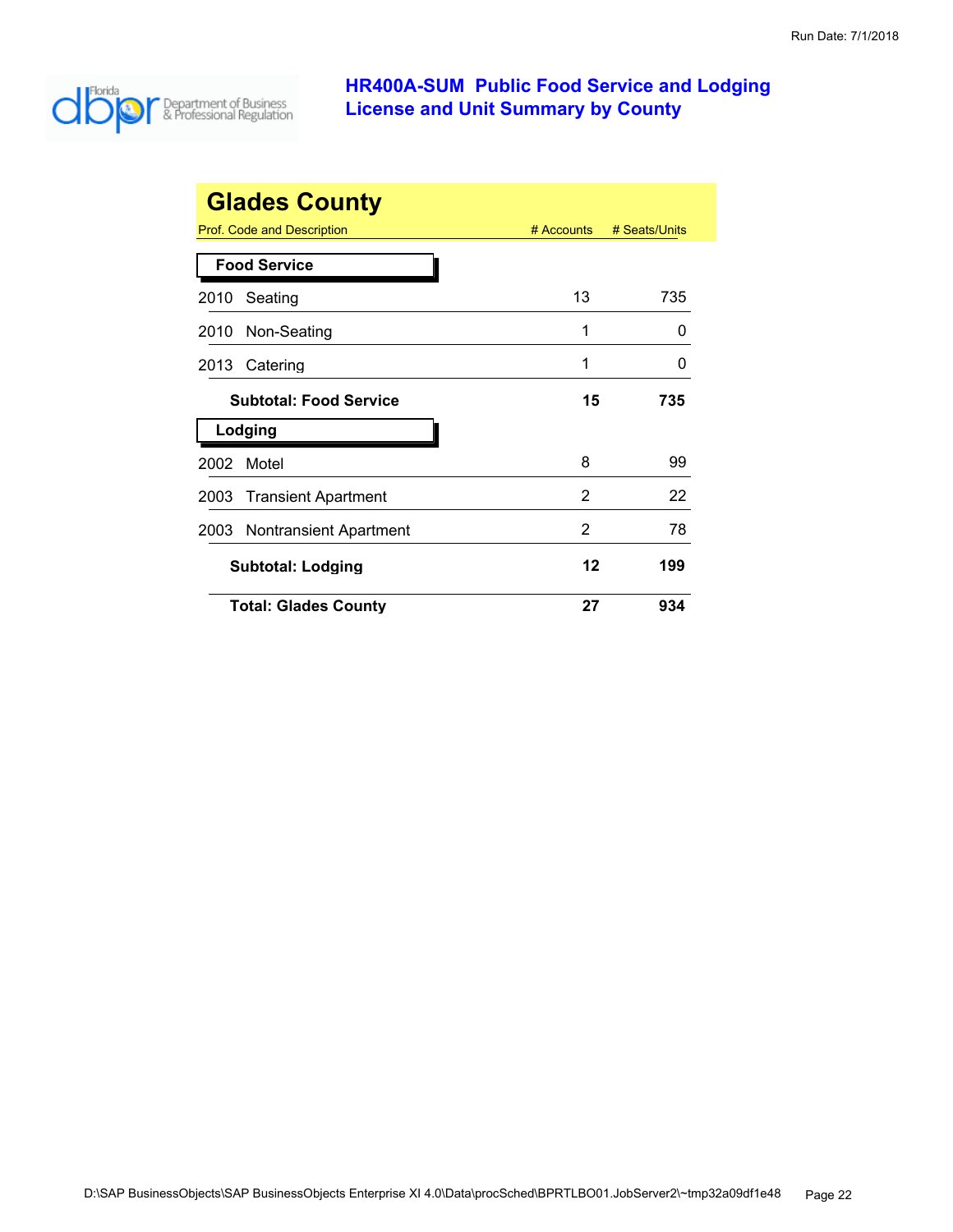

|      | <b>Gulf County</b>                      |            |               |
|------|-----------------------------------------|------------|---------------|
|      | Prof. Code and Description              | # Accounts | # Seats/Units |
|      | <b>Food Service</b>                     |            |               |
| 2010 | Seating                                 | 38         | 2,746         |
| 2010 | Non-Seating                             | 4          | 0             |
| 2013 | Catering                                | 1          | 0             |
| 2014 | Mobile Food Dispensing Vehicle          | 7          | 0             |
|      | <b>Subtotal: Food Service</b>           | 50         | 2,746         |
|      | Lodging                                 |            |               |
| 2001 | Hotel                                   | 3          | 101           |
| 2002 | Motel                                   | 2          | 31            |
| 2003 | <b>Nontransient Apartment</b>           | 3          | 113           |
| 2005 | <b>Bed and Breakfast</b>                | 3          | 17            |
| 2006 | Vacation Rental-Condo Single            | 3          | 3             |
| 2006 | Vacation Rental-Condo Group             | 1          | 15            |
| 2006 | <b>Vacation Rental-Condo Collective</b> | 4          | 100           |
| 2007 | <b>Vacation Rental-Dwelling Single</b>  | 47         | 49            |
| 2007 | Vacation Rental-Dwelling Group          | 3          | 35            |
| 2007 | Vacation Rental-Dwelling Collective     | 29         | 502           |
|      | <b>Subtotal: Lodging</b>                | 98         | 966           |
|      | <b>Total: Gulf County</b>               | 148        | 3,712         |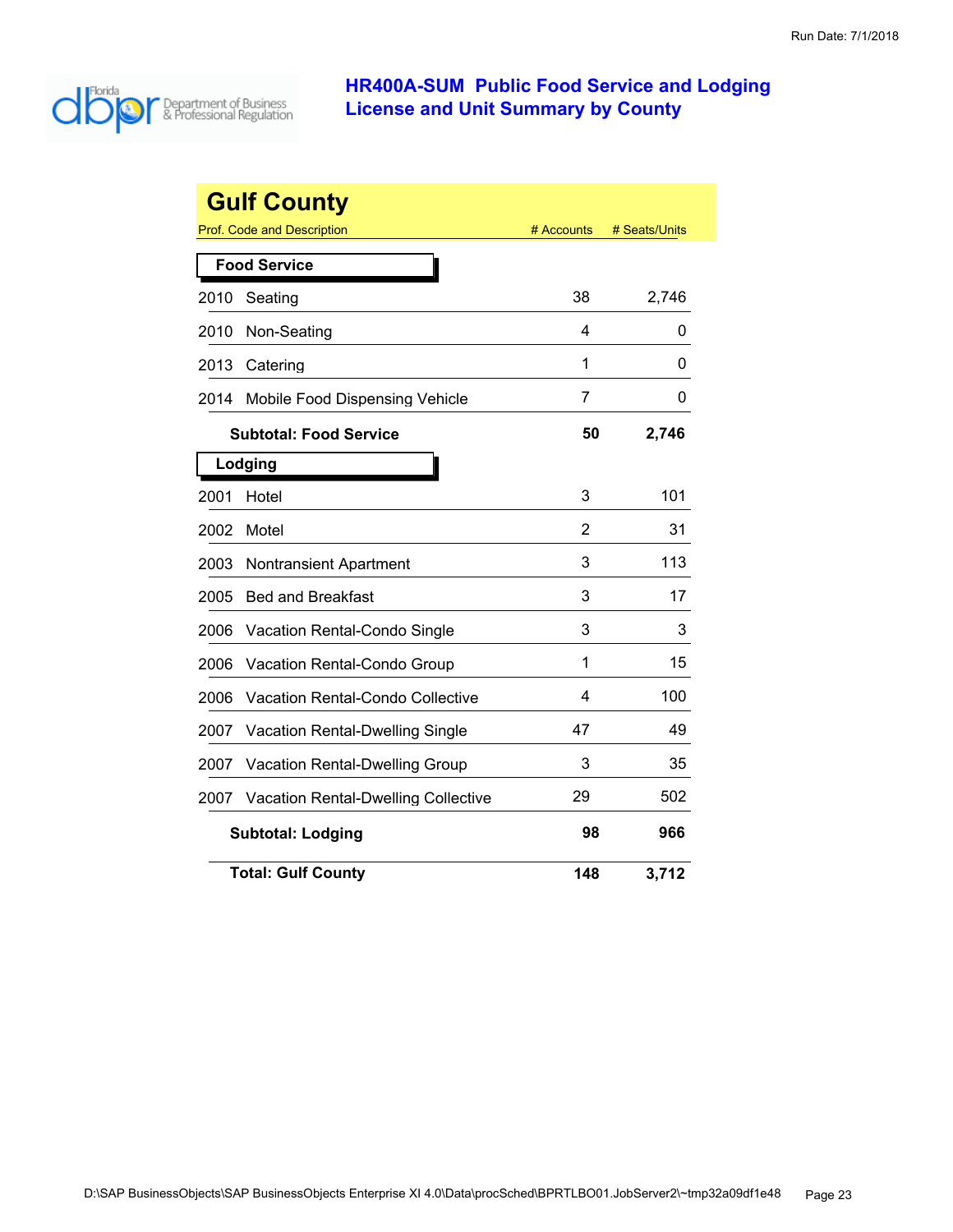

|      | <b>Hamilton County</b>            |              |               |
|------|-----------------------------------|--------------|---------------|
|      | <b>Prof. Code and Description</b> | $#$ Accounts | # Seats/Units |
|      | <b>Food Service</b>               |              |               |
| 2010 | Seating                           | 11           | 614           |
| 2010 | Non-Seating                       | 4            | 0             |
| 2014 | Mobile Food Dispensing Vehicle    | 11           | O             |
| 2015 | <b>Vending Machine</b>            | 2            | O             |
|      | <b>Subtotal: Food Service</b>     | 28           | 614           |
|      | Lodging                           |              |               |
| 2002 | Motel                             | 6            | 131           |
| 2003 | Nontransient Apartment            | 7            | 167           |
| 2005 | <b>Bed and Breakfast</b>          | 1            | 5             |
|      | <b>Subtotal: Lodging</b>          | 14           | 303           |
|      | <b>Total: Hamilton County</b>     | 42           | 917           |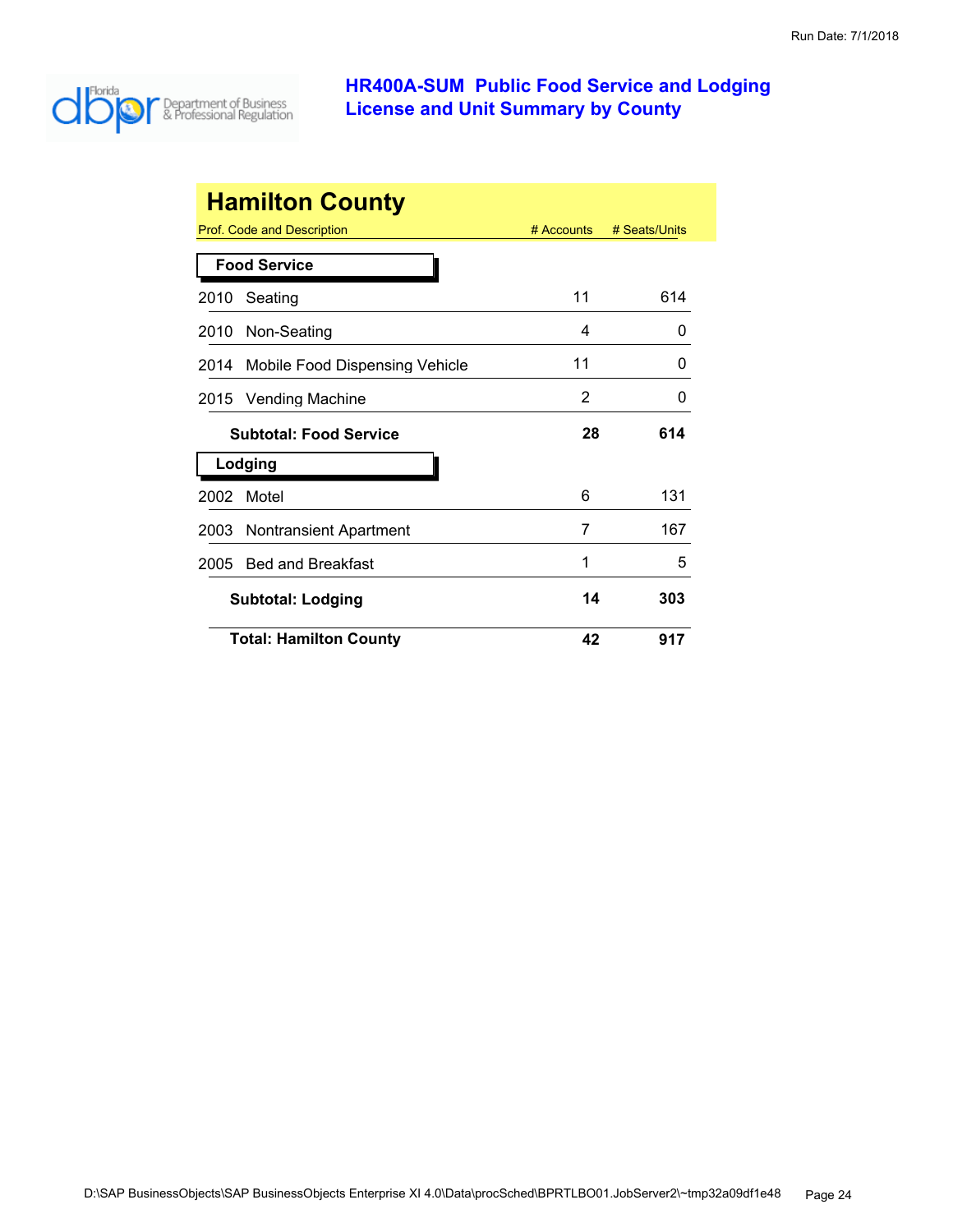

| <b>Hardee County</b> |                                       |            |               |
|----------------------|---------------------------------------|------------|---------------|
|                      | Prof. Code and Description            | # Accounts | # Seats/Units |
|                      | <b>Food Service</b>                   |            |               |
| 2010                 | Seating                               | 36         | 2,218         |
| 2010                 | Non-Seating                           | 3          | 0             |
| 2014                 | Mobile Food Dispensing Vehicle        | 10         | 0             |
| 2014                 | Hot Dog Cart                          | 1          | 0             |
| 2015                 | Vending Machine                       | 2          | 0             |
|                      | <b>Subtotal: Food Service</b>         |            | 2,218         |
|                      | Lodging                               |            |               |
| 2001                 | Hotel                                 | 1          | 48            |
| 2002                 | Motel                                 | 3          | 64            |
| 2003                 | Nontransient Apartment                | 15         | 680           |
| 2007                 | Vacation Rental-Dwelling Single       | 1          | 1             |
|                      | 20<br>793<br><b>Subtotal: Lodging</b> |            |               |
|                      | <b>Total: Hardee County</b>           | 72         | 3,011         |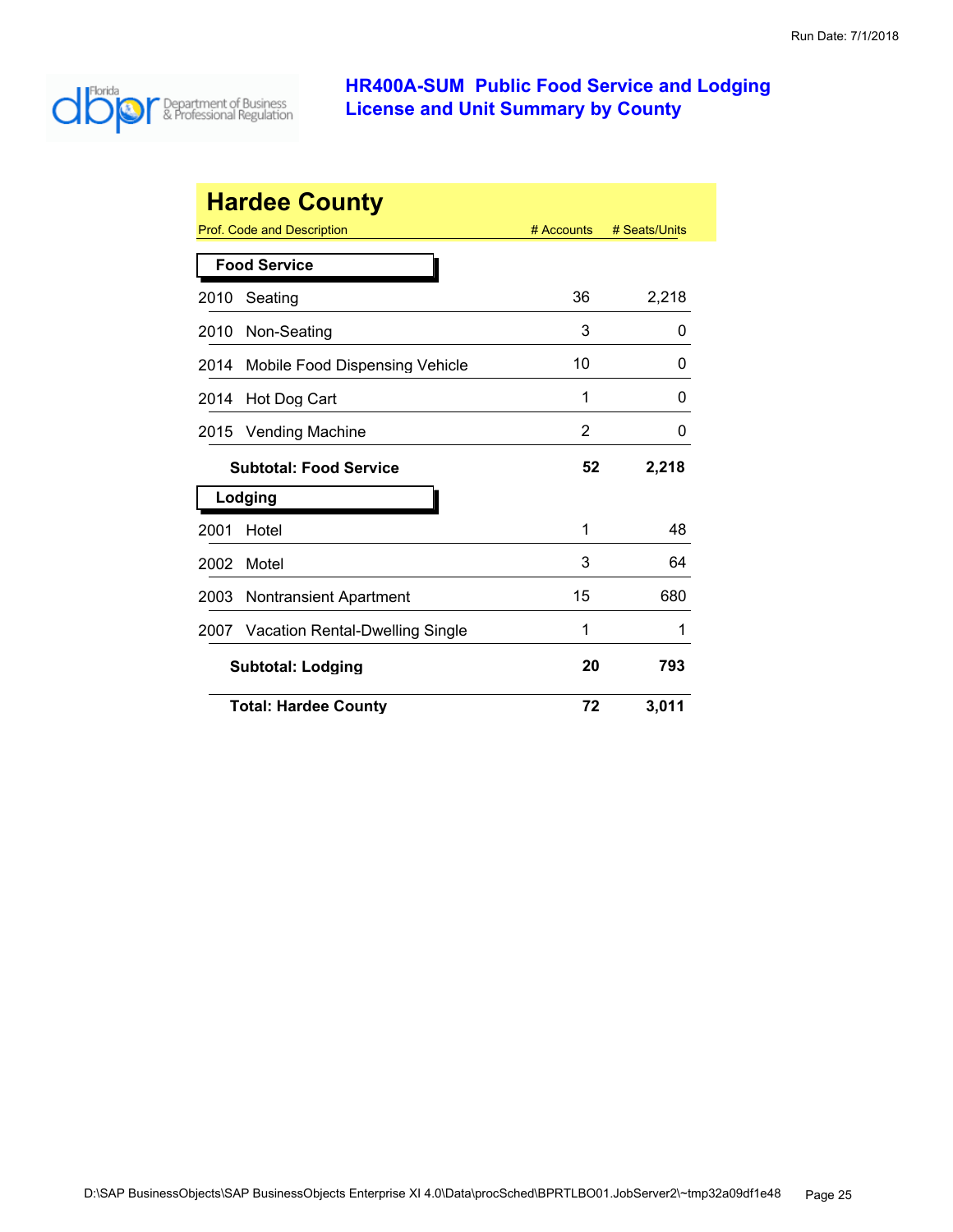

| <b>Hendry County</b> |                                  |            |               |
|----------------------|----------------------------------|------------|---------------|
|                      | Prof. Code and Description       | # Accounts | # Seats/Units |
|                      | <b>Food Service</b>              |            |               |
| 2010                 | Seating                          | 62         | 4,484         |
| 2010                 | Non-Seating                      | 6          | 0             |
| 2014                 | Mobile Food Dispensing Vehicle   | 15         | 0             |
|                      | <b>Subtotal: Food Service</b>    | 83         | 4,484         |
|                      | Lodging                          |            |               |
| 2001                 | Hotel                            | 4          | 175           |
| 2002                 | Motel                            | 10         | 263           |
| 2003                 | <b>Nontransient Apartment</b>    | 18         | 583           |
| 2006                 | Vacation Rental-Condo Group      | 2          | 68            |
| 2006                 | Vacation Rental-Condo Collective | 1          | 2             |
| 2007                 | Vacation Rental-Dwelling Single  | 2          | 4             |
|                      | <b>Subtotal: Lodging</b>         | 37         | 1,095         |
|                      | <b>Total: Hendry County</b>      | 120        | 5,579         |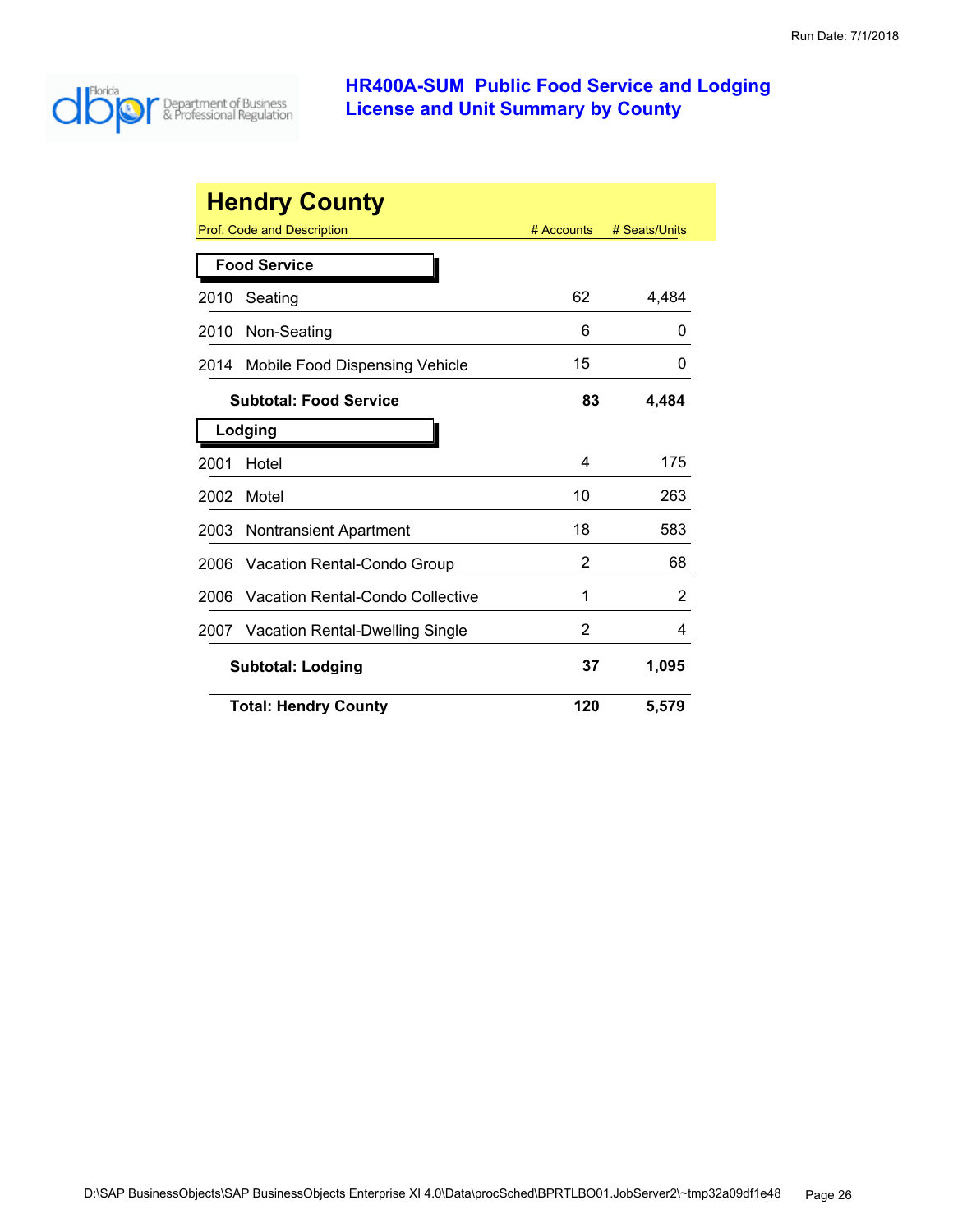

|      | <b>Hernando County</b>                     |            |               |
|------|--------------------------------------------|------------|---------------|
|      | Prof. Code and Description                 | # Accounts | # Seats/Units |
|      | <b>Food Service</b>                        |            |               |
| 2010 | Seating                                    | 290        | 26,342        |
| 2010 | Non-Seating                                | 25         | 0             |
| 2013 | Catering                                   | 4          | 0             |
| 2014 | Mobile Food Dispensing Vehicle             | 31         | 0             |
| 2014 | Hot Dog Cart                               | 7          | 0             |
| 2015 | Vending Machine                            | 3          | 0             |
|      | <b>Subtotal: Food Service</b>              | 360        | 26,342        |
|      | Lodging                                    |            |               |
| 2001 | Hotel                                      | 5          | 343           |
| 2002 | Motel                                      | 13         | 648           |
| 2003 | <b>Transient Apartment</b>                 | 3          | 22            |
| 2003 | <b>Nontransient Apartment</b>              | 60         | 3,424         |
| 2005 | <b>Bed and Breakfast</b>                   | 1          | 2             |
| 2006 | <b>Vacation Rental-Condo Collective</b>    | 1          | 2             |
| 2007 | Vacation Rental-Dwelling Single            | 8          | 8             |
| 2007 | <b>Vacation Rental-Dwelling Collective</b> | 5          | 5             |
|      | <b>Subtotal: Lodging</b>                   | 96         | 4,454         |
|      | <b>Total: Hernando County</b>              | 456        | 30,796        |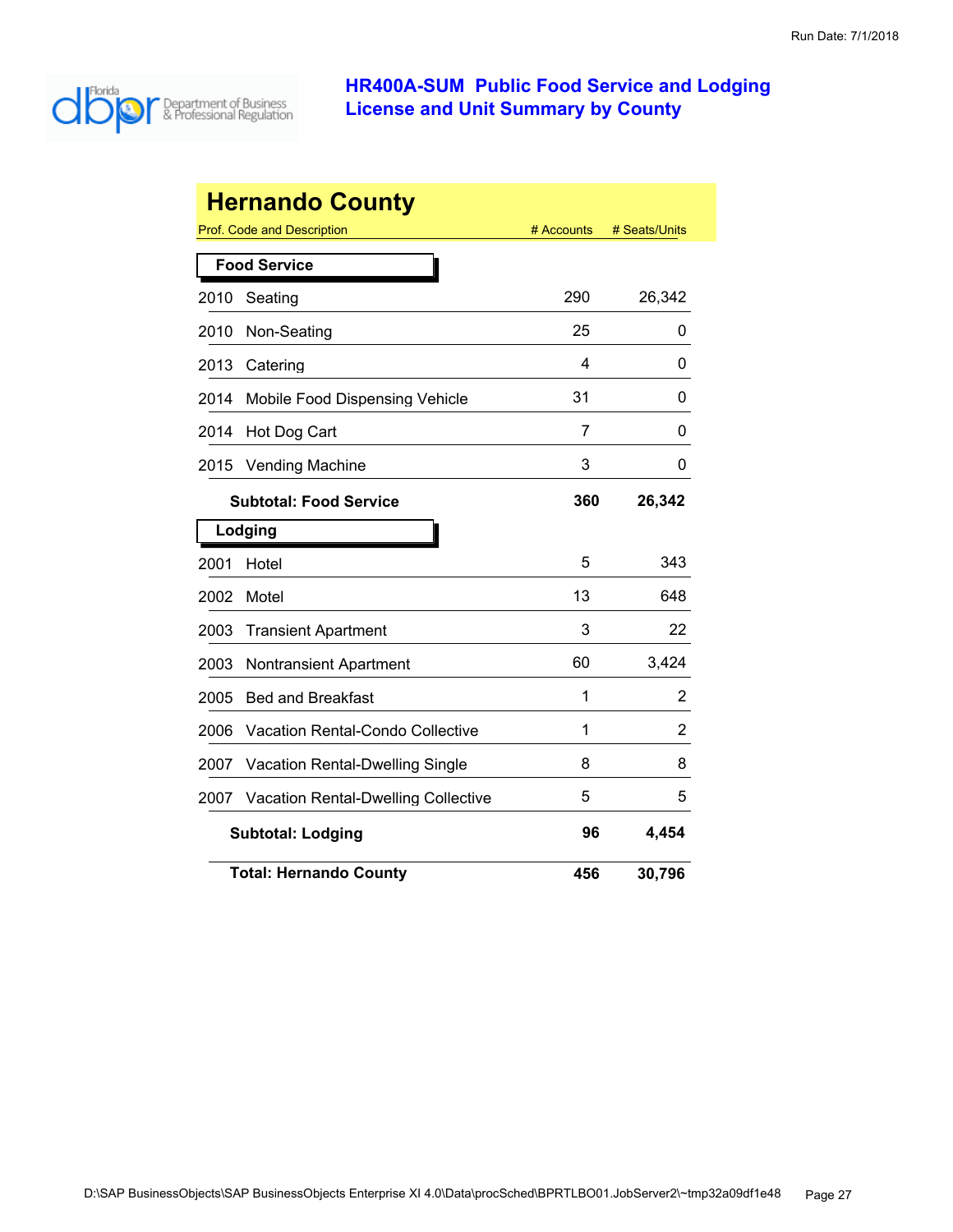

| <b>Highlands County</b> |                                            |            |               |  |
|-------------------------|--------------------------------------------|------------|---------------|--|
|                         | Prof. Code and Description                 | # Accounts | # Seats/Units |  |
|                         | <b>Food Service</b>                        |            |               |  |
| 2010                    | Seating                                    | 169        | 15,226        |  |
| 2010                    | Non-Seating                                | 13         | 0             |  |
| 2014                    | Mobile Food Dispensing Vehicle             | 22         | 0             |  |
| 2014                    | Hot Dog Cart                               | 3          | 0             |  |
| 2015                    | <b>Vending Machine</b>                     | 4          | 0             |  |
|                         | <b>Subtotal: Food Service</b>              | 211        | 15,226        |  |
|                         | Lodging                                    |            |               |  |
| 2001                    | Hotel                                      | 8          | 821           |  |
| 2002                    | Motel                                      | 12         | 362           |  |
| 2003                    | <b>Transient Apartment</b>                 | 13         | 351           |  |
| 2003                    | <b>Nontransient Apartment</b>              | 78         | 2,422         |  |
| 2006                    | Vacation Rental-Condo Group                | 4          | 74            |  |
| 2006                    | Vacation Rental-Condo Collective           | 1          | 10            |  |
| 2007                    | Vacation Rental-Dwelling Single            | 3          | 3             |  |
| 2007                    | <b>Vacation Rental-Dwelling Collective</b> | 1          | 1             |  |
|                         | 120<br>4,044<br><b>Subtotal: Lodging</b>   |            |               |  |
|                         | <b>Total: Highlands County</b>             | 331        | 19,270        |  |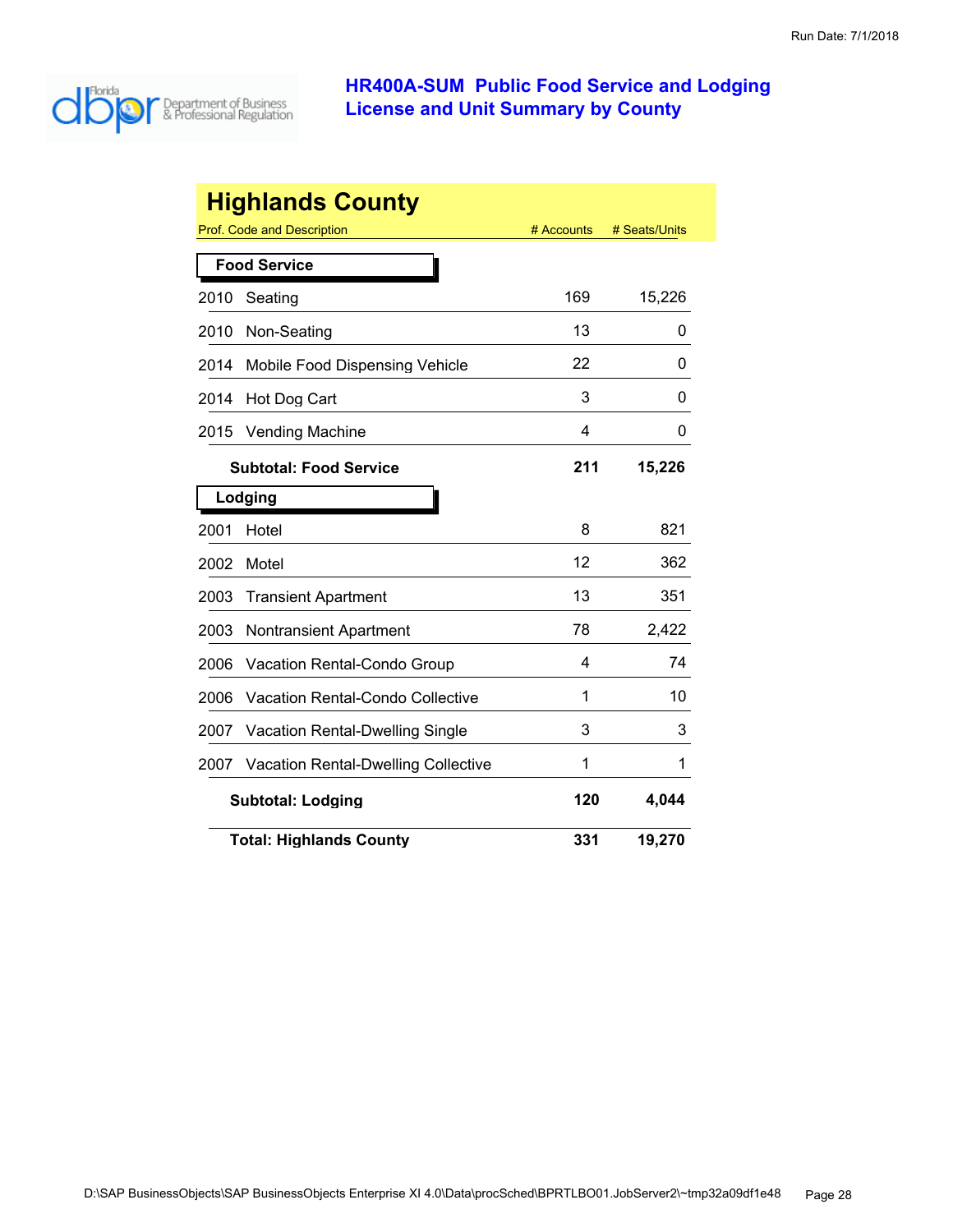

|      | <b>Hillsborough County</b>                 |                |               |
|------|--------------------------------------------|----------------|---------------|
|      | Prof. Code and Description                 | # Accounts     | # Seats/Units |
|      | <b>Food Service</b>                        |                |               |
| 2010 | Seating                                    | 2,573          | 232,964       |
| 2010 | Non-Seating                                | 394            | 0             |
| 2012 | Theme Park Food Cart                       | 5              | 106           |
| 2013 | Catering                                   | 101            | 0             |
| 2014 | Mobile Food Dispensing Vehicle             | 348            | 0             |
| 2014 | Hot Dog Cart                               | 22             | 0             |
| 2015 | <b>Vending Machine</b>                     | 50             | 0             |
|      | <b>Subtotal: Food Service</b>              | 3,493          | 233,070       |
|      | Lodging                                    |                |               |
| 2001 | Hotel                                      | 111            | 17,171        |
| 2002 | Motel                                      | 98             | 5,253         |
| 2003 | <b>Transient Apartment</b>                 | 20             | 1,336         |
| 2003 | <b>Nontransient Apartment</b>              | 904            | 119,951       |
| 2005 | <b>Bed and Breakfast</b>                   | 7              | 28            |
| 2006 | Vacation Rental-Condo Single               | 11             | 13            |
| 2006 | <b>Vacation Rental-Condo Group</b>         | 4              | 353           |
| 2006 | Vacation Rental-Condo Collective           | 1              | 1             |
| 2007 | <b>Vacation Rental-Dwelling Single</b>     | 38             | 45            |
| 2007 | Vacation Rental-Dwelling Group             | $\overline{2}$ | 28            |
| 2007 | <b>Vacation Rental-Dwelling Collective</b> | 19             | 84            |
|      | <b>Subtotal: Lodging</b>                   | 1,215          | 144,263       |
|      | <b>Total: Hillsborough County</b>          | 4,708          | 377,333       |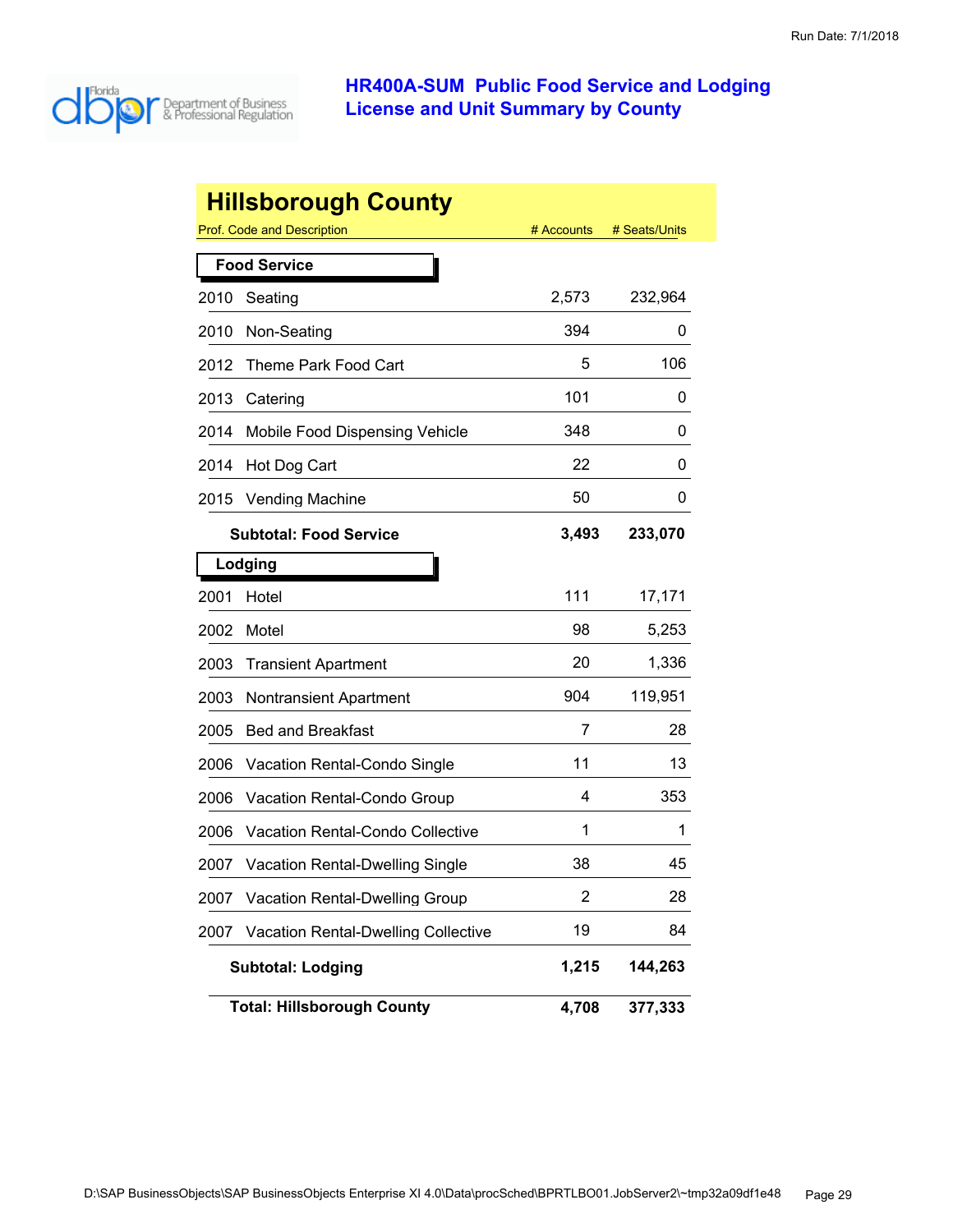

| <b>Holmes County</b>                |              |               |
|-------------------------------------|--------------|---------------|
| Prof. Code and Description          | $#$ Accounts | # Seats/Units |
| <b>Food Service</b>                 |              |               |
| Seating<br>2010                     | 20           | 1,408         |
| 2014 Mobile Food Dispensing Vehicle | 3            |               |
| <b>Subtotal: Food Service</b>       | 23           | 1,408         |
| Lodging                             |              |               |
| Motel<br>2002                       | 5            | 243           |
| 2003 Nontransient Apartment         | 10           | 139           |
| <b>Subtotal: Lodging</b>            | 15           | 382           |
| <b>Total: Holmes County</b>         | 38           | 1,790         |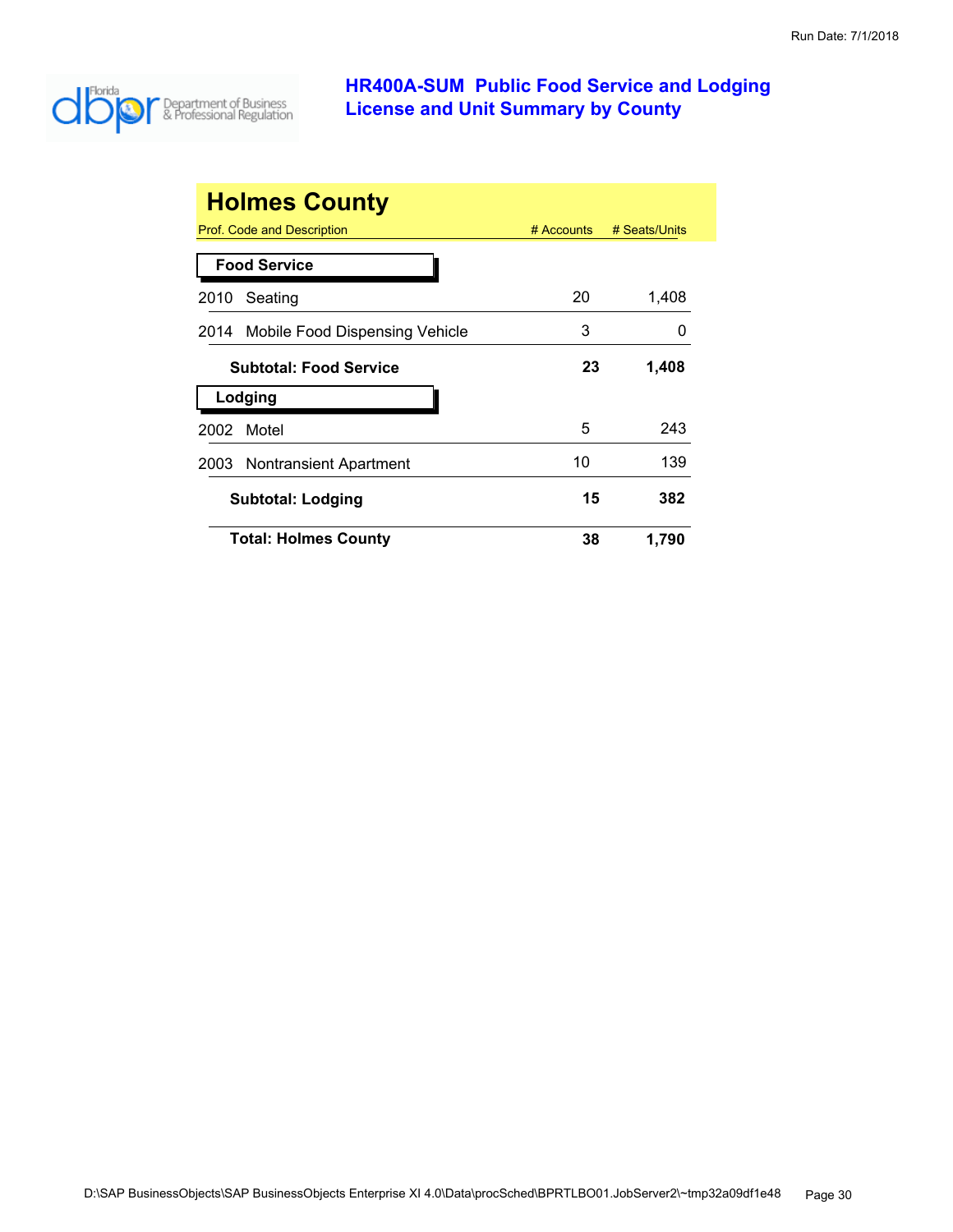

|      | <b>Indian River County</b>                 |            |               |
|------|--------------------------------------------|------------|---------------|
|      | Prof. Code and Description                 | # Accounts | # Seats/Units |
|      | <b>Food Service</b>                        |            |               |
| 2010 | Seating                                    | 323        | 28,690        |
| 2010 | Non-Seating                                | 37         | 0             |
| 2013 | Catering                                   | 5          | 0             |
| 2014 | Mobile Food Dispensing Vehicle             | 16         | 0             |
| 2014 | Hot Dog Cart                               | 2          | 0             |
| 2015 | <b>Vending Machine</b>                     | 2          | 0             |
|      | <b>Subtotal: Food Service</b>              | 385        | 28,690        |
|      | Lodging                                    |            |               |
| 2001 | Hotel                                      | 10         | 810           |
| 2002 | Motel                                      | 26         | 1,099         |
| 2003 | <b>Transient Apartment</b>                 | 5          | 52            |
| 2003 | Nontransient Apartment                     | 92         | 4,377         |
| 2005 | <b>Bed and Breakfast</b>                   | 2          | 6             |
| 2006 | Vacation Rental-Condo Single               | 1          | 1             |
| 2006 | Vacation Rental-Condo Group                | 6          | 304           |
| 2006 | Vacation Rental-Condo Collective           | 3          | 24            |
| 2007 | <b>Vacation Rental-Dwelling Single</b>     | 65         | 70            |
| 2007 | Vacation Rental-Dwelling Group             | 2          | 5             |
| 2007 | <b>Vacation Rental-Dwelling Collective</b> | 12         | 43            |
|      | <b>Subtotal: Lodging</b>                   | 224        | 6,791         |
|      | <b>Total: Indian River County</b>          | 609        | 35,481        |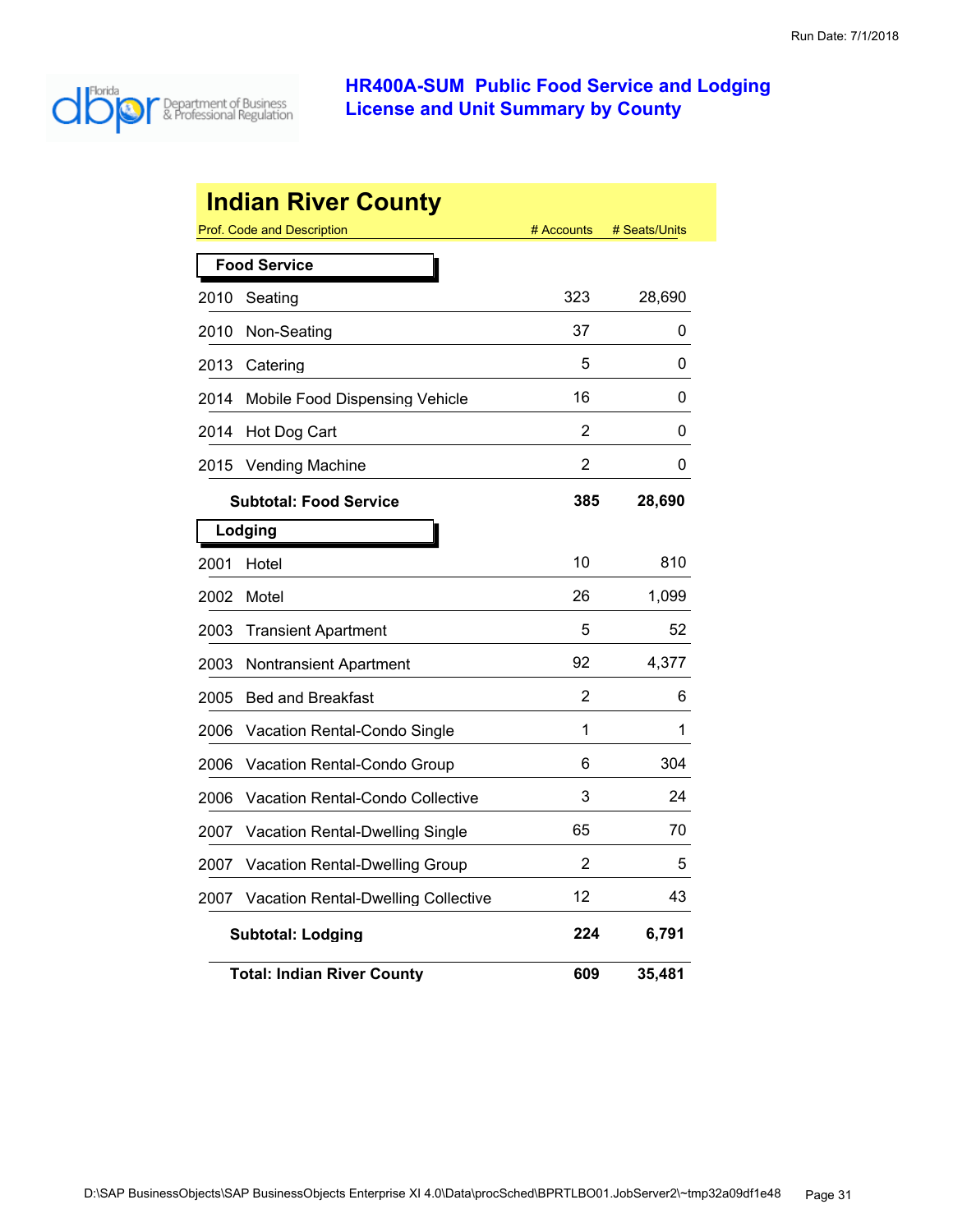

|      | <b>Jackson County</b>           |            |               |
|------|---------------------------------|------------|---------------|
|      | Prof. Code and Description      | # Accounts | # Seats/Units |
|      | <b>Food Service</b>             |            |               |
| 2010 | Seating                         | 77         | 5,684         |
| 2010 | Non-Seating                     | 4          | 0             |
| 2013 | Catering                        | 1          | 0             |
| 2014 | Mobile Food Dispensing Vehicle  | 10         | 0             |
| 2014 | Hot Dog Cart                    | 1          | 0             |
| 2015 | <b>Vending Machine</b>          | 1          | 0             |
|      | <b>Subtotal: Food Service</b>   | 94         | 5,684         |
|      | Lodging                         |            |               |
| 2001 | Hotel                           | 3          | 221           |
| 2002 | Motel                           | 14         | 648           |
| 2003 | <b>Nontransient Apartment</b>   | 30         | 998           |
| 2005 | <b>Bed and Breakfast</b>        | 1          | 5             |
| 2007 | Vacation Rental-Dwelling Single | 1          | 10            |
|      | <b>Subtotal: Lodging</b>        | 49         | 1,882         |
|      | <b>Total: Jackson County</b>    | 143        | 7,566         |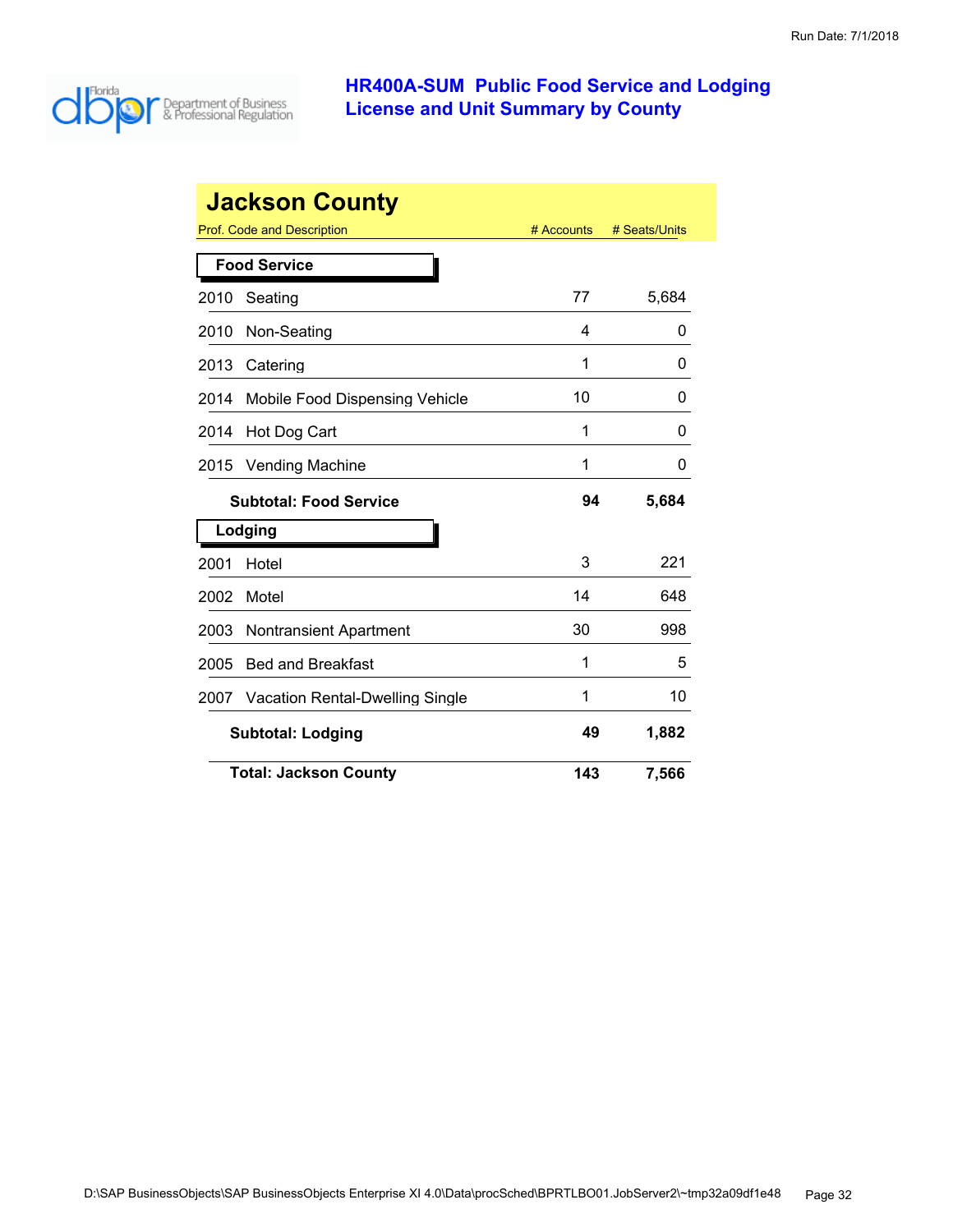

|      | <b>Jefferson County</b>              |            |               |
|------|--------------------------------------|------------|---------------|
|      | Prof. Code and Description           | # Accounts | # Seats/Units |
|      | <b>Food Service</b>                  |            |               |
| 2010 | Seating                              | 23         | 946           |
| 2010 | Non-Seating                          | 1          | 0             |
| 2014 | Mobile Food Dispensing Vehicle       | 5          | 0             |
| 2015 | <b>Vending Machine</b>               | 2          | 0             |
|      | <b>Subtotal: Food Service</b>        | 31         | 946           |
|      | Lodging                              |            |               |
| 2002 | Motel                                | 5          | 179           |
| 2003 | <b>Nontransient Apartment</b>        | 7          | 199           |
| 2005 | <b>Bed and Breakfast</b>             | 4          | 15            |
|      | 2007 Vacation Rental-Dwelling Single | 4          | 8             |
|      | <b>Subtotal: Lodging</b>             | 20         | 401           |
|      | <b>Total: Jefferson County</b>       | 51         | 1,347         |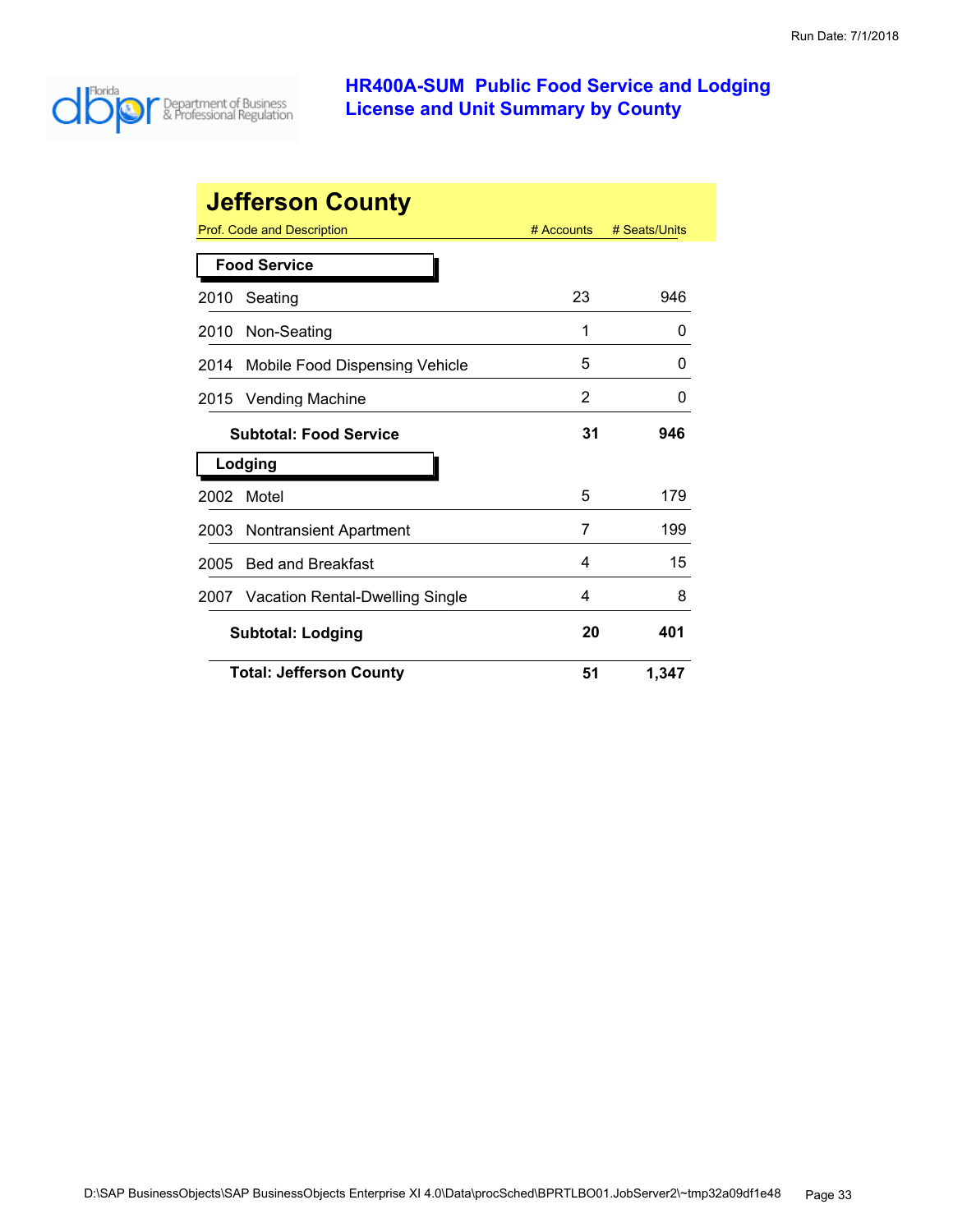

| <b>Lafayette County</b>                |                |               |
|----------------------------------------|----------------|---------------|
| Prof. Code and Description             | $#$ Accounts   | # Seats/Units |
| <b>Food Service</b>                    |                |               |
| Seating<br>2010                        | 5              | 353           |
| Mobile Food Dispensing Vehicle<br>2014 | 2              |               |
| <b>Subtotal: Food Service</b>          | 7              | 353           |
| Lodging                                |                |               |
| Motel<br>2002                          | $\overline{2}$ | 27            |
| <b>Nontransient Apartment</b><br>2003  | 1              | 36            |
| <b>Bed and Breakfast</b><br>2005       | 1              | 12            |
| <b>Subtotal: Lodging</b>               | 4              | 75            |
| <b>Total: Lafayette County</b>         | 11             | 428           |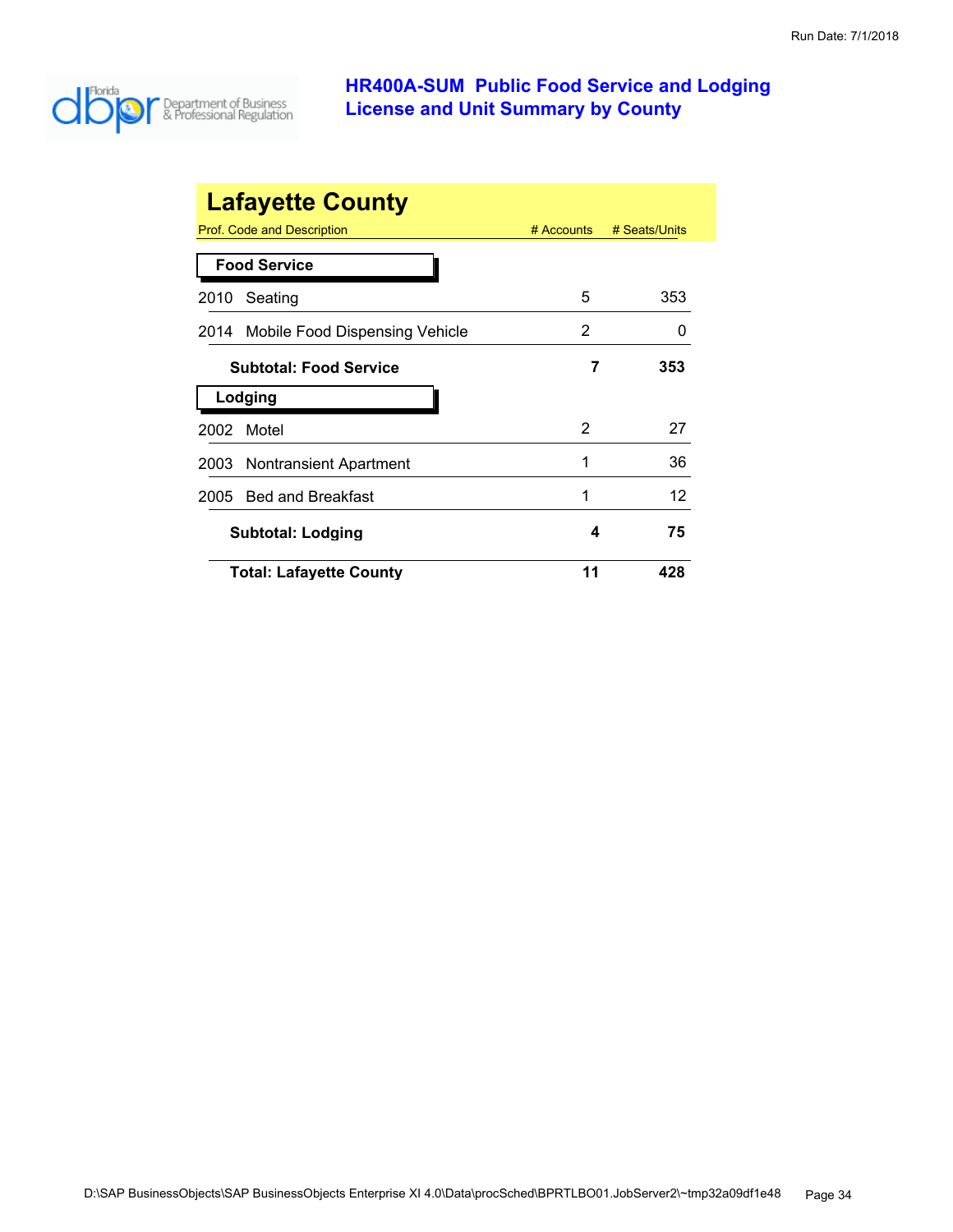

|      | <b>Lake County</b>                         |            |               |
|------|--------------------------------------------|------------|---------------|
|      | <b>Prof. Code and Description</b>          | # Accounts | # Seats/Units |
|      | <b>Food Service</b>                        |            |               |
| 2010 | Seating                                    | 580        | 54,396        |
| 2010 | Non-Seating                                | 53         | 0             |
| 2013 | Catering                                   | 6          | 0             |
| 2014 | Mobile Food Dispensing Vehicle             | 66         | 0             |
| 2014 | Hot Dog Cart                               | 9          | 0             |
| 2015 | <b>Vending Machine</b>                     | 11         | 0             |
|      | <b>Subtotal: Food Service</b>              | 725        | 54,396        |
|      | Lodging                                    |            |               |
| 2001 | Hotel                                      | 21         | 1,582         |
| 2002 | Motel                                      | 26         | 1,031         |
| 2003 | <b>Transient Apartment</b>                 | 6          | 51            |
| 2003 | Nontransient Apartment                     | 187        | 13,174        |
| 2005 | <b>Bed and Breakfast</b>                   | 12         | 55            |
| 2006 | Vacation Rental-Condo Single               | 14         | 547           |
| 2006 | Vacation Rental-Condo Group                | 3          | 101           |
| 2006 | <b>Vacation Rental-Condo Collective</b>    | 1          | 2             |
| 2007 | Vacation Rental-Dwelling Single            | 695        | 820           |
| 2007 | <b>Vacation Rental-Dwelling Group</b>      | 4          | 17            |
| 2007 | <b>Vacation Rental-Dwelling Collective</b> | 45         | 392           |
|      | <b>Subtotal: Lodging</b>                   | 1,014      | 17,772        |
|      | <b>Total: Lake County</b>                  | 1,739      | 72,168        |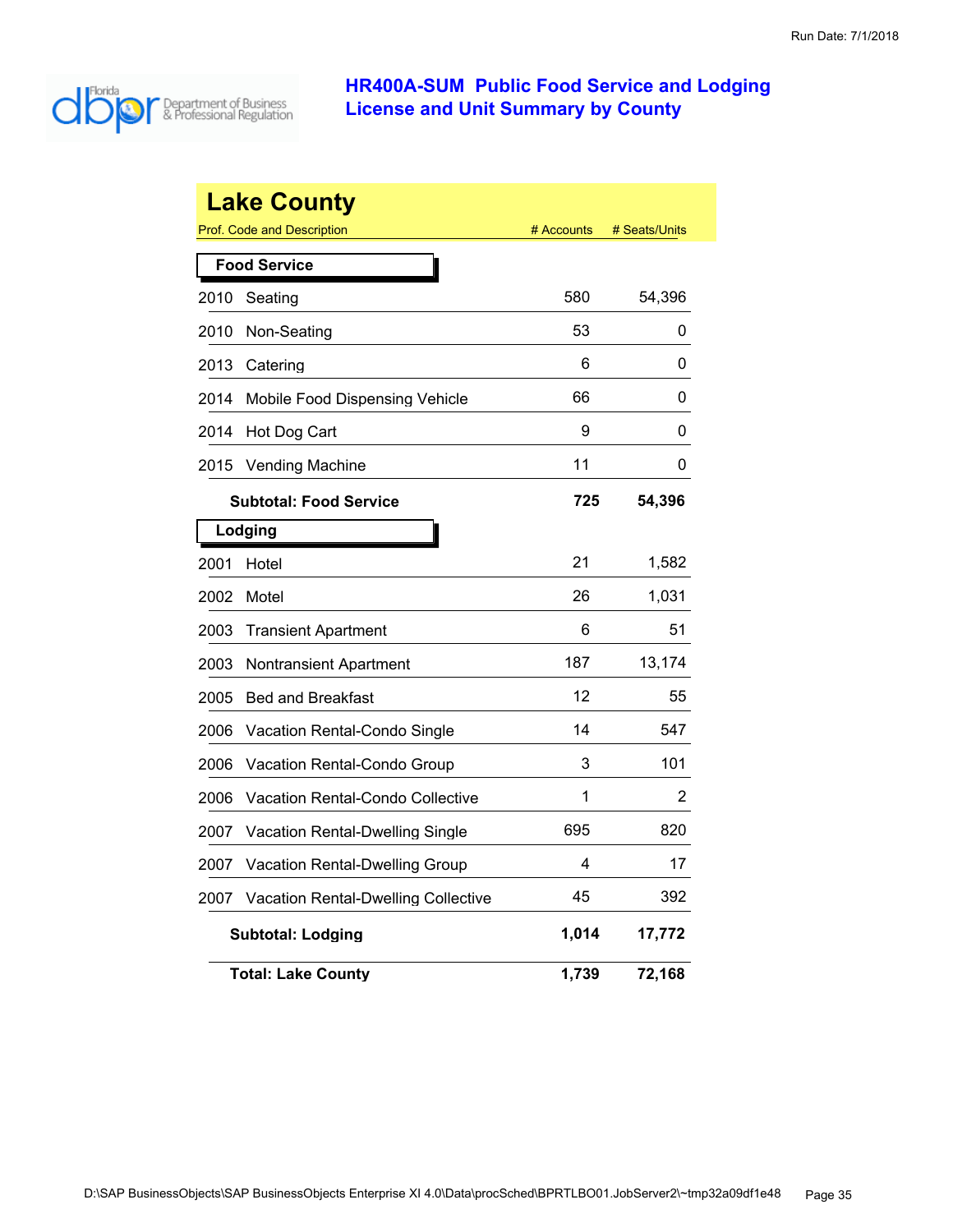

|      | <b>Lee County</b>                          |            |               |
|------|--------------------------------------------|------------|---------------|
|      | <b>Prof. Code and Description</b>          | # Accounts | # Seats/Units |
|      | <b>Food Service</b>                        |            |               |
| 2010 | Seating                                    | 1,601      | 169,014       |
| 2010 | Non-Seating                                | 224        | 0             |
| 2013 | Catering                                   | 20         | 0             |
| 2014 | Mobile Food Dispensing Vehicle             | 114        | 0             |
| 2014 | Hot Dog Cart                               | 14         | 0             |
| 2015 | <b>Vending Machine</b>                     | 6          | 0             |
|      | <b>Subtotal: Food Service</b>              | 1,979      | 169,014       |
|      | Lodging                                    |            |               |
| 2001 | Hotel                                      | 70         | 7,764         |
| 2002 | Motel                                      | 111        | 3,919         |
| 2003 | <b>Transient Apartment</b>                 | 37         | 364           |
| 2003 | Nontransient Apartment                     | 283        | 19,800        |
| 2005 | <b>Bed and Breakfast</b>                   | 3          | 13            |
| 2006 | Vacation Rental-Condo Single               | 61         | 83            |
| 2006 | Vacation Rental-Condo Group                | 62         | 2,700         |
| 2006 | Vacation Rental-Condo Collective           | 69         | 1,640         |
| 2007 | Vacation Rental-Dwelling Single            | 260        | 304           |
| 2007 | <b>Vacation Rental-Dwelling Group</b>      | 14         | 158           |
| 2007 | <b>Vacation Rental-Dwelling Collective</b> | 129        | 1,920         |
|      | <b>Subtotal: Lodging</b>                   | 1,099      | 38,665        |
|      | <b>Total: Lee County</b>                   | 3,078      | 207,679       |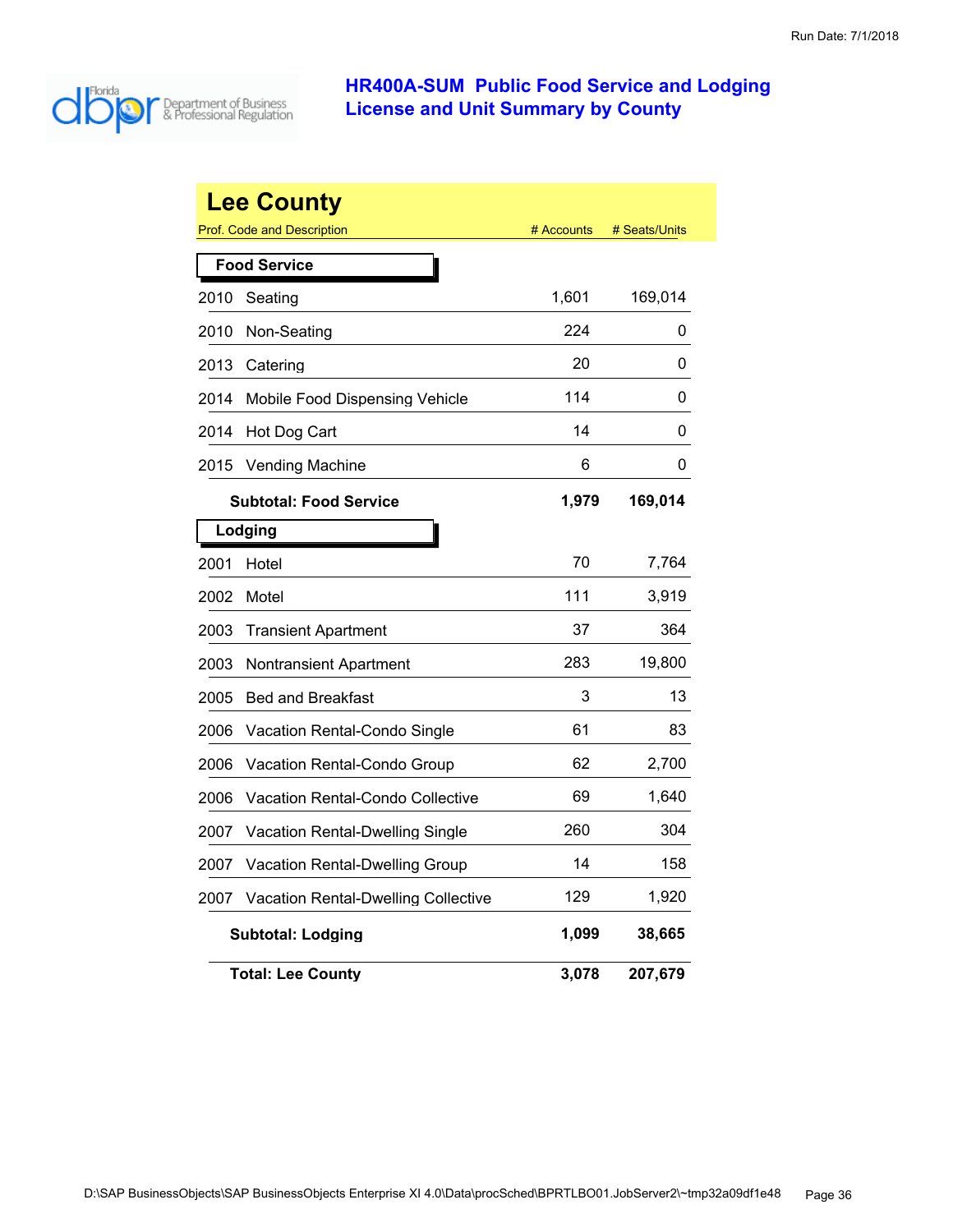

|      | <b>Leon County</b>                         |            |               |
|------|--------------------------------------------|------------|---------------|
|      | Prof. Code and Description                 | # Accounts | # Seats/Units |
|      | <b>Food Service</b>                        |            |               |
| 2010 | Seating                                    | 666        | 72,381        |
| 2010 | Non-Seating                                | 53         | 0             |
| 2013 | Catering                                   | 18         | 0             |
| 2014 | Mobile Food Dispensing Vehicle             | 75         | 0             |
| 2014 | Hot Dog Cart                               | 10         | 0             |
| 2015 | <b>Vending Machine</b>                     | 4          | 0             |
|      | <b>Subtotal: Food Service</b>              | 826        | 72,381        |
|      | Lodging                                    |            |               |
| 2001 | Hotel                                      | 36         | 3,897         |
| 2002 | Motel                                      | 27         | 1,929         |
| 2003 | <b>Transient Apartment</b>                 | 6          | 791           |
| 2003 | <b>Nontransient Apartment</b>              | 429        | 30,621        |
| 2005 | <b>Bed and Breakfast</b>                   | 2          | 7             |
| 2006 | Vacation Rental-Condo Single               | 2          | 2             |
| 2006 | Vacation Rental-Condo Group                | 4          | 62            |
| 2007 | Vacation Rental-Dwelling Single            | 2          | 6             |
| 2007 | <b>Vacation Rental-Dwelling Collective</b> | 1          | 1             |
|      | <b>Subtotal: Lodging</b>                   | 509        | 37,316        |
|      | <b>Total: Leon County</b>                  | 1,335      | 109,697       |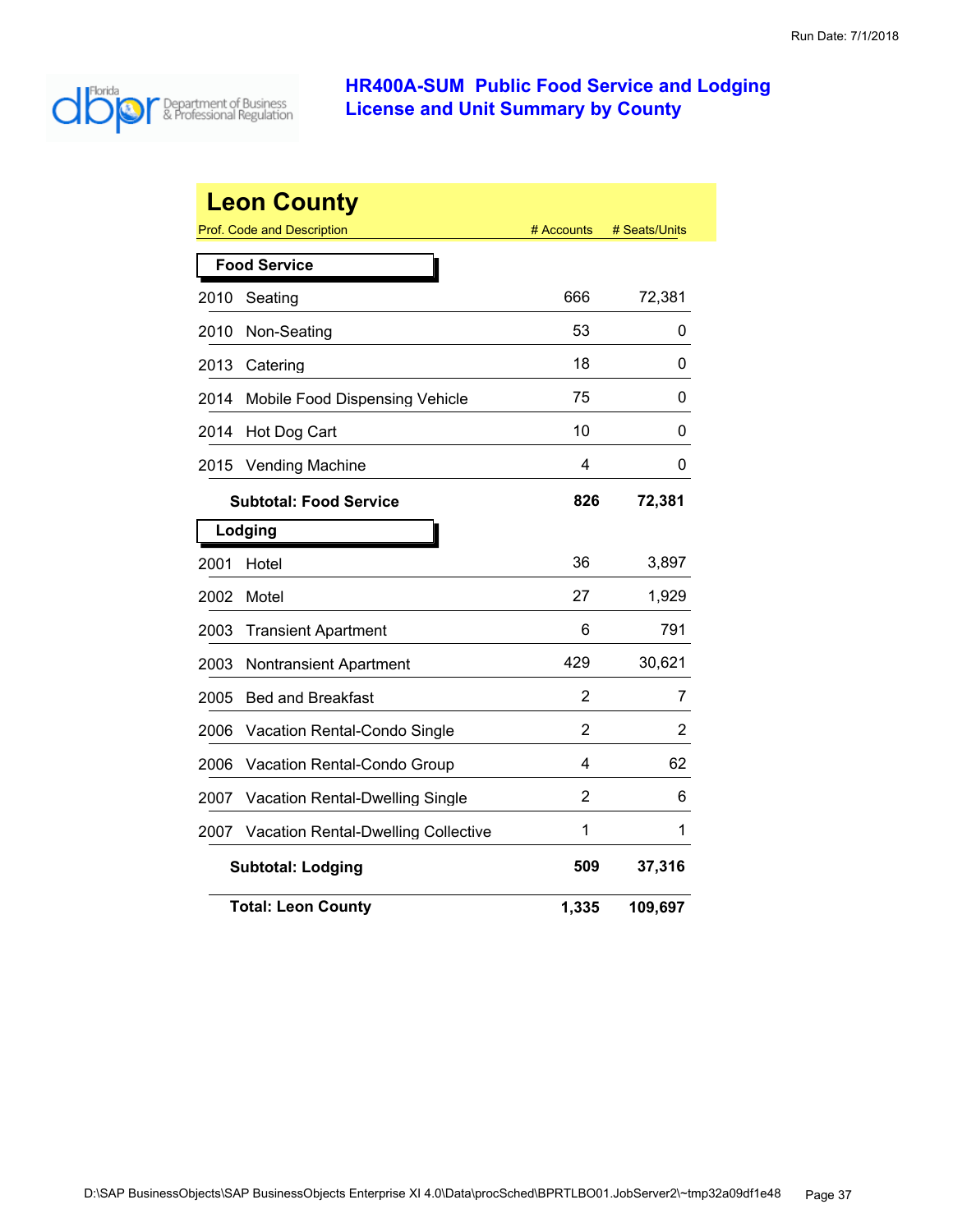

| <b>Levy County</b><br>Prof. Code and Description<br># Accounts<br># Seats/Units |                                            |     |       |  |
|---------------------------------------------------------------------------------|--------------------------------------------|-----|-------|--|
|                                                                                 |                                            |     |       |  |
|                                                                                 | <b>Food Service</b>                        |     |       |  |
| 2010                                                                            | Seating                                    | 73  | 4,851 |  |
| 2010                                                                            | Non-Seating                                | 7   | 0     |  |
| 2013                                                                            | Catering                                   | 2   | 0     |  |
| 2014                                                                            | Mobile Food Dispensing Vehicle             | 5   | 0     |  |
| 2015                                                                            | <b>Vending Machine</b>                     | 1   | 0     |  |
|                                                                                 | <b>Subtotal: Food Service</b>              | 88  | 4,851 |  |
|                                                                                 | Lodging                                    |     |       |  |
| 2001                                                                            | Hotel                                      | 1   | 10    |  |
| 2002                                                                            | Motel                                      | 16  | 314   |  |
| 2003                                                                            | <b>Transient Apartment</b>                 | 5   | 22    |  |
| 2003                                                                            | <b>Nontransient Apartment</b>              | 17  | 462   |  |
| 2005                                                                            | <b>Bed and Breakfast</b>                   | 2   | 17    |  |
| 2006                                                                            | <b>Vacation Rental-Condo Single</b>        | 2   | 3     |  |
| 2006                                                                            | Vacation Rental-Condo Group                | 6   | 141   |  |
| 2007                                                                            | Vacation Rental-Dwelling Single            | 4   | 7     |  |
| 2007                                                                            | <b>Vacation Rental-Dwelling Collective</b> | 2   | 33    |  |
|                                                                                 | <b>Subtotal: Lodging</b>                   | 55  | 1,009 |  |
|                                                                                 | <b>Total: Levy County</b>                  | 143 | 5,860 |  |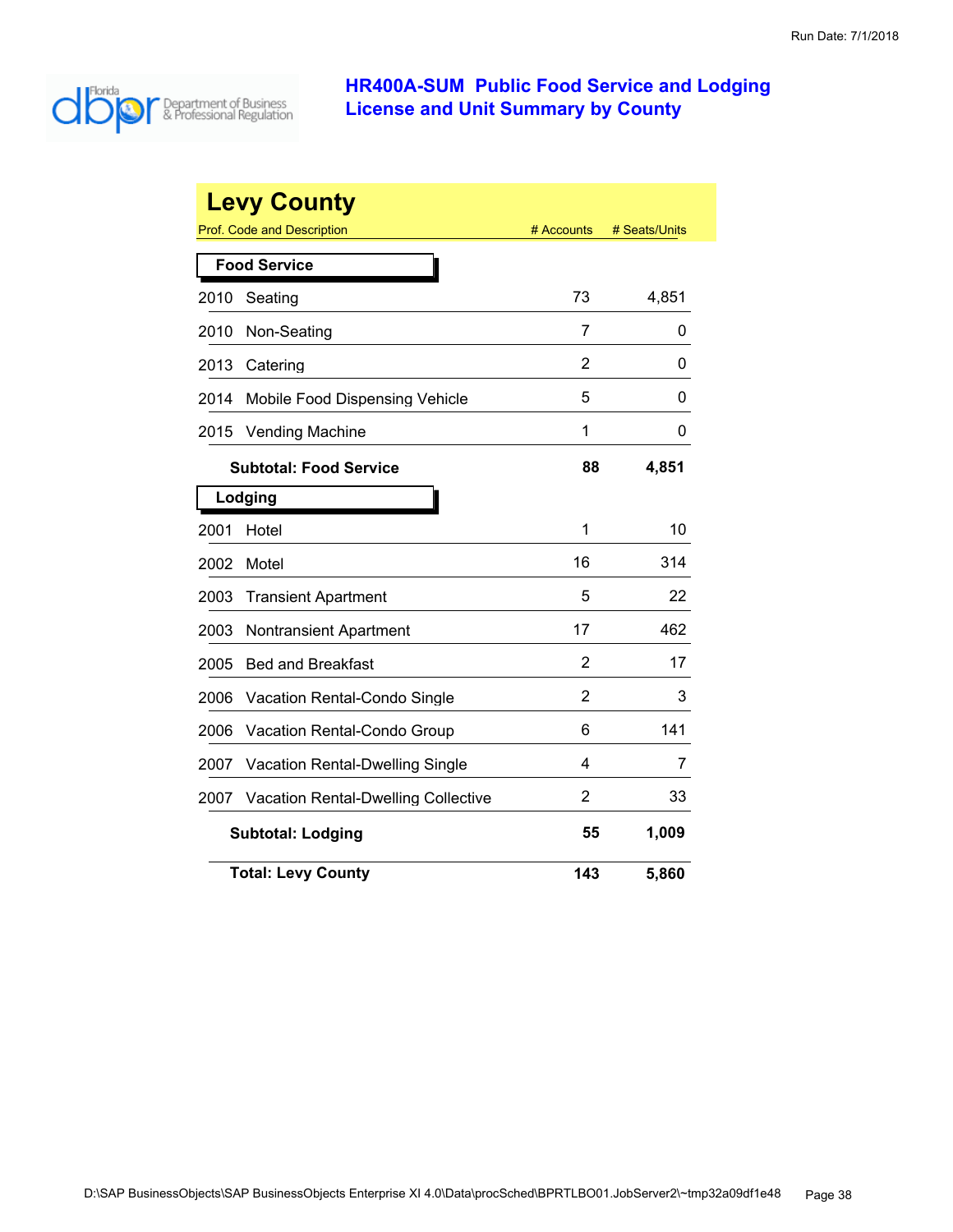

| <b>Liberty County</b>         |              |               |
|-------------------------------|--------------|---------------|
| Prof. Code and Description    | $#$ Accounts | # Seats/Units |
| <b>Food Service</b>           |              |               |
| Seating<br>2010               | 5            | 442           |
| <b>Subtotal: Food Service</b> | 5            | 442           |
| Lodging                       |              |               |
| Motel<br>2002                 | 1            | 12            |
| <b>Subtotal: Lodging</b>      | 1            | 12            |
| <b>Total: Liberty County</b>  | 6            | 454           |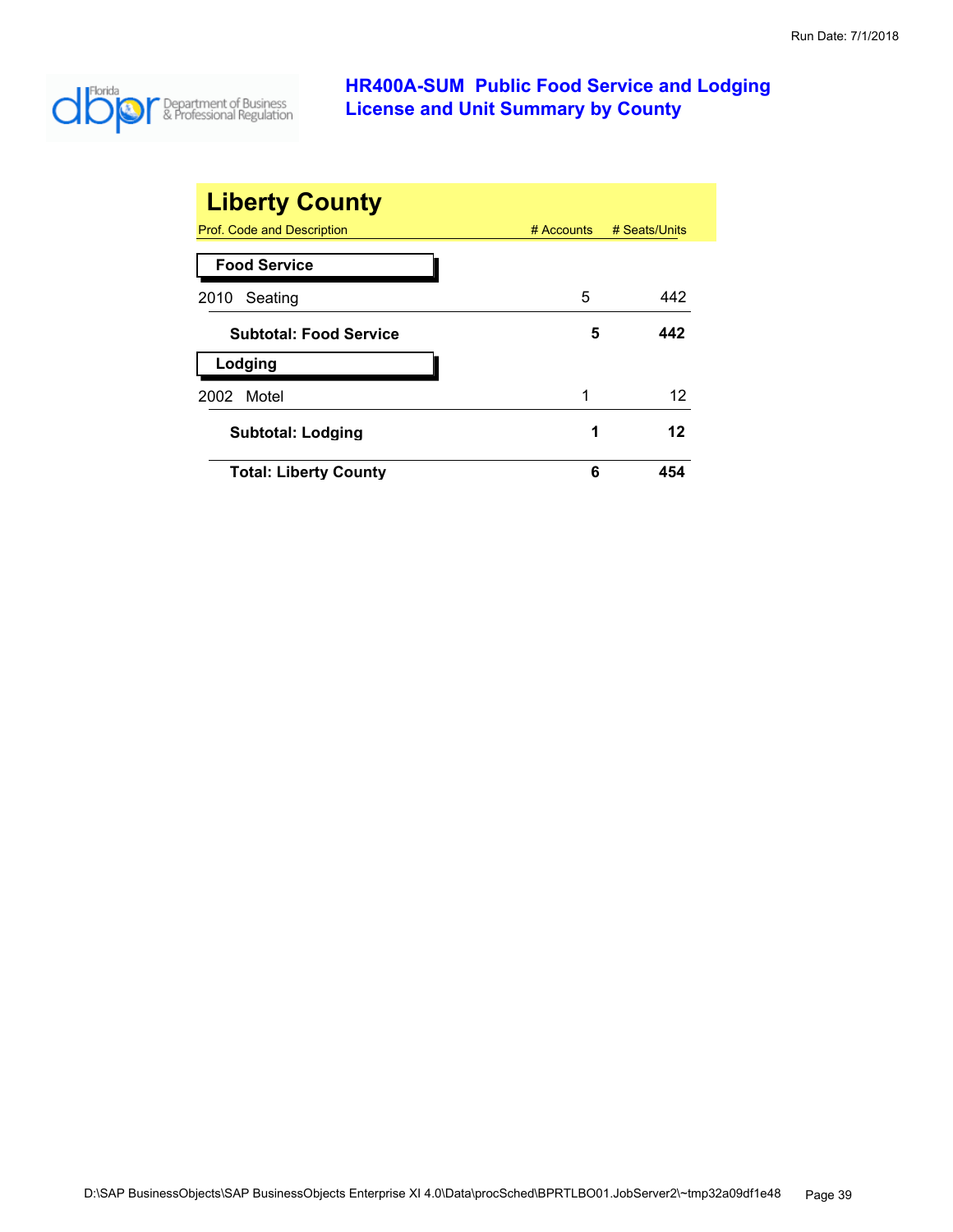

|      | <b>Madison County</b>                  |            |               |
|------|----------------------------------------|------------|---------------|
|      | Prof. Code and Description             | # Accounts | # Seats/Units |
|      | <b>Food Service</b>                    |            |               |
| 2010 | Seating                                | 23         | 1,167         |
| 2010 | Non-Seating                            | 1          | O             |
| 2013 | Catering                               | 1          | 0             |
| 2014 | Mobile Food Dispensing Vehicle         | 3          | 0             |
| 2015 | <b>Vending Machine</b>                 | 2          | 0             |
|      | <b>Subtotal: Food Service</b>          | 30         | 1,167         |
|      | Lodging                                |            |               |
| 2001 | Hotel                                  | 1          | 58            |
| 2002 | Motel                                  | 3          | 138           |
| 2003 | <b>Nontransient Apartment</b>          | 9          | 402           |
| 2005 | <b>Bed and Breakfast</b>               | 3          | 14            |
| 2007 | <b>Vacation Rental-Dwelling Single</b> | 1          | 1             |
|      | <b>Subtotal: Lodging</b>               | 17         | 613           |
|      | <b>Total: Madison County</b>           | 47         | 1,780         |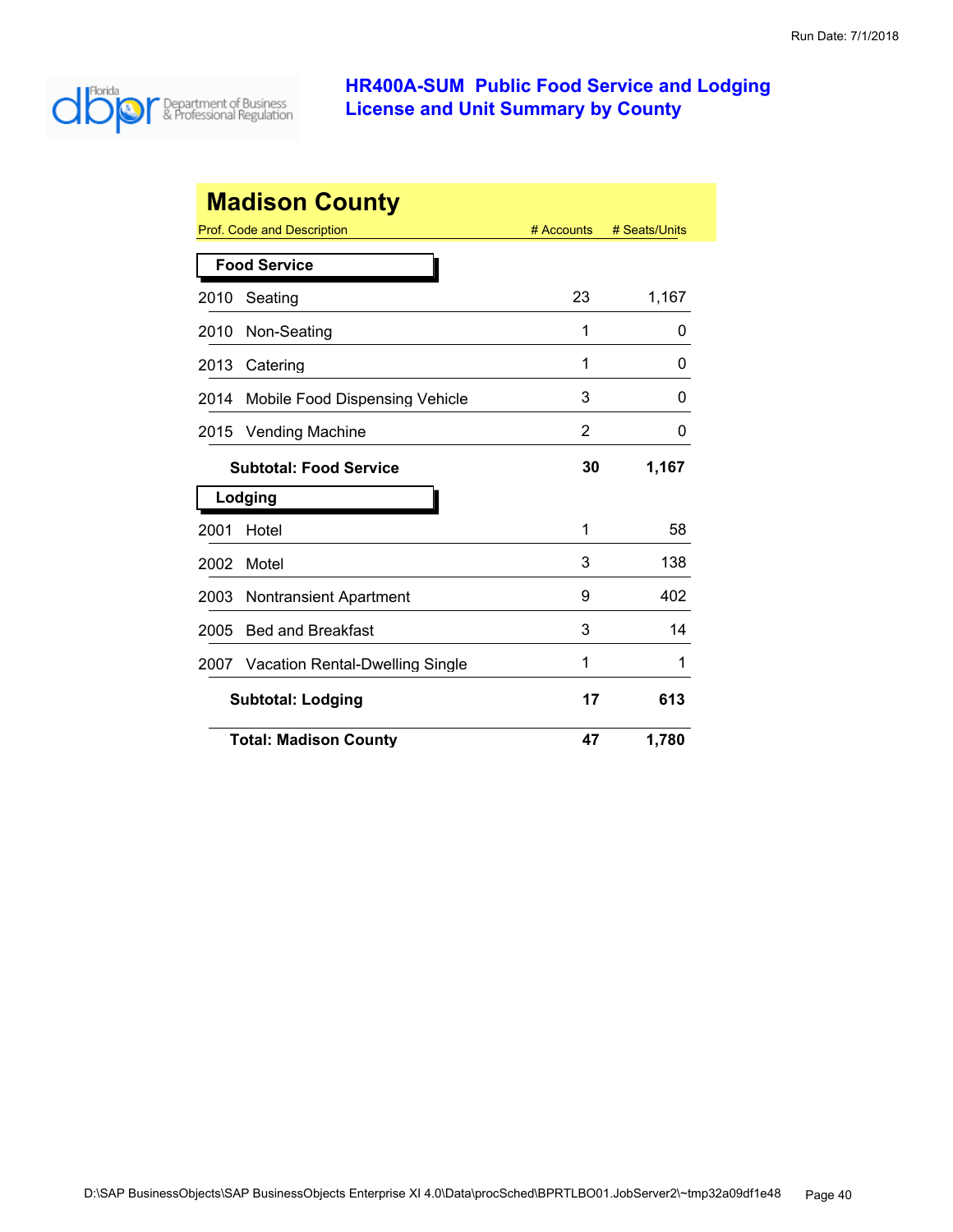

|      | <b>Manatee County</b>                      |            |               |
|------|--------------------------------------------|------------|---------------|
|      | Prof. Code and Description                 | # Accounts | # Seats/Units |
|      | <b>Food Service</b>                        |            |               |
| 2010 | Seating                                    | 692        | 65,054        |
| 2010 | Non-Seating                                | 73         | 0             |
| 2013 | Catering                                   | 10         | 0             |
| 2014 | Mobile Food Dispensing Vehicle             | 95         | 0             |
| 2014 | Hot Dog Cart                               | 6          | 0             |
| 2015 | <b>Vending Machine</b>                     | 29         | 0             |
|      | <b>Subtotal: Food Service</b>              | 905        | 65,054        |
|      | Lodging                                    |            |               |
| 2001 | Hotel                                      | 16         | 1,548         |
| 2002 | Motel                                      | 52         | 2,081         |
| 2003 | <b>Transient Apartment</b>                 | 33         | 361           |
| 2003 | Nontransient Apartment                     | 147        | 18,167        |
| 2005 | <b>Bed and Breakfast</b>                   | 4          | 30            |
| 2006 | Vacation Rental-Condo Single               | 127        | 155           |
| 2006 | Vacation Rental-Condo Group                | 37         | 1,150         |
| 2006 | Vacation Rental-Condo Collective           | 44         | 793           |
| 2007 | <b>Vacation Rental-Dwelling Single</b>     | 274        | 357           |
| 2007 | Vacation Rental-Dwelling Group             | 18         | 61            |
| 2007 | <b>Vacation Rental-Dwelling Collective</b> | 85         | 1,895         |
|      | <b>Subtotal: Lodging</b>                   | 837        | 26,598        |
|      | <b>Total: Manatee County</b>               | 1,742      | 91,652        |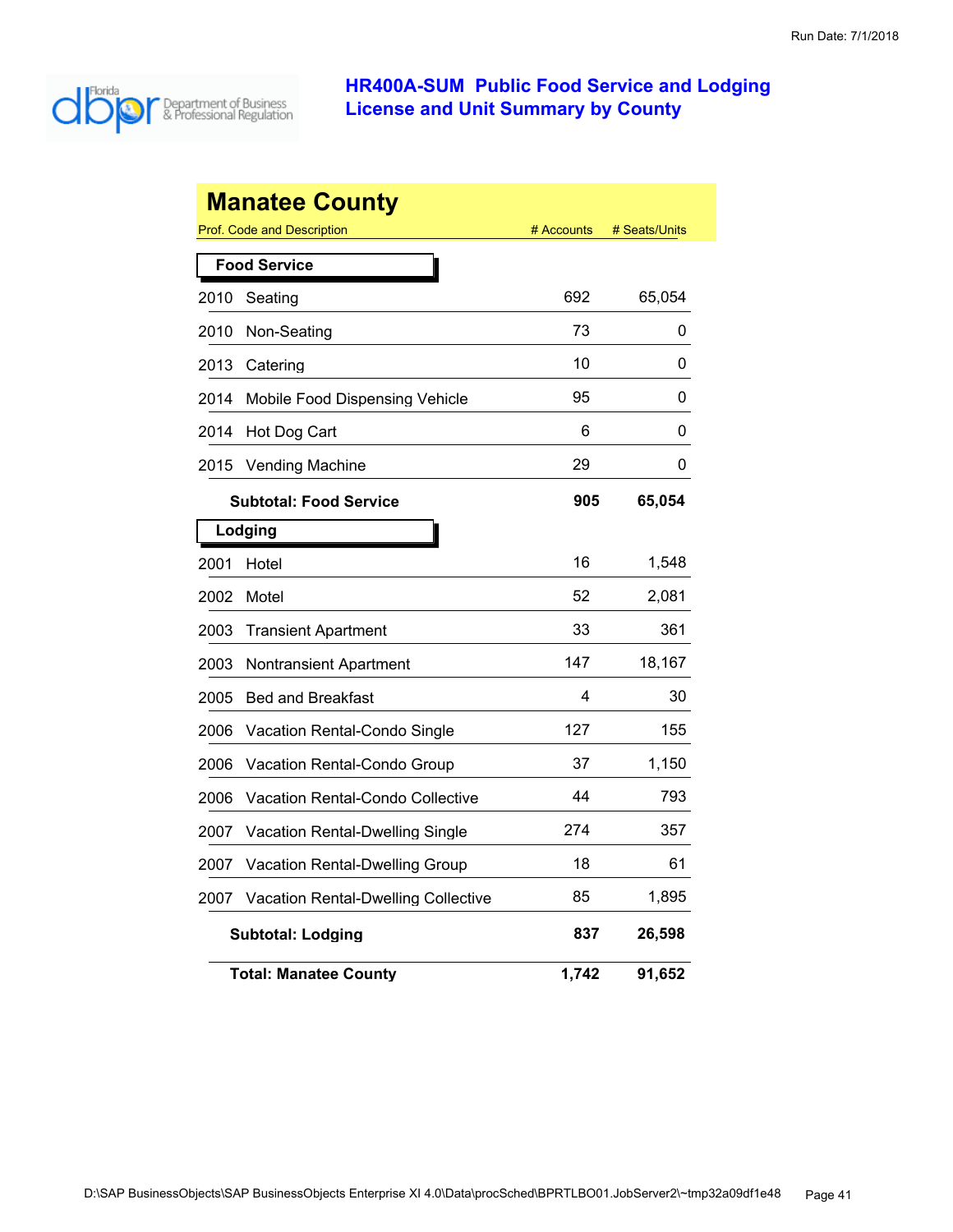

| <b>Marion County</b> |                                            |                |               |  |  |
|----------------------|--------------------------------------------|----------------|---------------|--|--|
|                      | <b>Prof. Code and Description</b>          | # Accounts     | # Seats/Units |  |  |
|                      | <b>Food Service</b>                        |                |               |  |  |
| 2010                 | Seating                                    | 539            | 45,541        |  |  |
| 2010                 | Non-Seating                                | 63             | 0             |  |  |
| 2013                 | Catering                                   | 16             | 0             |  |  |
| 2014                 | Mobile Food Dispensing Vehicle             | 67             | 0             |  |  |
| 2014                 | Hot Dog Cart                               | 13             | 0             |  |  |
| 2015                 | Vending Machine                            | 18             | 0             |  |  |
|                      | <b>Subtotal: Food Service</b>              | 716            | 45,541        |  |  |
|                      | Lodging                                    |                |               |  |  |
| 2001                 | Hotel                                      | 21             | 2,151         |  |  |
| 2002                 | Motel                                      | 52             | 1,841         |  |  |
| 2003                 | <b>Transient Apartment</b>                 | 8              | 50            |  |  |
| 2003                 | Nontransient Apartment                     | 137            | 9,051         |  |  |
| 2005                 | <b>Bed and Breakfast</b>                   | 3              | 13            |  |  |
| 2006                 | Vacation Rental-Condo Single               | $\overline{2}$ | 2             |  |  |
| 2007                 | Vacation Rental-Dwelling Single            | 13             | 38            |  |  |
| 2007                 | Vacation Rental-Dwelling Group             | 1              | 16            |  |  |
| 2007                 | <b>Vacation Rental-Dwelling Collective</b> | 7              | 41            |  |  |
|                      | <b>Subtotal: Lodging</b>                   | 244            | 13,203        |  |  |
|                      | <b>Total: Marion County</b>                | 960            | 58,744        |  |  |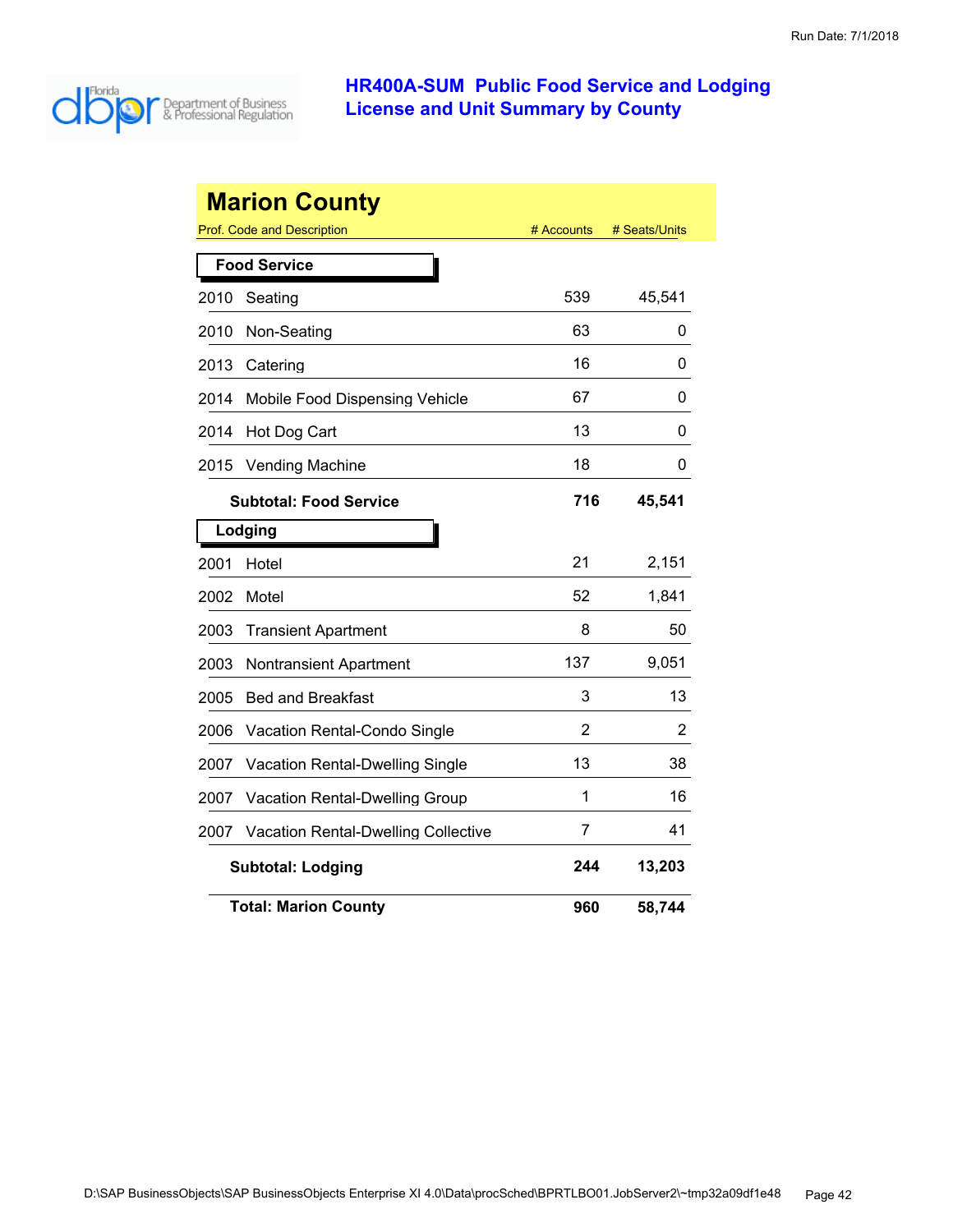

|      | <b>Martin County</b><br><b>Prof. Code and Description</b> | # Accounts | # Seats/Units |
|------|-----------------------------------------------------------|------------|---------------|
|      | <b>Food Service</b>                                       |            |               |
| 2010 | Seating                                                   | 409        | 39,453        |
| 2010 | Non-Seating                                               | 40         | 0             |
| 2013 | Catering                                                  | 10         | 0             |
| 2014 | Mobile Food Dispensing Vehicle                            | 30         | 0             |
| 2014 | Hot Dog Cart                                              | 8          | 0             |
| 2015 | <b>Vending Machine</b>                                    | 6          | 0             |
|      | <b>Subtotal: Food Service</b>                             | 503        | 39,453        |
|      | Lodging                                                   |            |               |
| 2001 | Hotel                                                     | 10         | 956           |
| 2002 | Motel                                                     | 11         | 445           |
| 2003 | <b>Transient Apartment</b>                                | 7          | 221           |
| 2003 | Nontransient Apartment                                    | 76         | 3,636         |
| 2005 | <b>Bed and Breakfast</b>                                  | 3          | 15            |
| 2006 | Vacation Rental-Condo Single                              | 2          | 26            |
| 2006 | Vacation Rental-Condo Group                               | 4          | 314           |
| 2006 | Vacation Rental-Condo Collective                          | 2          | 2             |
| 2007 | Vacation Rental-Dwelling Single                           | 11         | 11            |
| 2007 | Vacation Rental-Dwelling Group                            | 2          | 41            |
| 2007 | Vacation Rental-Dwelling Collective                       | 3          | 6             |
|      | <b>Subtotal: Lodging</b>                                  | 131        | 5,673         |
|      | <b>Total: Martin County</b>                               | 634        | 45,126        |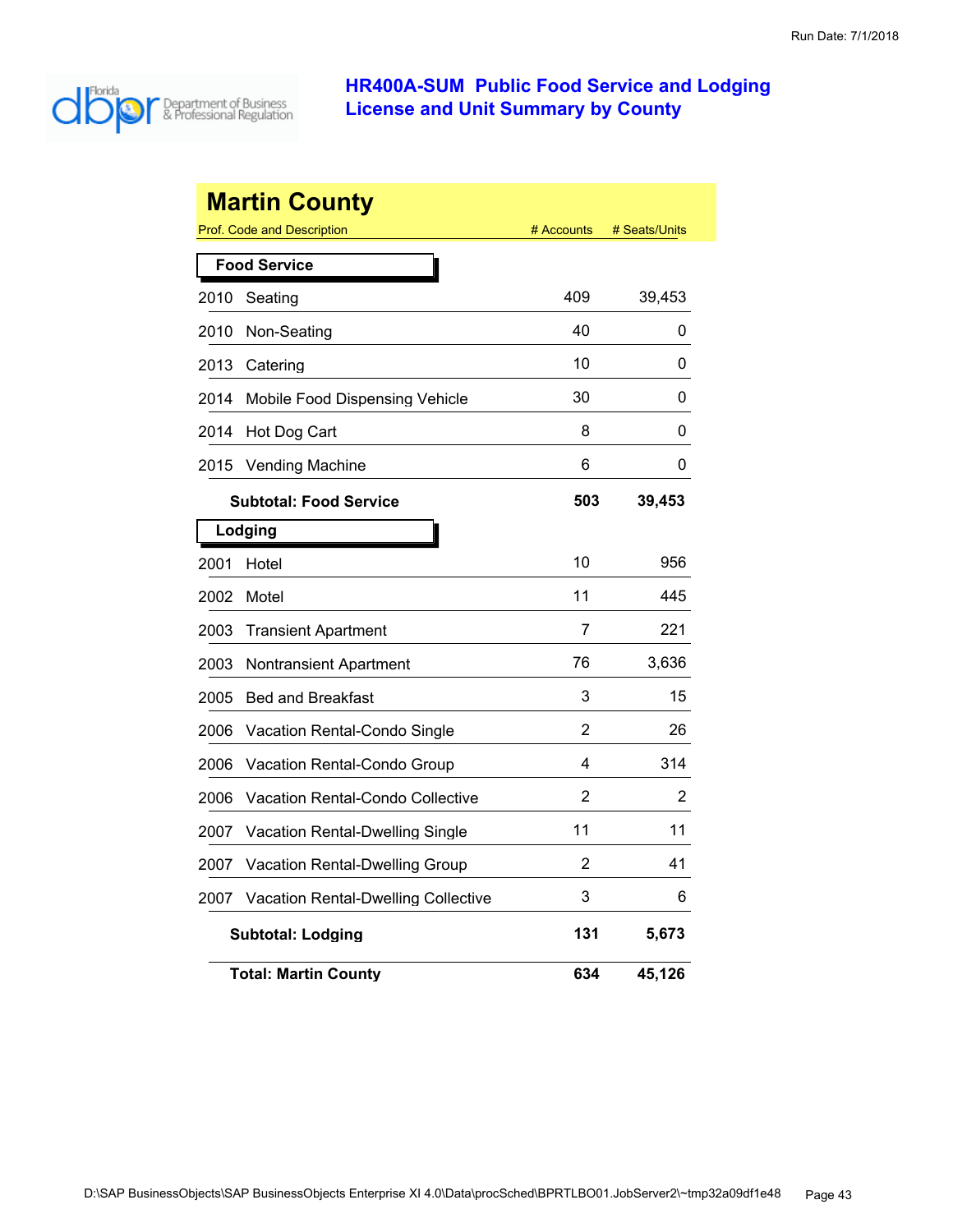

|      | <b>Monroe County</b>                       |            |               |
|------|--------------------------------------------|------------|---------------|
|      | Prof. Code and Description                 | # Accounts | # Seats/Units |
|      | <b>Food Service</b>                        |            |               |
| 2010 | Seating                                    | 525        | 48,903        |
| 2010 | Non-Seating                                | 57         | 0             |
| 2013 | Catering                                   | 10         | 0             |
| 2014 | Mobile Food Dispensing Vehicle             | 49         | 0             |
| 2014 | Hot Dog Cart                               | 10         | 0             |
|      | <b>Subtotal: Food Service</b>              | 651        | 48,903        |
|      | Lodging                                    |            |               |
| 2001 | Hotel                                      | 63         | 4,328         |
| 2002 | Motel                                      | 127        | 4,675         |
| 2003 | <b>Transient Apartment</b>                 | 114        | 557           |
| 2003 | Nontransient Apartment                     | 109        | 2,580         |
| 2005 | <b>Bed and Breakfast</b>                   | 52         | 493           |
| 2006 | Vacation Rental-Condo Single               | 418        | 627           |
| 2006 | Vacation Rental-Condo Group                | 51         | 1,332         |
| 2006 | Vacation Rental-Condo Collective           | 54         | 1,020         |
| 2007 | Vacation Rental-Dwelling Single            | 689        | 1,030         |
| 2007 | Vacation Rental-Dwelling Group             | 25         | 187           |
| 2007 | <b>Vacation Rental-Dwelling Collective</b> | 107        | 1,678         |
| 2022 | Timeshare Project-Timeshare Proj Group     | 1          | 30            |
|      | <b>Subtotal: Lodging</b>                   | 1,810      | 18,537        |
|      | <b>Total: Monroe County</b>                | 2,461      | 67,440        |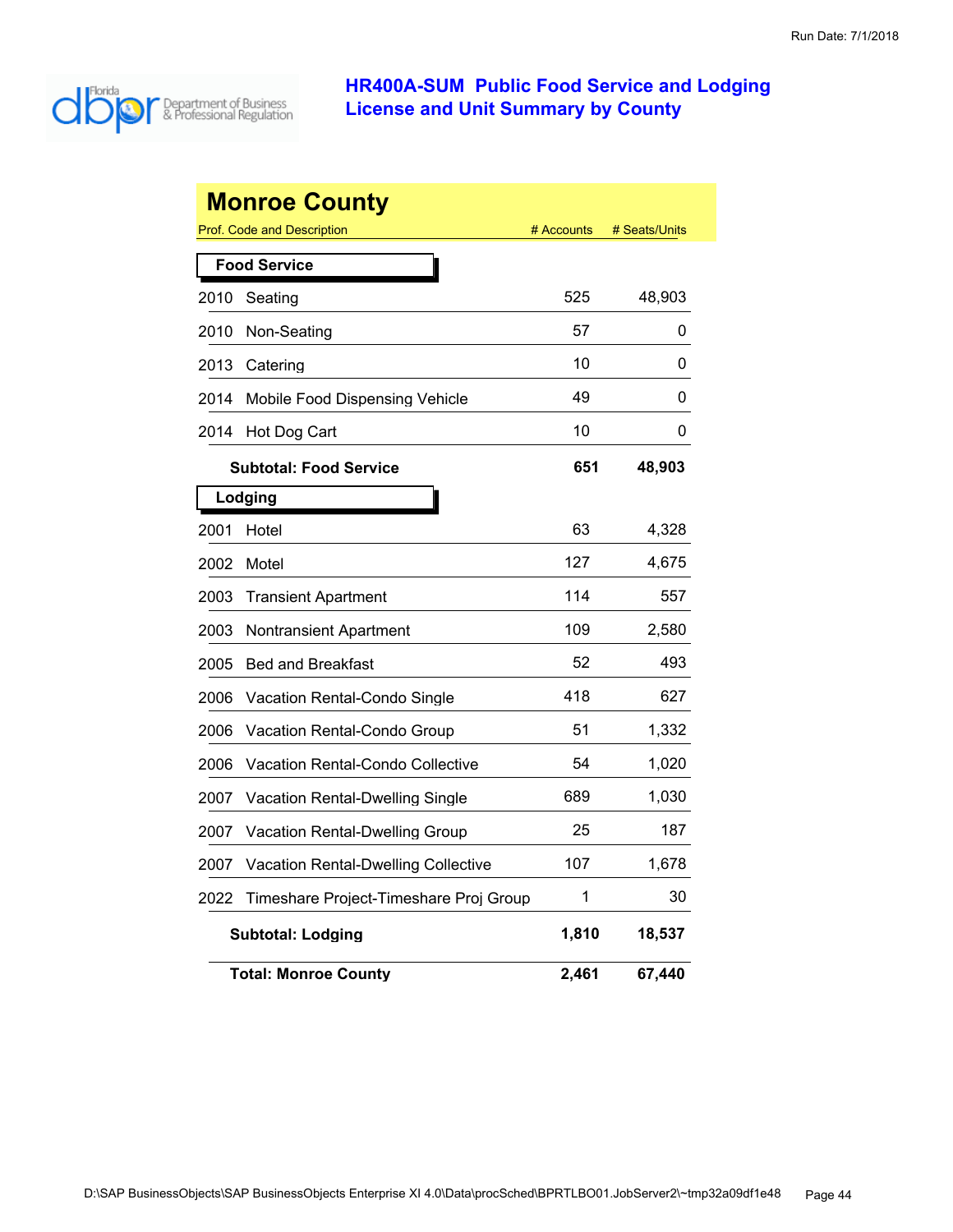

|      | <b>Nassau County</b>                              |            |               |
|------|---------------------------------------------------|------------|---------------|
|      | Prof. Code and Description<br><b>Food Service</b> | # Accounts | # Seats/Units |
|      |                                                   |            |               |
| 2010 | Seating                                           | 190        | 18,549        |
| 2010 | Non-Seating                                       | 17         | 0             |
| 2013 | Catering                                          | 1          | 0             |
| 2014 | Mobile Food Dispensing Vehicle                    | 7          | 0             |
| 2014 | Hot Dog Cart                                      | 2          | 0             |
| 2015 | <b>Vending Machine</b>                            | 1          | 0             |
|      | <b>Subtotal: Food Service</b>                     | 218        | 18,549        |
|      | Lodging                                           |            |               |
| 2001 | Hotel                                             | 12         | 1,553         |
| 2002 | Motel                                             | 13         | 474           |
| 2003 | <b>Transient Apartment</b>                        | 5          | 8             |
| 2003 | Nontransient Apartment                            | 33         | 1,714         |
| 2005 | <b>Bed and Breakfast</b>                          | 6          | 54            |
| 2006 | Vacation Rental-Condo Single                      | 93         | 97            |
| 2006 | Vacation Rental-Condo Group                       | 7          | 460           |
| 2006 | Vacation Rental-Condo Collective                  | 13         | 319           |
| 2007 | Vacation Rental-Dwelling Single                   | 40         | 44            |
| 2007 | Vacation Rental-Dwelling Group                    | 2          | 20            |
| 2007 | <b>Vacation Rental-Dwelling Collective</b>        | 9          | 86            |
|      | <b>Subtotal: Lodging</b>                          | 233        | 4,829         |
|      | <b>Total: Nassau County</b>                       | 451        | 23,378        |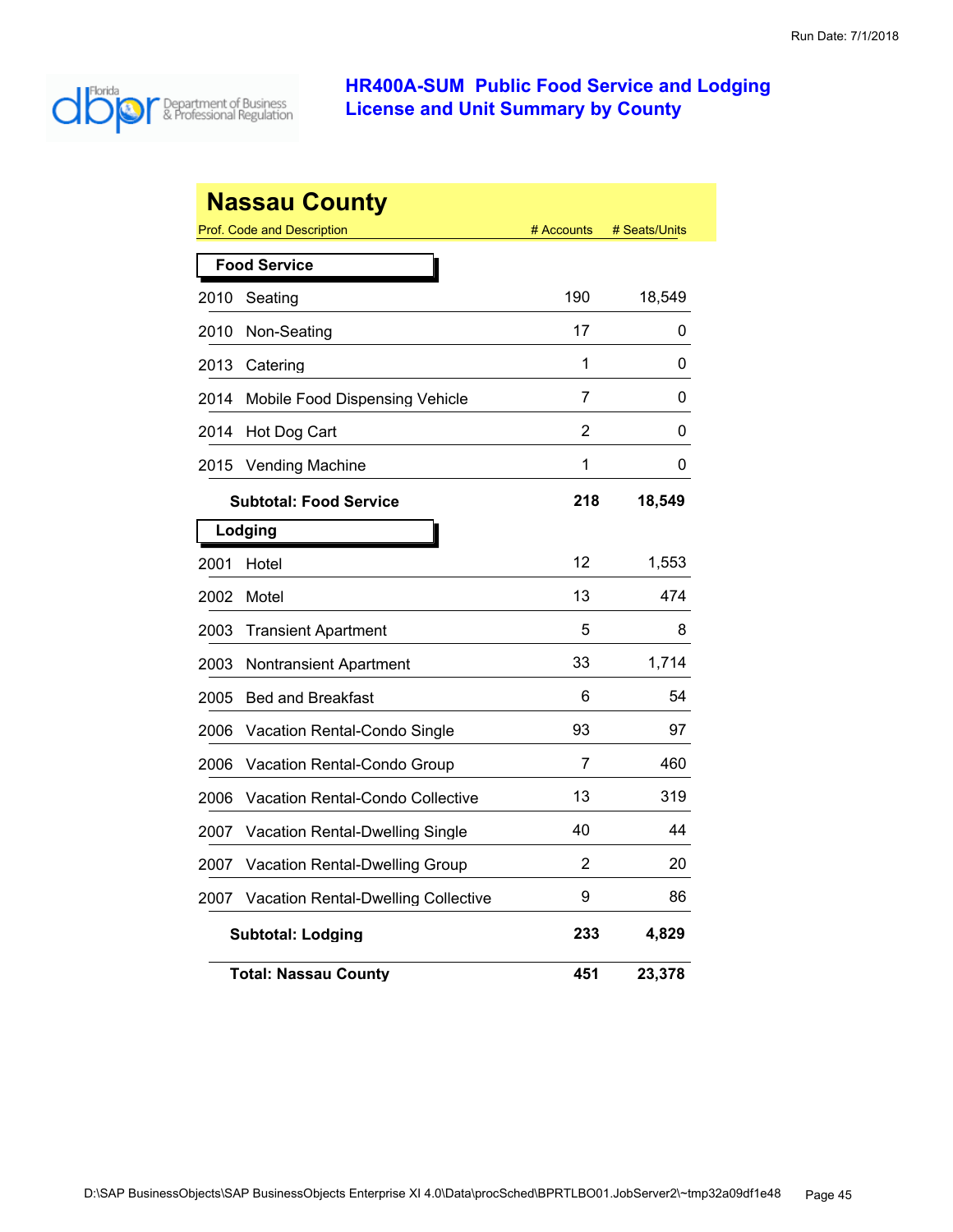

|      | <b>Okaloosa County</b>                     |            |               |
|------|--------------------------------------------|------------|---------------|
|      | Prof. Code and Description                 | # Accounts | # Seats/Units |
|      | <b>Food Service</b>                        |            |               |
| 2010 | Seating                                    | 586        | 60,844        |
| 2010 | Non-Seating                                | 53         | 0             |
| 2013 | Catering                                   | 5          | 0             |
| 2014 | Mobile Food Dispensing Vehicle             | 51         | 0             |
| 2014 | Hot Dog Cart                               | 3          | 0             |
| 2015 | <b>Vending Machine</b>                     | 2          | 0             |
|      | <b>Subtotal: Food Service</b>              | 700        | 60,844        |
|      | Lodging                                    |            |               |
| 2001 | Hotel                                      | 26         | 2,544         |
| 2002 | Motel                                      | 42         | 3,289         |
| 2003 | <b>Transient Apartment</b>                 | 2          | 63            |
| 2003 | Nontransient Apartment                     | 142        | 7,137         |
| 2005 | <b>Bed and Breakfast</b>                   | 1          | 5             |
| 2006 | Vacation Rental-Condo Single               | 52         | 478           |
| 2006 | Vacation Rental-Condo Group                | 39         | 2,764         |
| 2006 | Vacation Rental-Condo Collective           | 67         | 1,835         |
| 2007 | Vacation Rental-Dwelling Single            | 165        | 395           |
| 2007 | Vacation Rental-Dwelling Group             | 9          | 48            |
| 2007 | <b>Vacation Rental-Dwelling Collective</b> | 67         | 642           |
|      | <b>Subtotal: Lodging</b>                   | 612        | 19,200        |
|      | <b>Total: Okaloosa County</b>              | 1,312      | 80,044        |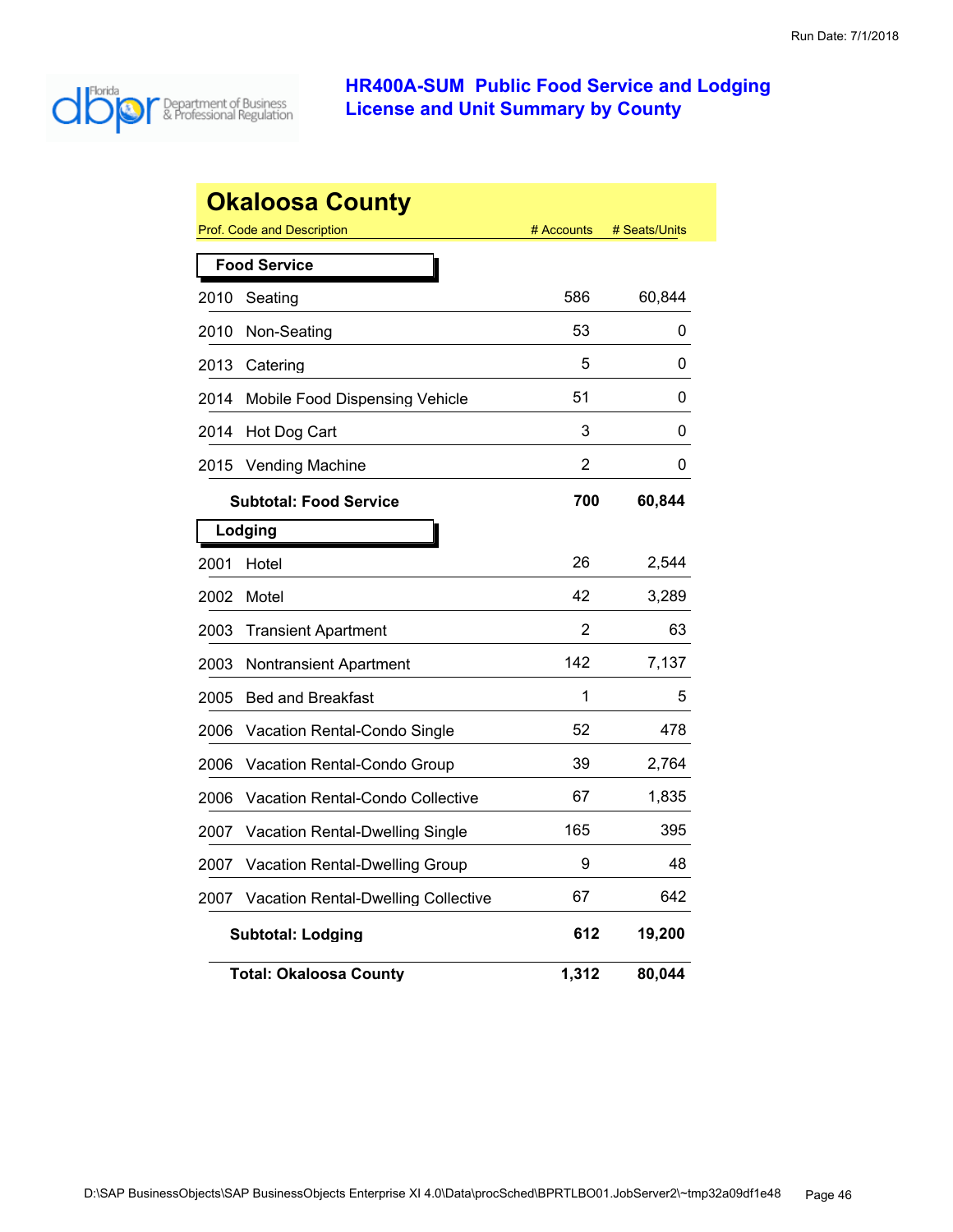

| <b>Okeechobee County</b> |                                       |            |               |  |
|--------------------------|---------------------------------------|------------|---------------|--|
|                          | Prof. Code and Description            | # Accounts | # Seats/Units |  |
|                          | <b>Food Service</b>                   |            |               |  |
| 2010                     | Seating                               | 72         | 6,471         |  |
| 2010                     | Non-Seating                           | 6          | 0             |  |
| 2013                     | Catering                              | 2          | O             |  |
| 2014                     | Mobile Food Dispensing Vehicle        | 19         | 0             |  |
| 2015                     | <b>Vending Machine</b>                | 1          | 0             |  |
|                          | <b>Subtotal: Food Service</b>         | 100        | 6,471         |  |
|                          | Lodging                               |            |               |  |
| 2001                     | Hotel                                 | 1          | 85            |  |
| 2002                     | Motel                                 | 14         | 516           |  |
| 2003                     | <b>Transient Apartment</b>            | 3          | 31            |  |
| 2003                     | <b>Nontransient Apartment</b>         | 10         | 365           |  |
|                          | 28<br><b>Subtotal: Lodging</b><br>997 |            |               |  |
|                          | <b>Total: Okeechobee County</b>       | 128        | 7,468         |  |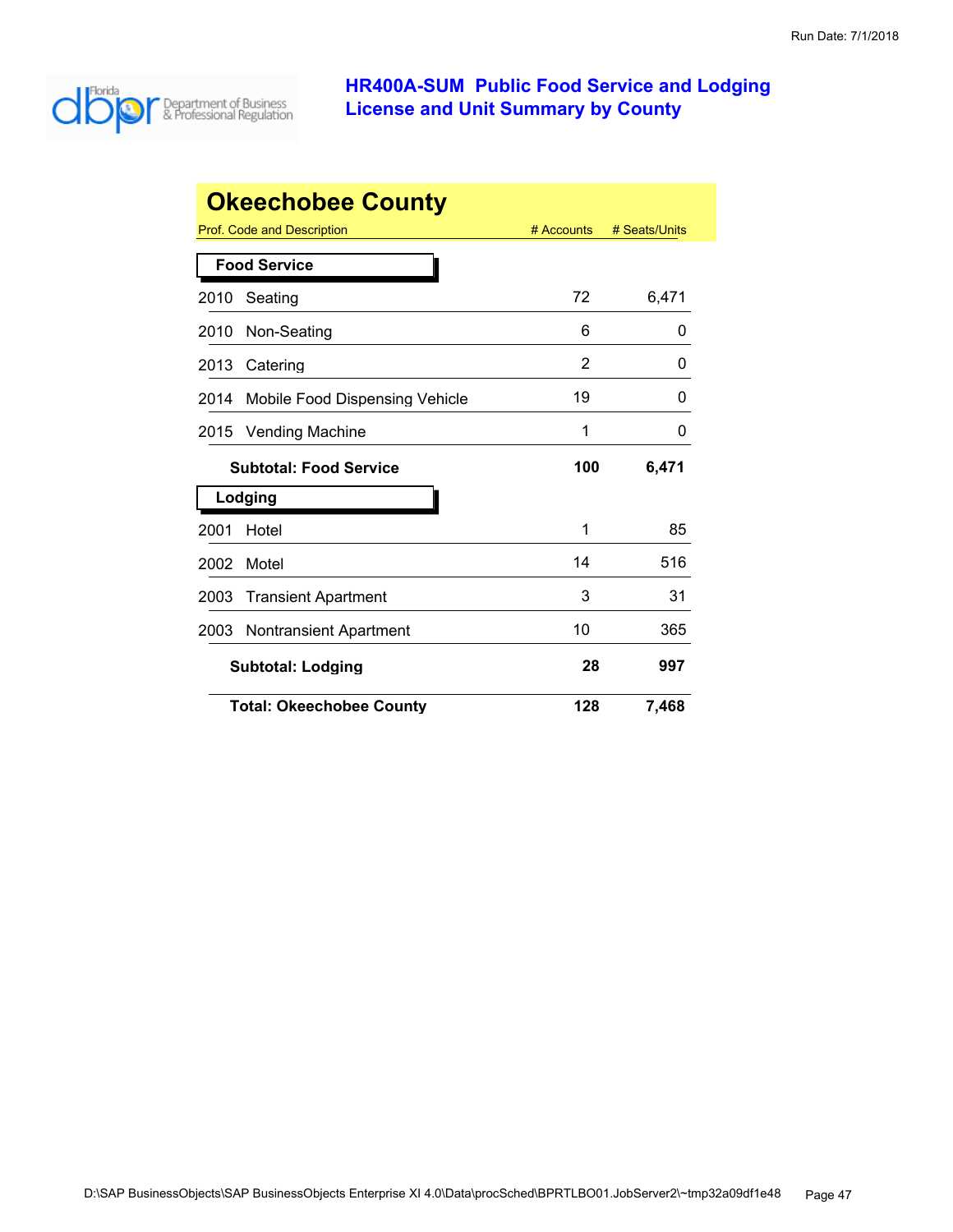

|      | <b>Orange County</b><br><b>Prof. Code and Description</b> | # Accounts | # Seats/Units |
|------|-----------------------------------------------------------|------------|---------------|
|      | <b>Food Service</b>                                       |            |               |
| 2010 | Seating                                                   | 3,364      | 465,681       |
| 2010 | Non-Seating                                               | 659        | 0             |
| 2012 | Theme Park Food Cart                                      | 17         | 309           |
| 2013 | Catering                                                  | 109        | 0             |
| 2014 | Mobile Food Dispensing Vehicle                            | 498        | 0             |
| 2014 | Hot Dog Cart                                              | 80         | 0             |
| 2015 | <b>Vending Machine</b>                                    | 198        | 0             |
|      | <b>Subtotal: Food Service</b>                             | 4,925      | 465,990       |
|      | Lodging                                                   |            |               |
| 2001 | Hotel                                                     | 221        | 70,747        |
| 2002 | Motel                                                     | 82         | 20,880        |
| 2003 | <b>Transient Apartment</b>                                | 6          | 319           |
| 2003 | <b>Nontransient Apartment</b>                             | 790        | 131,153       |
| 2005 | <b>Bed and Breakfast</b>                                  | 3          | 14            |
| 2006 | Vacation Rental-Condo Single                              | 91         | 968           |
| 2006 | Vacation Rental-Condo Group                               | 48         | 15,511        |
| 2006 | Vacation Rental-Condo Collective                          | 18         | 319           |
| 2007 | <b>Vacation Rental-Dwelling Single</b>                    | 102        | 106           |
| 2007 | <b>Vacation Rental-Dwelling Group</b>                     | 7          | 106           |
| 2007 | <b>Vacation Rental-Dwelling Collective</b>                | 23         | 226           |
| 2022 | Timeshare Project-Timeshare Proj Group                    | 9          | 3,915         |
|      | <b>Subtotal: Lodging</b>                                  | 1,400      | 244,264       |
|      | <b>Total: Orange County</b>                               | 6,325      | 710,254       |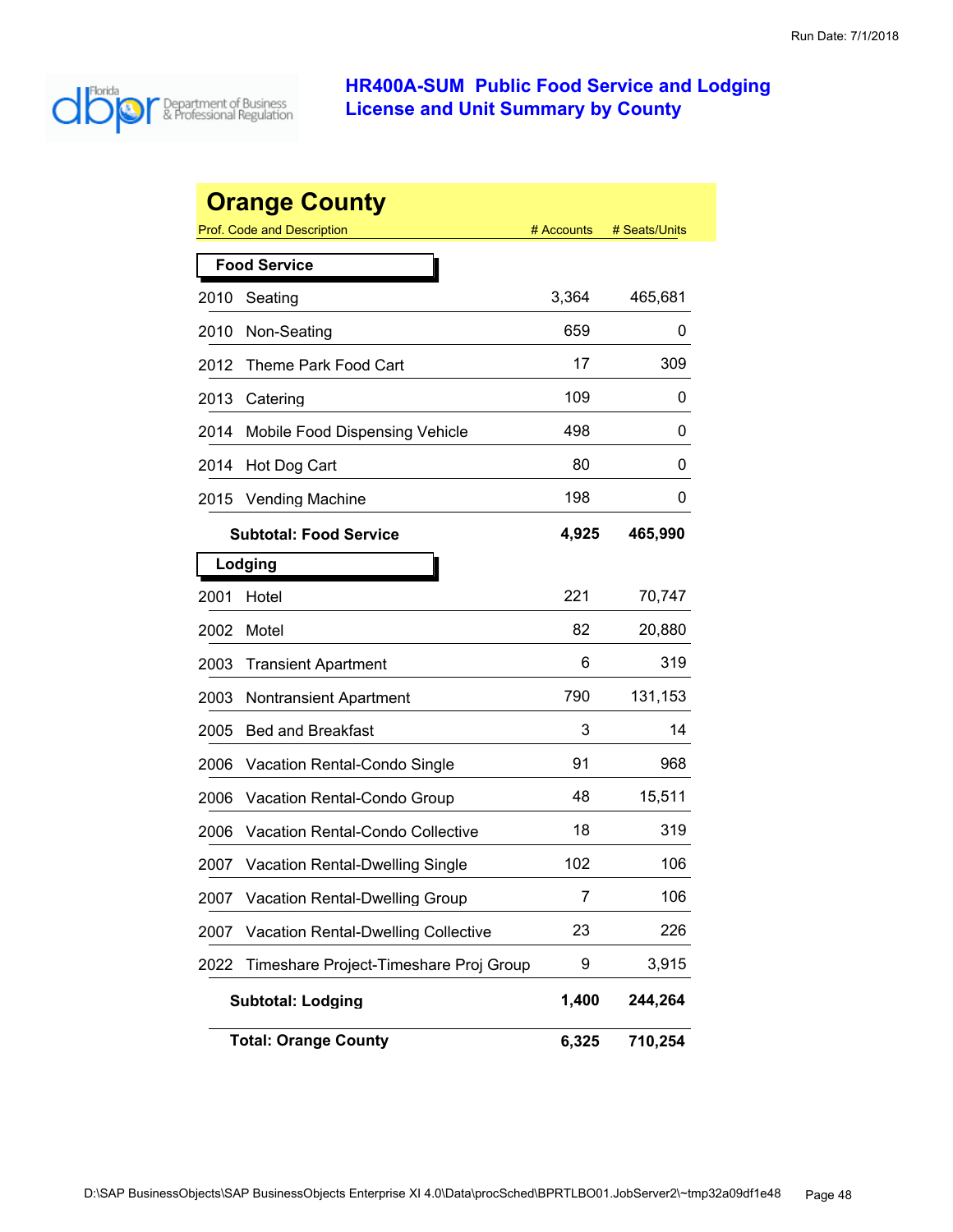

|      | <b>Osceola County</b>                      |            |               |
|------|--------------------------------------------|------------|---------------|
|      | <b>Prof. Code and Description</b>          | # Accounts | # Seats/Units |
|      | <b>Food Service</b>                        |            |               |
| 2010 | Seating                                    | 791        | 92,510        |
| 2010 | Non-Seating                                | 95         | 0             |
| 2012 | Theme Park Food Cart                       | 1          | 1             |
| 2013 | Catering                                   | 23         | 0             |
| 2014 | Mobile Food Dispensing Vehicle             | 50         | 0             |
| 2014 | Hot Dog Cart                               | 9          | 0             |
| 2015 | <b>Vending Machine</b>                     | 24         | 0             |
|      | <b>Subtotal: Food Service</b>              | 993        | 92,511        |
|      | Lodging                                    |            |               |
| 2001 | Hotel                                      | 33         | 12,895        |
| 2002 | Motel                                      | 92         | 11,621        |
| 2003 | <b>Transient Apartment</b>                 | 4          | 59            |
| 2003 | Nontransient Apartment                     | 148        | 17,356        |
| 2005 | <b>Bed and Breakfast</b>                   | 1          | 4             |
| 2006 | Vacation Rental-Condo Single               | 919        | 3,321         |
| 2006 | Vacation Rental-Condo Group                | 52         | 6,723         |
| 2006 | Vacation Rental-Condo Collective           | 67         | 1,073         |
| 2007 | <b>Vacation Rental-Dwelling Single</b>     | 5,114      | 5,375         |
| 2007 | Vacation Rental-Dwelling Group             | 33         | 2,557         |
| 2007 | <b>Vacation Rental-Dwelling Collective</b> | 295        | 3,509         |
|      | <b>Subtotal: Lodging</b>                   | 6,758      | 64,493        |
|      | <b>Total: Osceola County</b>               | 7,751      | 157,004       |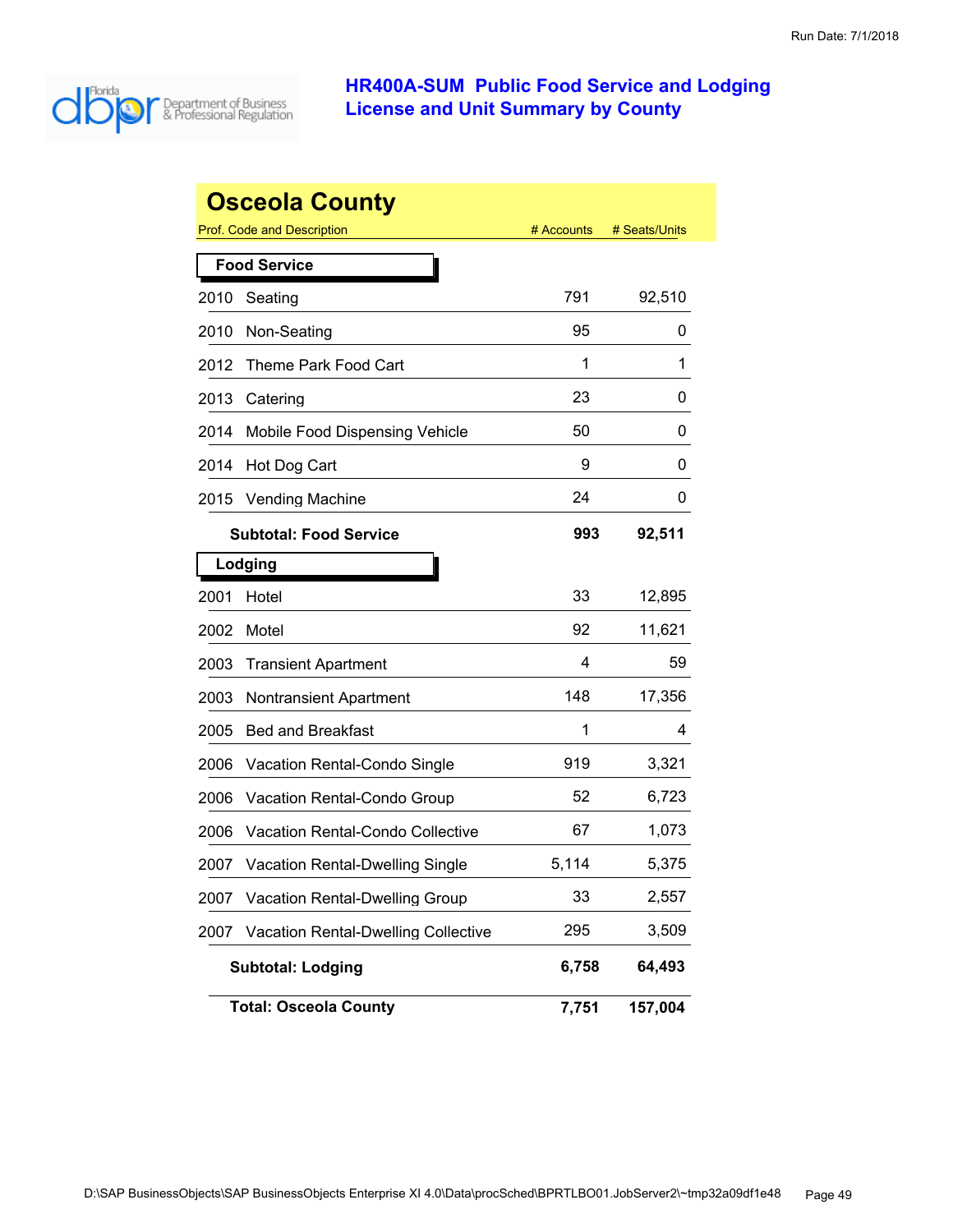

|      | <b>Palm Beach County</b>                   |            |               |
|------|--------------------------------------------|------------|---------------|
|      | <b>Prof. Code and Description</b>          | # Accounts | # Seats/Units |
|      | <b>Food Service</b>                        |            |               |
| 2010 | Seating                                    | 2,955      | 302,592       |
| 2010 | Non-Seating                                | 372        | 0             |
| 2013 | Catering                                   | 107        | 0             |
| 2014 | Mobile Food Dispensing Vehicle             | 233        | 0             |
| 2014 | Hot Dog Cart                               | 27         | 0             |
| 2015 | <b>Vending Machine</b>                     | 16         | 0             |
|      | <b>Subtotal: Food Service</b>              | 3,710      | 302,592       |
|      | Lodging                                    |            |               |
| 2001 | Hotel                                      | 96         | 14,022        |
| 2002 | Motel                                      | 90         | 3,972         |
| 2003 | <b>Transient Apartment</b>                 | 46         | 951           |
| 2003 | <b>Nontransient Apartment</b>              | 1,239      | 73,051        |
| 2005 | <b>Bed and Breakfast</b>                   | 9          | 80            |
| 2006 | Vacation Rental-Condo Single               | 83         | 527           |
| 2006 | Vacation Rental-Condo Group                | 26         | 1,199         |
| 2006 | Vacation Rental-Condo Collective           | 17         | 197           |
| 2006 | <b>Vacation Rental-Condo</b>               | 1          | 1             |
| 2007 | <b>Vacation Rental-Dwelling Single</b>     | 198        | 223           |
| 2007 | Vacation Rental-Dwelling Group             | 12         | 27            |
| 2007 | <b>Vacation Rental-Dwelling Collective</b> | 40         | 124           |
|      | <b>Subtotal: Lodging</b>                   | 1,857      | 94,374        |
|      | <b>Total: Palm Beach County</b>            | 5,567      | 396,966       |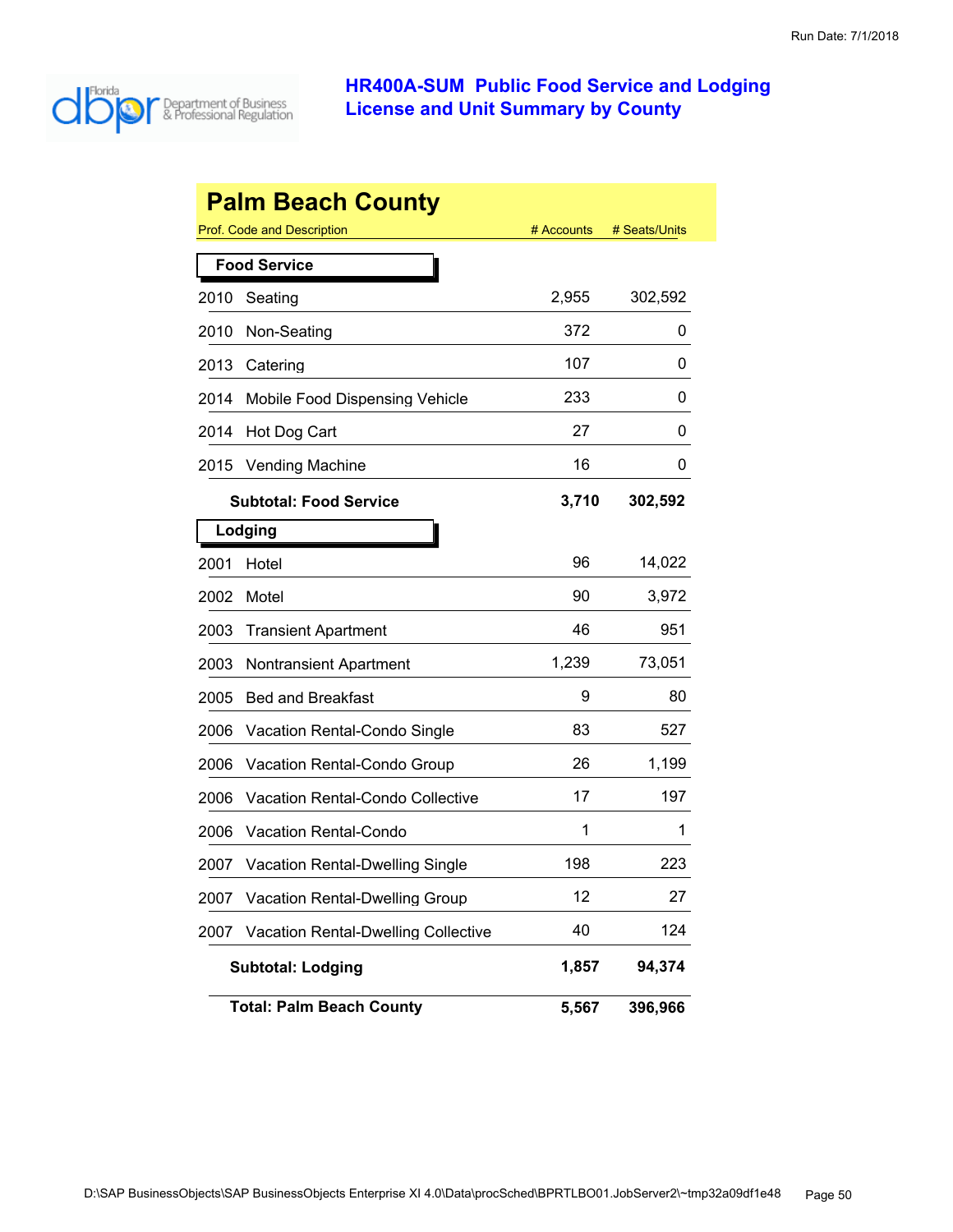

|      | <b>Pasco County</b><br>Prof. Code and Description | # Accounts | # Seats/Units |  |  |
|------|---------------------------------------------------|------------|---------------|--|--|
|      | <b>Food Service</b>                               |            |               |  |  |
| 2010 | Seating                                           | 697        | 63,423        |  |  |
| 2010 | Non-Seating                                       | 47         | 0             |  |  |
| 2013 | Catering                                          | 3          | 0             |  |  |
| 2014 | Mobile Food Dispensing Vehicle                    | 50         | 0             |  |  |
| 2014 | Hot Dog Cart                                      | 9          | 0             |  |  |
| 2015 | <b>Vending Machine</b>                            | 8          | 0             |  |  |
|      | <b>Subtotal: Food Service</b>                     | 814        | 63,423        |  |  |
|      | Lodging                                           |            |               |  |  |
| 2001 | Hotel                                             | 16         | 1,328         |  |  |
| 2002 | Motel                                             | 25         | 1,317         |  |  |
| 2003 | <b>Transient Apartment</b>                        | 8          | 90            |  |  |
| 2003 | Nontransient Apartment                            | 181        | 15,169        |  |  |
| 2006 | Vacation Rental-Condo Single                      | 9          | 15            |  |  |
| 2006 | <b>Vacation Rental-Condo Group</b>                | 1          | 720           |  |  |
| 2006 | <b>Vacation Rental-Condo Collective</b>           | 2          | 39            |  |  |
| 2007 | Vacation Rental-Dwelling Single                   | 36         | 36            |  |  |
| 2007 | Vacation Rental-Dwelling Group                    | 2          | 68            |  |  |
| 2007 | <b>Vacation Rental-Dwelling Collective</b>        | 12         | 44            |  |  |
|      | <b>Subtotal: Lodging</b>                          | 292        | 18,826        |  |  |
|      | <b>Total: Pasco County</b>                        | 1,106      | 82,249        |  |  |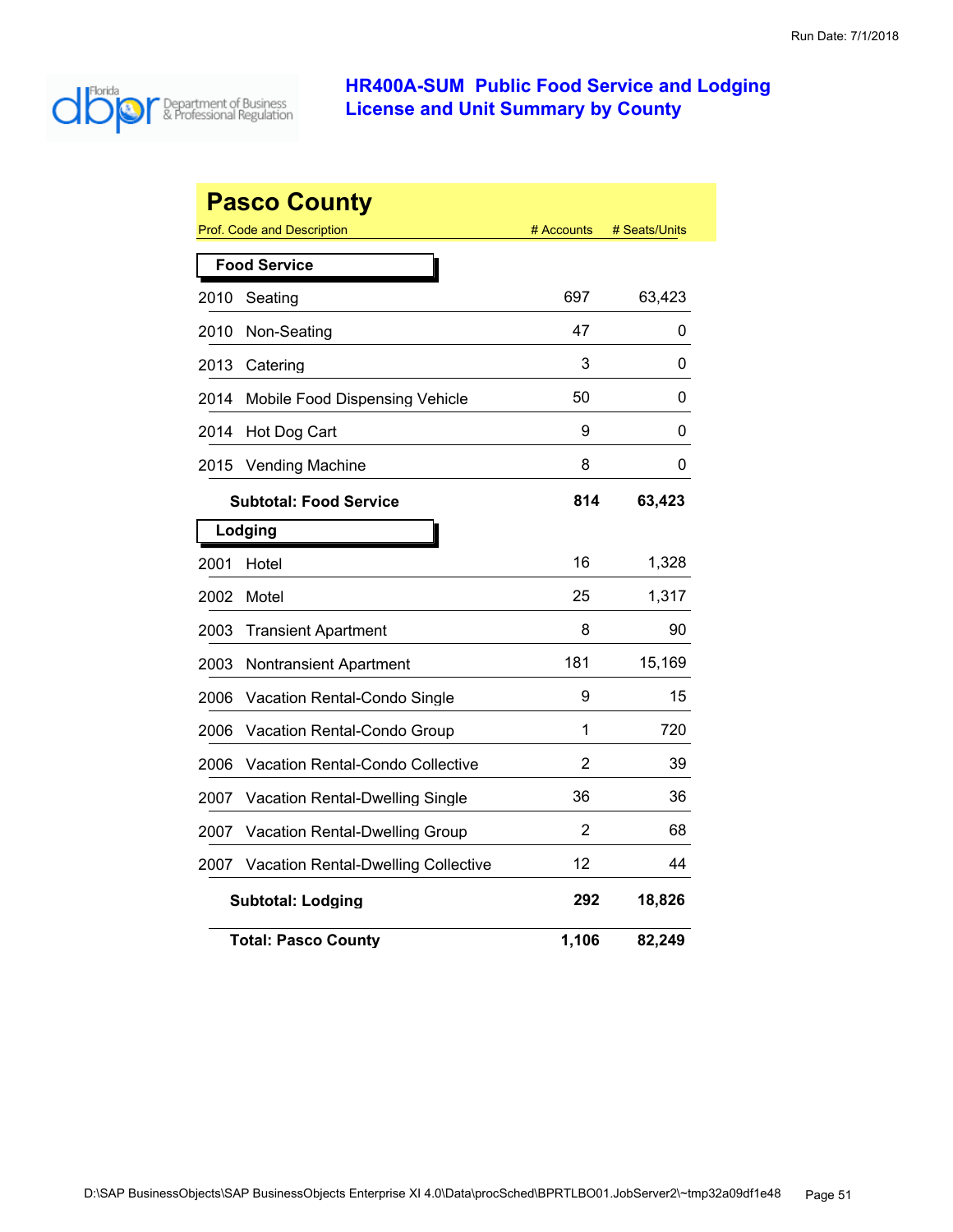

|      | <b>Pinellas County</b>                     |            |               |
|------|--------------------------------------------|------------|---------------|
|      | <b>Prof. Code and Description</b>          | # Accounts | # Seats/Units |
|      | <b>Food Service</b>                        |            |               |
| 2010 | Seating                                    | 2,254      | 222,487       |
| 2010 | Non-Seating                                | 274        | 0             |
| 2013 | Catering                                   | 73         | 0             |
| 2014 | Mobile Food Dispensing Vehicle             | 130        | 0             |
| 2014 | Hot Dog Cart                               | 44         | 0             |
| 2015 | <b>Vending Machine</b>                     | 21         | 0             |
|      | <b>Subtotal: Food Service</b>              | 2,796      | 222,487       |
|      | Lodging                                    |            |               |
| 2001 | Hotel                                      | 97         | 11,597        |
| 2002 | Motel                                      | 230        | 9,795         |
| 2003 | <b>Transient Apartment</b>                 | 116        | 1,379         |
| 2003 | <b>Nontransient Apartment</b>              | 1,319      | 65,824        |
| 2005 | <b>Bed and Breakfast</b>                   | 12         | 89            |
| 2006 | Vacation Rental-Condo Single               | 139        | 224           |
| 2006 | Vacation Rental-Condo Group                | 71         | 2,310         |
| 2006 | Vacation Rental-Condo Collective           | 74         | 1,769         |
| 2007 | <b>Vacation Rental-Dwelling Single</b>     | 162        | 233           |
| 2007 | <b>Vacation Rental-Dwelling Group</b>      | 14         | 91            |
| 2007 | <b>Vacation Rental-Dwelling Collective</b> | 34         | 227           |
| 2022 | Timeshare Project-Timeshare Proj Single    | 1          | 22            |
|      | <b>Subtotal: Lodging</b>                   | 2,269      | 93,560        |
|      | <b>Total: Pinellas County</b>              | 5,065      | 316,047       |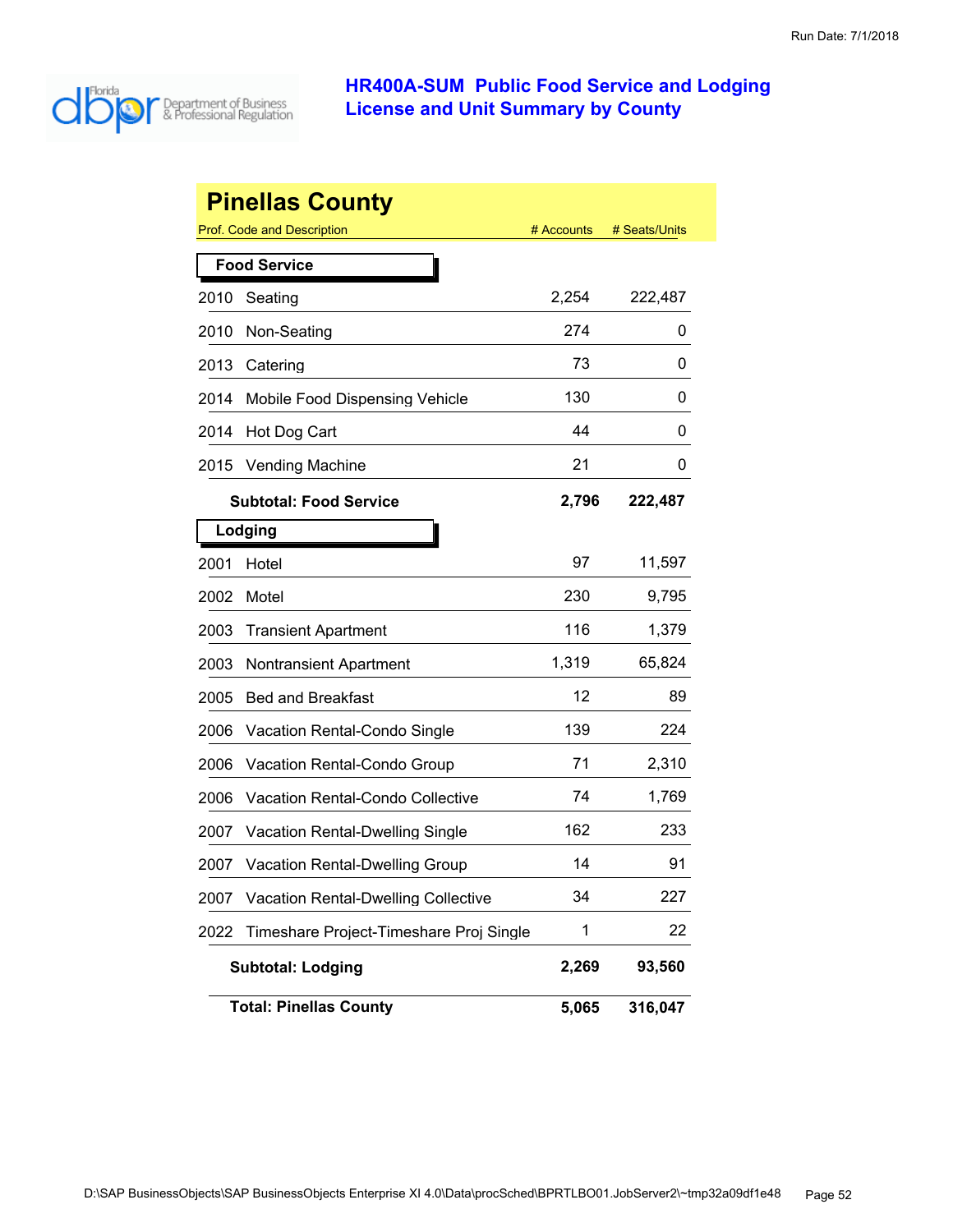

| <b>Polk County</b> |                                            |            |               |  |
|--------------------|--------------------------------------------|------------|---------------|--|
|                    | <b>Prof. Code and Description</b>          | # Accounts | # Seats/Units |  |
|                    | <b>Food Service</b>                        |            |               |  |
| 2010               | Seating                                    | 927        | 85,791        |  |
| 2010               | Non-Seating                                | 122        | 0             |  |
| 2013               | Catering                                   | 16         | 0             |  |
| 2014               | Mobile Food Dispensing Vehicle             | 142        | 0             |  |
| 2014               | Hot Dog Cart                               | 11         | 0             |  |
| 2015               | <b>Vending Machine</b>                     | 31         | 0             |  |
|                    | <b>Subtotal: Food Service</b>              | 1,249      | 85,791        |  |
|                    | Lodging                                    |            |               |  |
| 2001               | Hotel                                      | 36         | 3,362         |  |
| 2002               | Motel                                      | 83         | 4,331         |  |
| 2003               | <b>Transient Apartment</b>                 | 16         | 140           |  |
| 2003               | Nontransient Apartment                     | 358        | 22,372        |  |
| 2005               | <b>Bed and Breakfast</b>                   | 5          | 27            |  |
| 2006               | Vacation Rental-Condo Single               | 212        | 232           |  |
| 2006               | Vacation Rental-Condo Group                | 4          | 652           |  |
| 2006               | Vacation Rental-Condo Collective           | 21         | 193           |  |
| 2007               | Vacation Rental-Dwelling Single            | 2,876      | 3,063         |  |
| 2007               | Vacation Rental-Dwelling Group             | 13         | 664           |  |
| 2007               | <b>Vacation Rental-Dwelling Collective</b> | 157        | 2,349         |  |
|                    | <b>Subtotal: Lodging</b>                   | 3,781      | 37,385        |  |
|                    | <b>Total: Polk County</b>                  | 5,030      | 123,176       |  |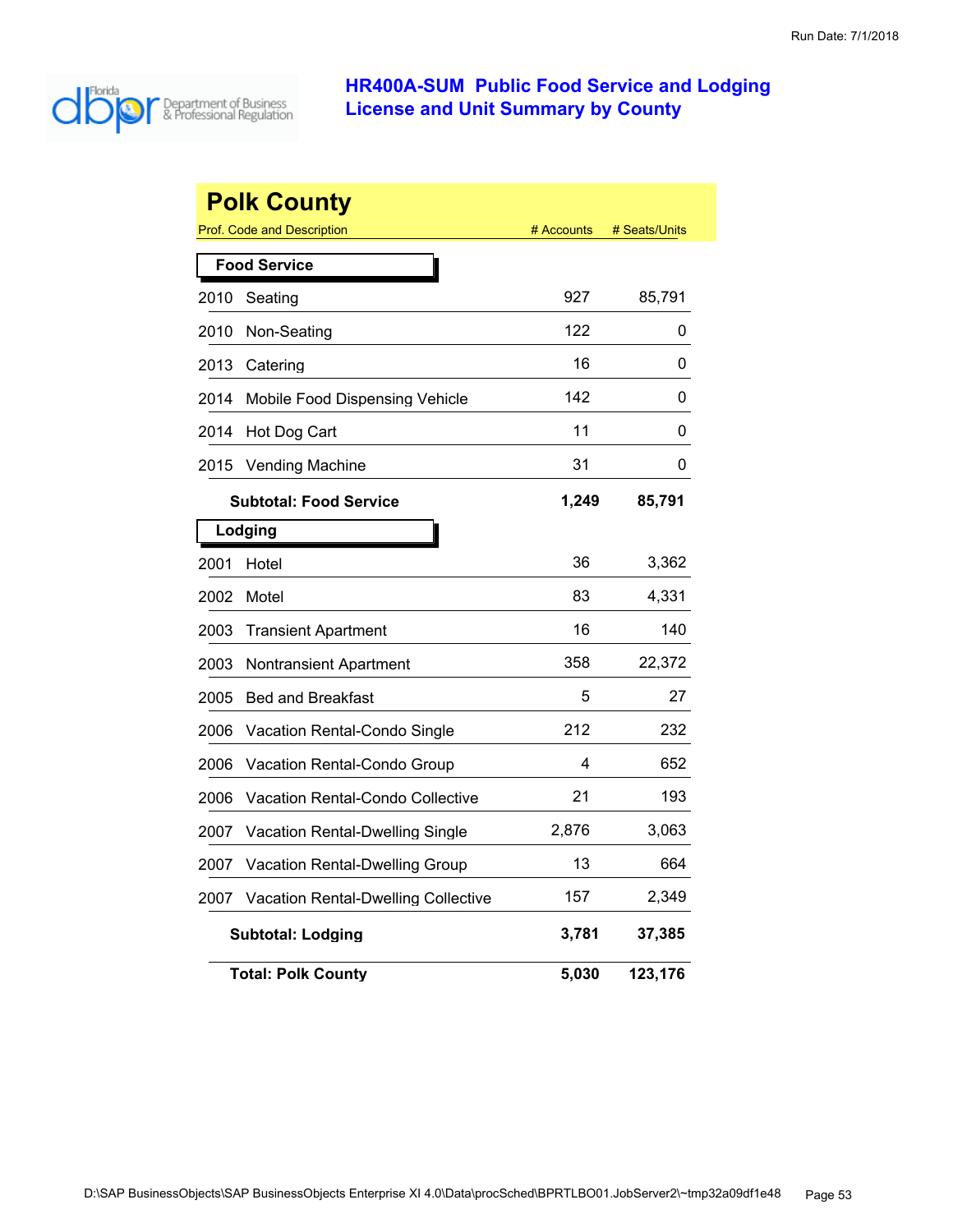

| <b>Putnam County</b> |                                         |            |               |  |  |
|----------------------|-----------------------------------------|------------|---------------|--|--|
|                      | Prof. Code and Description              | # Accounts | # Seats/Units |  |  |
|                      | <b>Food Service</b>                     |            |               |  |  |
| 2010                 | Seating                                 | 100        | 7,037         |  |  |
| 2010                 | Non-Seating                             | 11         | 0             |  |  |
| 2013                 | Catering                                | 1          | 0             |  |  |
| 2014                 | Mobile Food Dispensing Vehicle          | 8          | 0             |  |  |
| 2015                 | <b>Vending Machine</b>                  | 1          | 0             |  |  |
|                      | <b>Subtotal: Food Service</b>           | 121        | 7,037         |  |  |
|                      | Lodging                                 |            |               |  |  |
| 2001                 | Hotel                                   | 3          | 214           |  |  |
| 2002                 | Motel                                   | 18         | 450           |  |  |
| 2003                 | <b>Transient Apartment</b>              | 1          | 11            |  |  |
| 2003                 | Nontransient Apartment                  | 29         | 1,314         |  |  |
| 2005                 | <b>Bed and Breakfast</b>                | 3          | 12            |  |  |
| 2006                 | <b>Vacation Rental-Condo Group</b>      | 2          | 28            |  |  |
| 2007                 | <b>Vacation Rental-Dwelling Single</b>  | 3          | 3             |  |  |
|                      | 59<br>2,032<br><b>Subtotal: Lodging</b> |            |               |  |  |
|                      | <b>Total: Putnam County</b>             | 180        | 9,069         |  |  |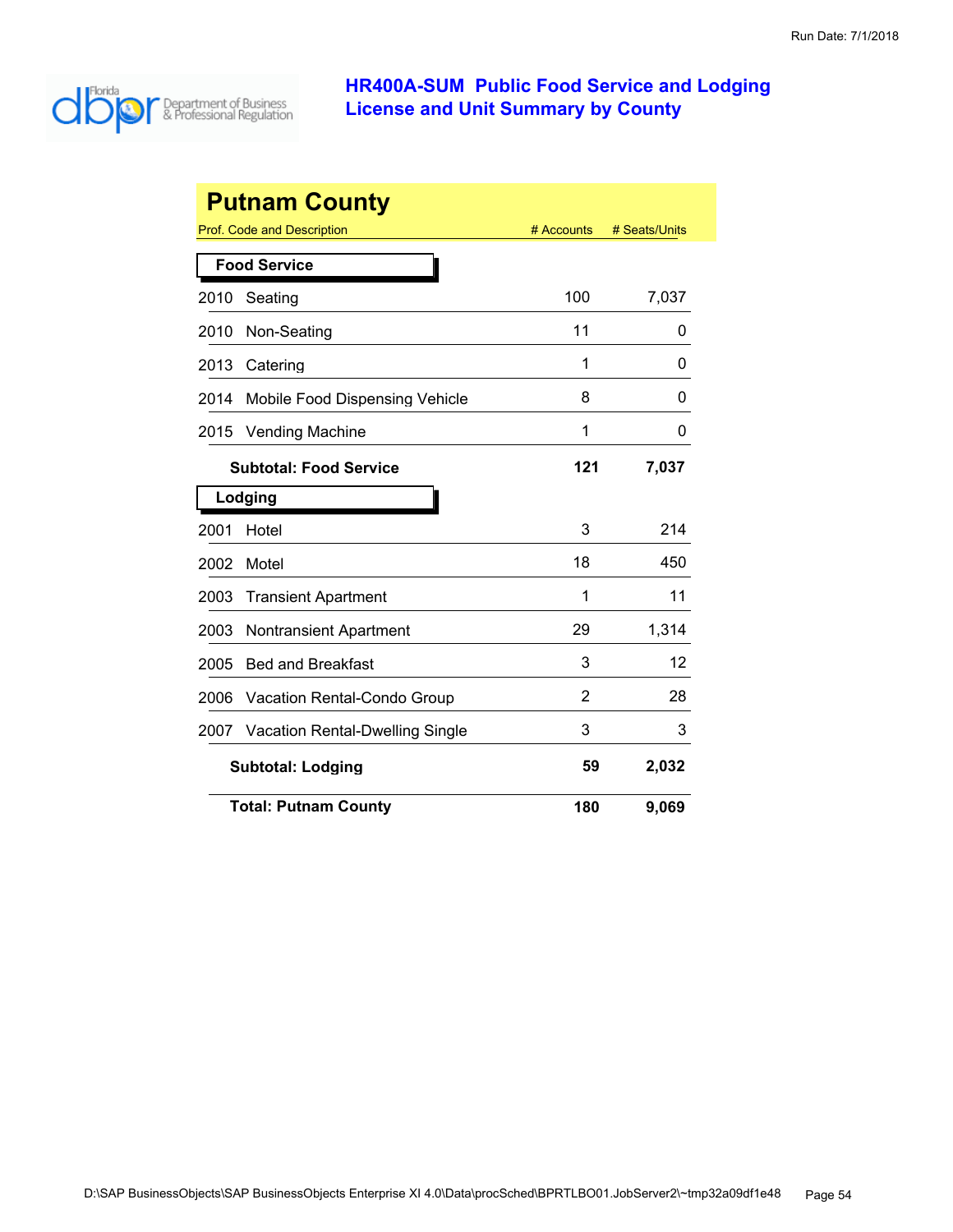

|      | <b>Santa Rosa County</b>                   |            |               |
|------|--------------------------------------------|------------|---------------|
|      | Prof. Code and Description                 | # Accounts | # Seats/Units |
|      | <b>Food Service</b>                        |            |               |
| 2010 | Seating                                    | 238        | 18,563        |
| 2010 | Non-Seating                                | 18         | 0             |
| 2013 | Catering                                   | 2          | 0             |
| 2014 | Mobile Food Dispensing Vehicle             | 28         | 0             |
| 2015 | <b>Vending Machine</b>                     | 2          | 0             |
|      | <b>Subtotal: Food Service</b>              | 288        | 18,563        |
|      | Lodging                                    |            |               |
| 2001 | Hotel                                      | 5          | 487           |
| 2002 | Motel                                      | 8          | 465           |
| 2003 | <b>Nontransient Apartment</b>              | 59         | 2,727         |
| 2006 | Vacation Rental-Condo Single               | 19         | 22            |
| 2006 | Vacation Rental-Condo Group                | 6          | 124           |
| 2006 | Vacation Rental-Condo Collective           | 11         | 264           |
| 2007 | <b>Vacation Rental-Dwelling Single</b>     | 21         | 56            |
| 2007 | Vacation Rental-Dwelling Group             | 1          | 12            |
| 2007 | <b>Vacation Rental-Dwelling Collective</b> | 5          | 49            |
|      | <b>Subtotal: Lodging</b>                   | 135        | 4,206         |
|      | <b>Total: Santa Rosa County</b>            | 423        | 22,769        |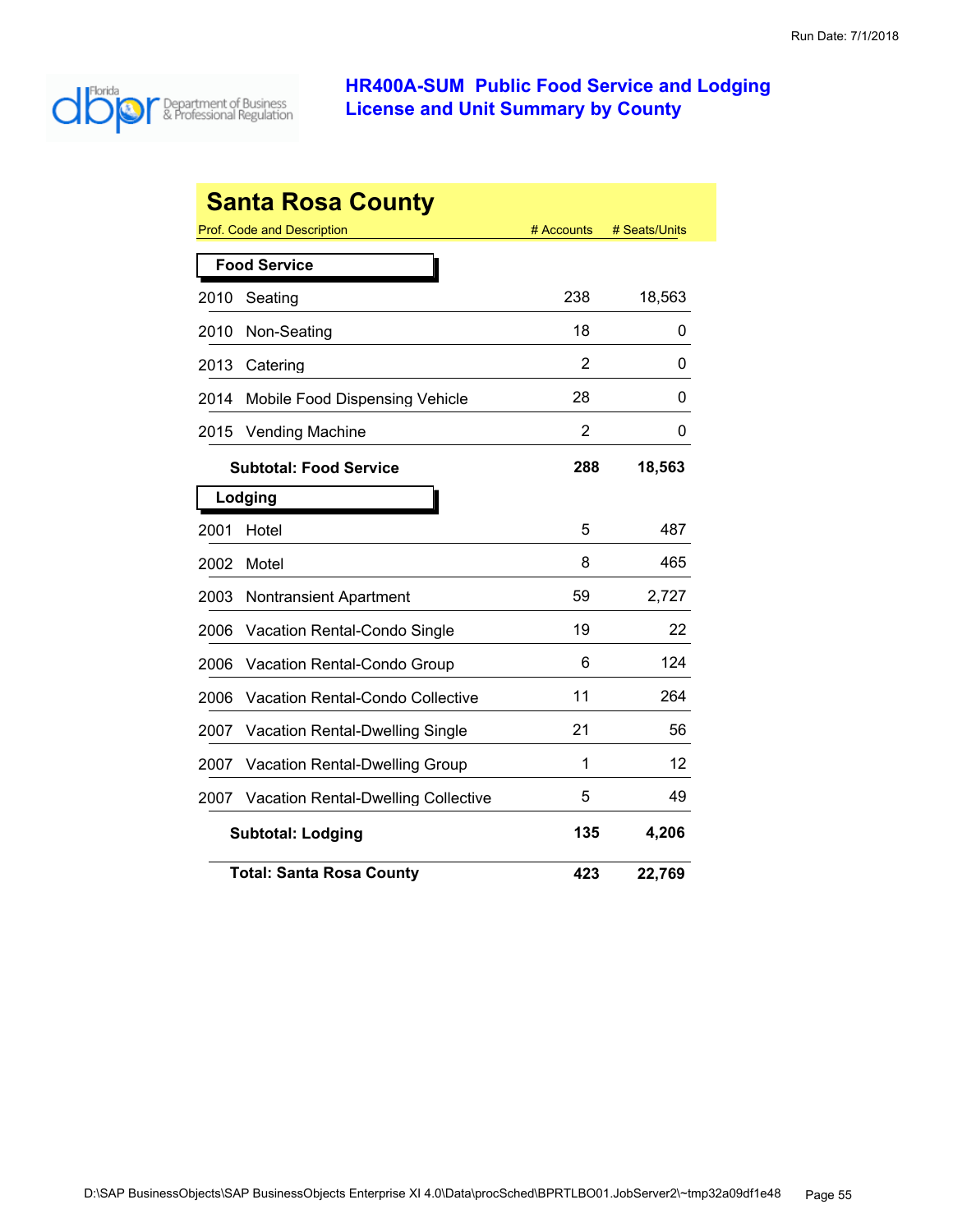

| Sarasota County |                                            |            |               |  |
|-----------------|--------------------------------------------|------------|---------------|--|
|                 | Prof. Code and Description                 | # Accounts | # Seats/Units |  |
|                 | <b>Food Service</b>                        |            |               |  |
| 2010            | Seating                                    | 989        | 101,596       |  |
| 2010            | Non-Seating                                | 86         | 0             |  |
| 2013            | Catering                                   | 21         | 0             |  |
| 2014            | Mobile Food Dispensing Vehicle             | 63         | 0             |  |
| 2014            | Hot Dog Cart                               | 3          | 0             |  |
| 2015            | <b>Vending Machine</b>                     | 13         | 0             |  |
|                 | <b>Subtotal: Food Service</b>              | 1,175      | 101,596       |  |
|                 | Lodging                                    |            |               |  |
| 2001            | Hotel                                      | 32         | 3,657         |  |
| 2002            | Motel                                      | 55         | 1,994         |  |
| 2003            | <b>Transient Apartment</b>                 | 46         | 467           |  |
| 2003            | Nontransient Apartment                     | 198        | 11,783        |  |
| 2005            | <b>Bed and Breakfast</b>                   | 1          | 9             |  |
| 2006            | <b>Vacation Rental-Condo Single</b>        | 33         | 70            |  |
| 2006            | <b>Vacation Rental-Condo Group</b>         | 61         | 2,796         |  |
| 2006            | Vacation Rental-Condo Collective           | 30         | 465           |  |
| 2007            | Vacation Rental-Dwelling Single            | 74         | 111           |  |
| 2007            | <b>Vacation Rental-Dwelling Group</b>      | 4          | 10            |  |
| 2007            | <b>Vacation Rental-Dwelling Collective</b> | 38         | 347           |  |
|                 | <b>Subtotal: Lodging</b>                   | 572        | 21,709        |  |
|                 | <b>Total: Sarasota County</b>              | 1,747      | 123,305       |  |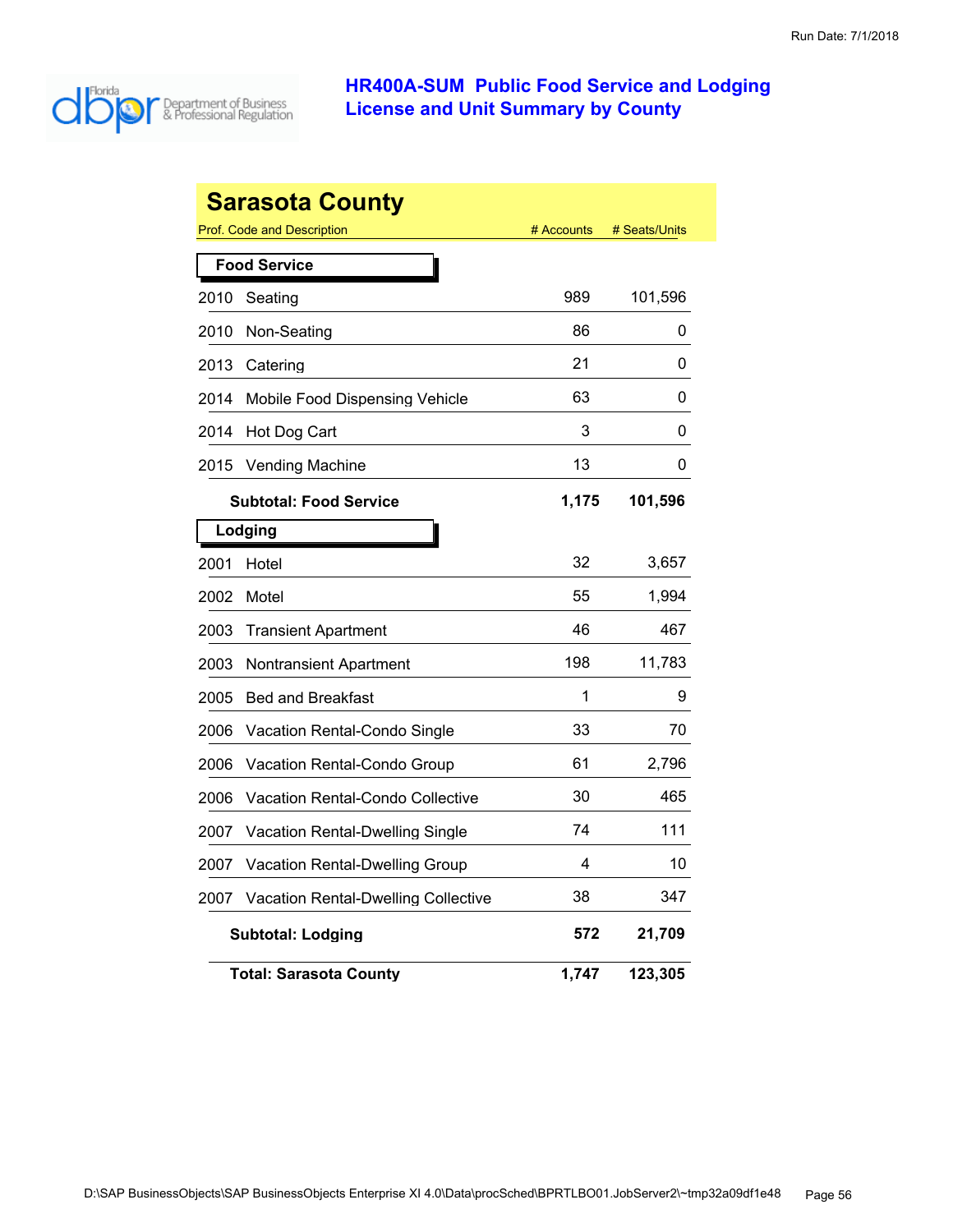

| <b>Seminole County</b> |                                            |            |               |  |
|------------------------|--------------------------------------------|------------|---------------|--|
|                        | Prof. Code and Description                 | # Accounts | # Seats/Units |  |
|                        | <b>Food Service</b>                        |            |               |  |
| 2010                   | Seating                                    | 807        | 76,229        |  |
| 2010                   | Non-Seating                                | 100        | 0             |  |
| 2013                   | Catering                                   | 45         | 0             |  |
| 2014                   | Mobile Food Dispensing Vehicle             | 52         | 0             |  |
| 2014                   | Hot Dog Cart                               | 7          | 0             |  |
| 2015                   | <b>Vending Machine</b>                     | 18         | 0             |  |
|                        | <b>Subtotal: Food Service</b>              | 1,029      | 76,229        |  |
|                        | Lodging                                    |            |               |  |
| 2001                   | Hotel                                      | 24         | 3,257         |  |
| 2002                   | Motel                                      | 20         | 1,449         |  |
| 2003                   | <b>Transient Apartment</b>                 | 1          | 9             |  |
| 2003                   | <b>Nontransient Apartment</b>              | 194        | 35,989        |  |
| 2005                   | <b>Bed and Breakfast</b>                   | 1          | 4             |  |
| 2006                   | Vacation Rental-Condo Single               | 2          | 2             |  |
| 2006                   | Vacation Rental-Condo Collective           | 2          | 135           |  |
| 2007                   | Vacation Rental-Dwelling Single            | 19         | 20            |  |
| 2007                   | Vacation Rental-Dwelling Group             | 1          | 2             |  |
| 2007                   | <b>Vacation Rental-Dwelling Collective</b> | 2          | 2             |  |
|                        | 266<br>40,869<br><b>Subtotal: Lodging</b>  |            |               |  |
|                        | <b>Total: Seminole County</b>              | 1,295      | 117,098       |  |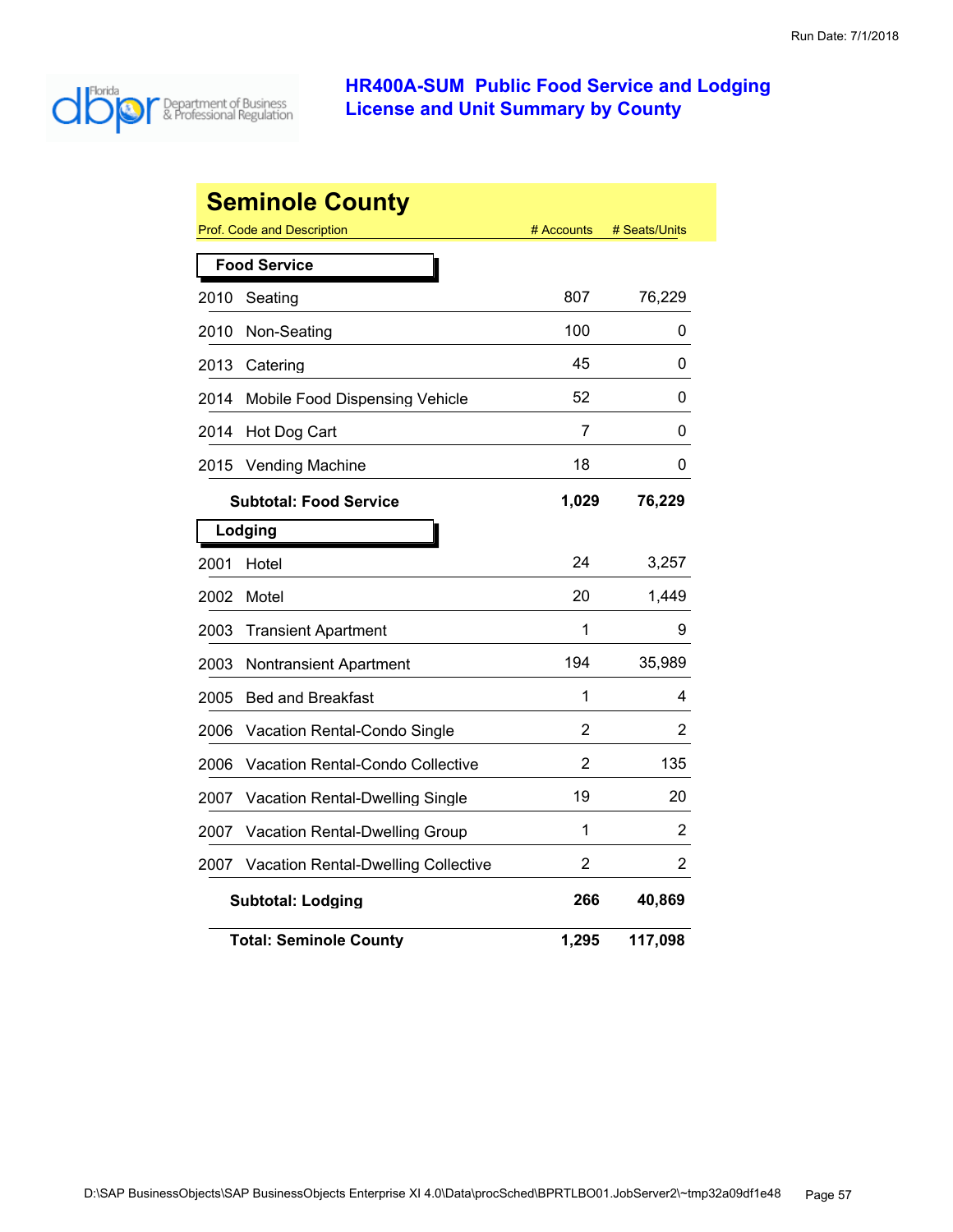

|      | <b>St. Johns County</b>                     |            |               |
|------|---------------------------------------------|------------|---------------|
|      | <b>Prof. Code and Description</b>           | # Accounts | # Seats/Units |
|      | <b>Food Service</b>                         |            |               |
| 2010 | Seating                                     | 599        | 48,689        |
| 2010 | Non-Seating                                 | 62         | 0             |
| 2013 | Catering                                    | 8          | 0             |
| 2014 | Mobile Food Dispensing Vehicle              | 35         | 0             |
| 2014 | Hot Dog Cart                                | 3          | 0             |
| 2015 | <b>Vending Machine</b>                      | 13         | 0             |
|      | <b>Subtotal: Food Service</b>               | 720        | 48,689        |
|      | Lodging                                     |            |               |
| 2001 | Hotel                                       | 31         | 3,204         |
| 2002 | Motel                                       | 55         | 2,490         |
| 2003 | <b>Transient Apartment</b>                  | 4          | 14            |
| 2003 | <b>Nontransient Apartment</b>               | 53         | 3,060         |
| 2005 | <b>Bed and Breakfast</b>                    | 31         | 258           |
| 2006 | Vacation Rental-Condo Single                | 27         | 29            |
| 2006 | Vacation Rental-Condo Group                 | 18         | 1,053         |
| 2006 | <b>Vacation Rental-Condo Collective</b>     | 38         | 1,297         |
| 2007 | <b>Vacation Rental-Dwelling Single</b>      | 127        | 177           |
| 2007 | <b>Vacation Rental-Dwelling Group</b>       | 3          | 25            |
| 2007 | <b>Vacation Rental-Dwelling Collective</b>  | 37         | 505           |
| 2022 | Timeshare Project-Timeshare Proj Collective | 3          | 53            |
|      | <b>Subtotal: Lodging</b>                    | 427        | 12,165        |
|      | <b>Total: St. Johns County</b>              | 1,147      | 60,854        |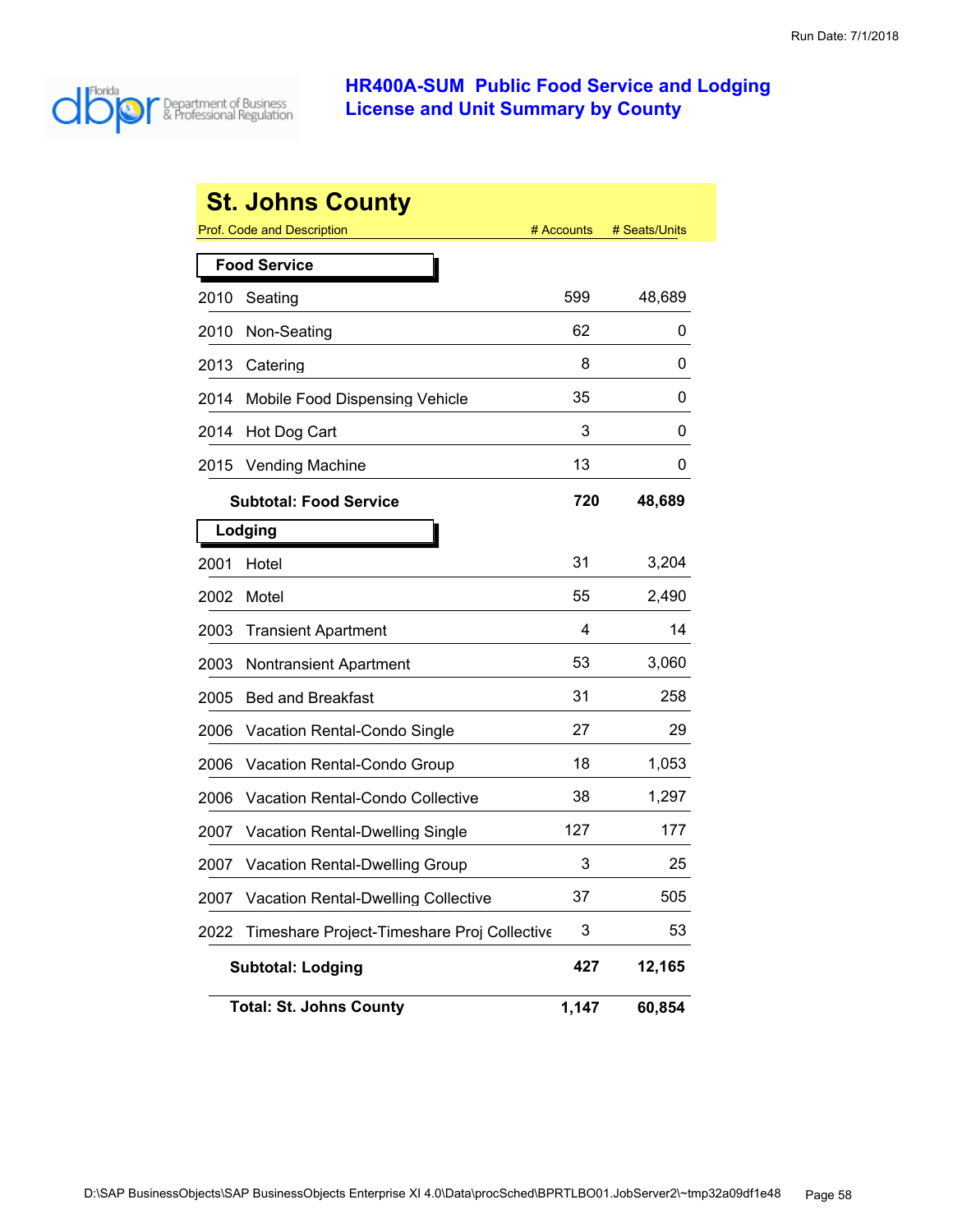

|      | <b>St. Lucie County</b>                    |            |               |
|------|--------------------------------------------|------------|---------------|
|      | <b>Prof. Code and Description</b>          | # Accounts | # Seats/Units |
|      | <b>Food Service</b>                        |            |               |
| 2010 | Seating                                    | 463        | 37,305        |
| 2010 | Non-Seating                                | 59         | 0             |
| 2013 | Catering                                   | 10         | 0             |
| 2014 | Mobile Food Dispensing Vehicle             | 47         | 0             |
| 2014 | Hot Dog Cart                               | 5          | 0             |
| 2015 | <b>Vending Machine</b>                     | 8          | 0             |
|      | <b>Subtotal: Food Service</b>              | 592        | 37,305        |
|      | Lodging                                    |            |               |
| 2001 | Hotel                                      | 19         | 2,113         |
| 2002 | Motel                                      | 24         | 991           |
| 2003 | <b>Transient Apartment</b>                 | 12         | 116           |
| 2003 | Nontransient Apartment                     | 103        | 6,662         |
| 2005 | <b>Bed and Breakfast</b>                   | 1          | 5             |
| 2006 | Vacation Rental-Condo Single               | 9          | 66            |
| 2006 | Vacation Rental-Condo Group                | 5          | 257           |
| 2006 | <b>Vacation Rental-Condo Collective</b>    | 3          | 123           |
| 2007 | <b>Vacation Rental-Dwelling Single</b>     | 9          | 12            |
| 2007 | Vacation Rental-Dwelling Group             | 1          | 15            |
| 2007 | <b>Vacation Rental-Dwelling Collective</b> | 7          | 21            |
|      | <b>Subtotal: Lodging</b>                   | 193        | 10,381        |
|      | <b>Total: St. Lucie County</b>             | 785        | 47,686        |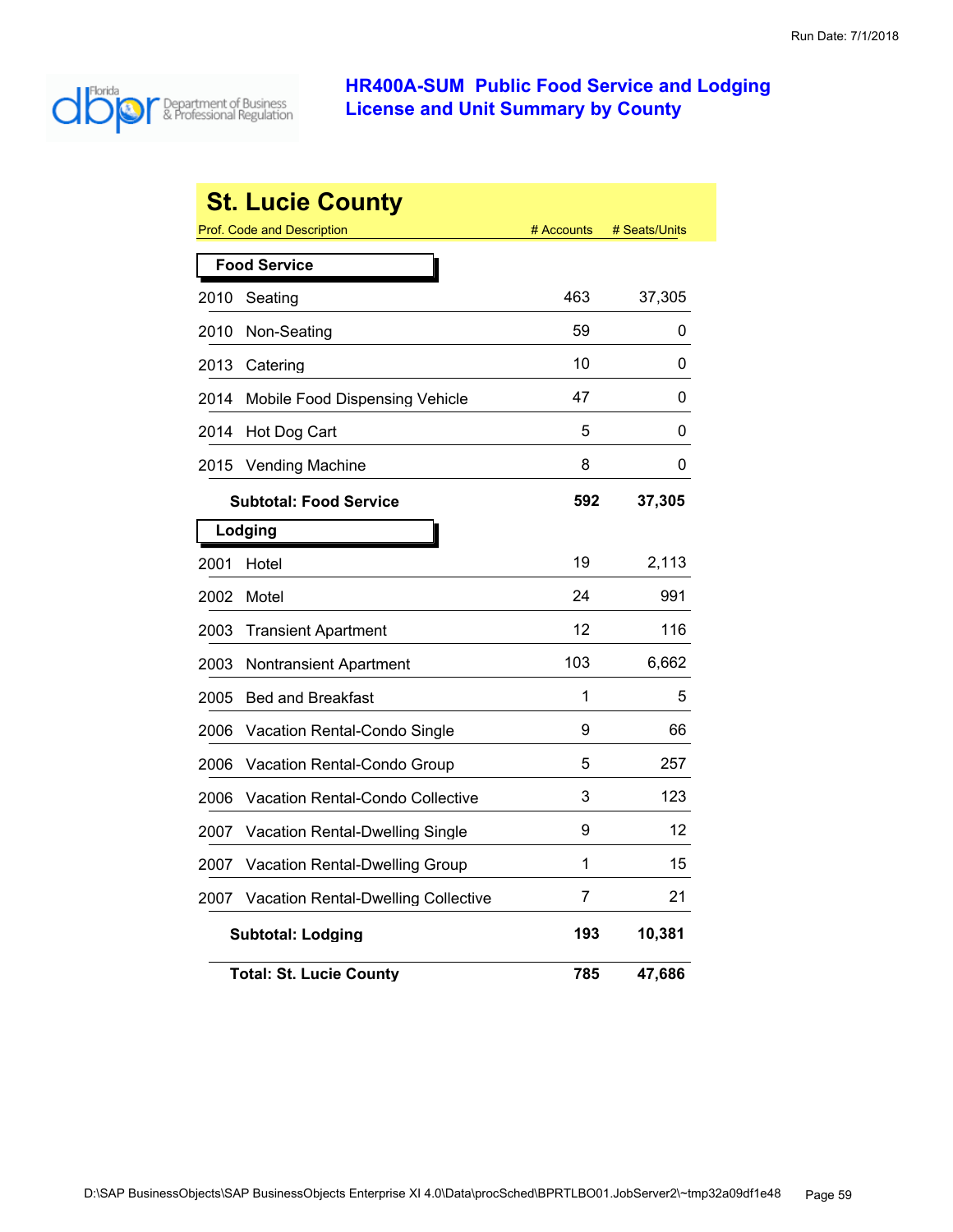

|      | <b>Sumter County</b>                       |                |               |
|------|--------------------------------------------|----------------|---------------|
|      | Prof. Code and Description                 | # Accounts     | # Seats/Units |
|      | <b>Food Service</b>                        |                |               |
| 2010 | Seating                                    | 164            | 18,105        |
| 2010 | Non-Seating                                | 20             | 0             |
| 2013 | Catering                                   | 1              | 0             |
| 2014 | Mobile Food Dispensing Vehicle             | 24             | 0             |
| 2014 | Hot Dog Cart                               | 1              | 0             |
| 2015 | <b>Vending Machine</b>                     | $\overline{2}$ | 0             |
|      | <b>Subtotal: Food Service</b>              | 212            | 18,105        |
|      | Lodging                                    |                |               |
| 2001 | Hotel                                      | 3              | 271           |
| 2002 | Motel                                      | 9              | 485           |
| 2003 | <b>Transient Apartment</b>                 | 3              | 20            |
| 2003 | <b>Nontransient Apartment</b>              | 19             | 1,303         |
| 2005 | <b>Bed and Breakfast</b>                   | 3              | 18            |
| 2006 | Vacation Rental-Condo Single               | 1              | 1             |
| 2007 | <b>Vacation Rental-Dwelling Single</b>     | 14             | 14            |
| 2007 | <b>Vacation Rental-Dwelling Collective</b> | 14             | 430           |
|      | <b>Subtotal: Lodging</b>                   | 66             | 2,542         |
|      | <b>Total: Sumter County</b>                | 278            | 20,647        |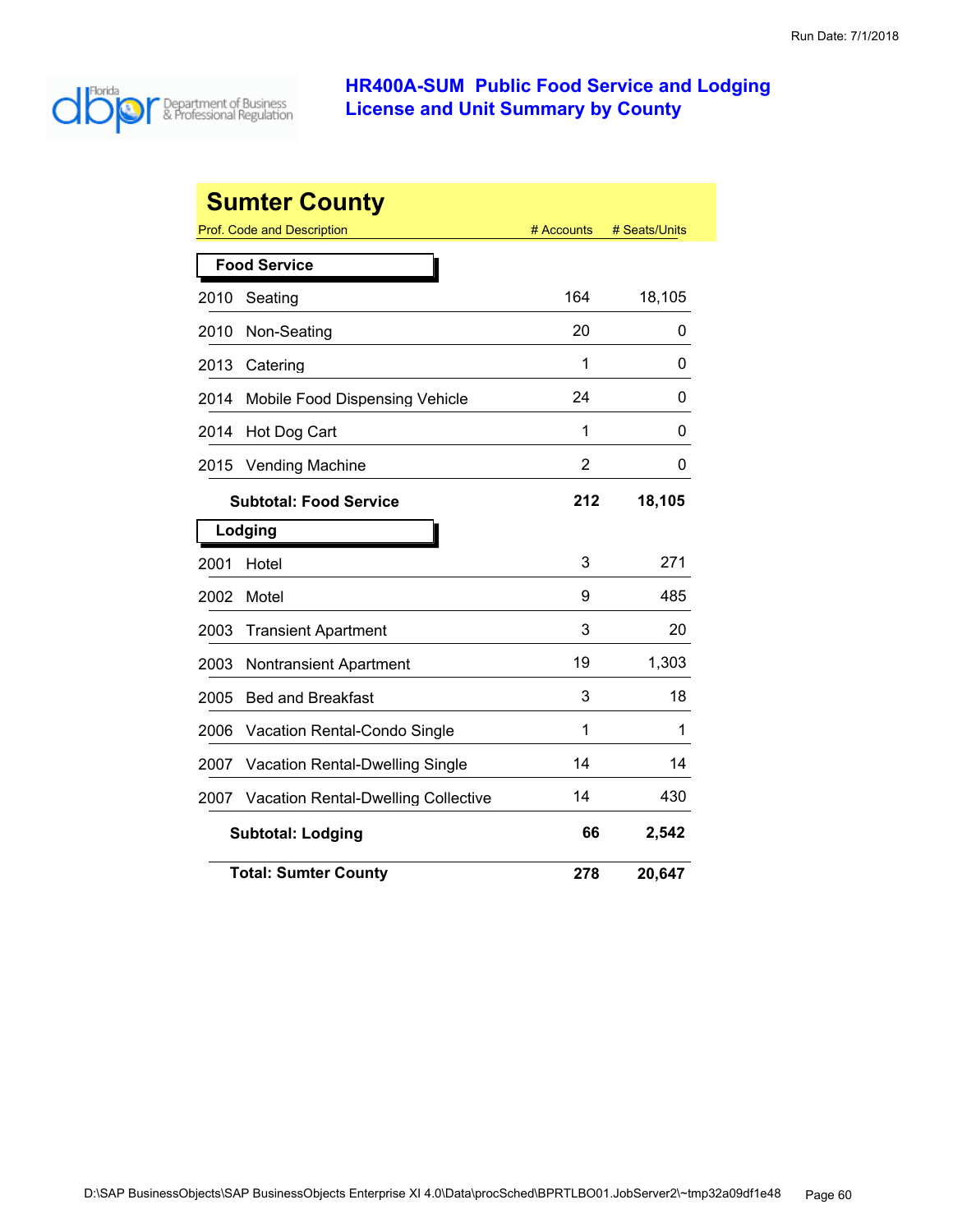

|      | <b>Suwannee County</b>                     |            |               |
|------|--------------------------------------------|------------|---------------|
|      | Prof. Code and Description                 | # Accounts | # Seats/Units |
|      | <b>Food Service</b>                        |            |               |
| 2010 | Seating                                    | 53         | 4,355         |
| 2010 | Non-Seating                                | 3          | O             |
| 2014 | Mobile Food Dispensing Vehicle             | 8          | 0             |
| 2015 | <b>Vending Machine</b>                     | 5          | 0             |
|      | <b>Subtotal: Food Service</b>              | 69         | 4,355         |
|      | Lodging                                    |            |               |
| 2001 | Hotel                                      | 1          | 69            |
| 2002 | Motel                                      | 10         | 275           |
| 2003 | <b>Transient Apartment</b>                 | 1          | 2             |
| 2003 | <b>Nontransient Apartment</b>              | 11         | 455           |
| 2007 | <b>Vacation Rental-Dwelling Single</b>     | 3          | 6             |
| 2007 | <b>Vacation Rental-Dwelling Collective</b> | 1          | 1             |
|      | <b>Subtotal: Lodging</b>                   |            | 808           |
|      | <b>Total: Suwannee County</b>              | 96         | 5,163         |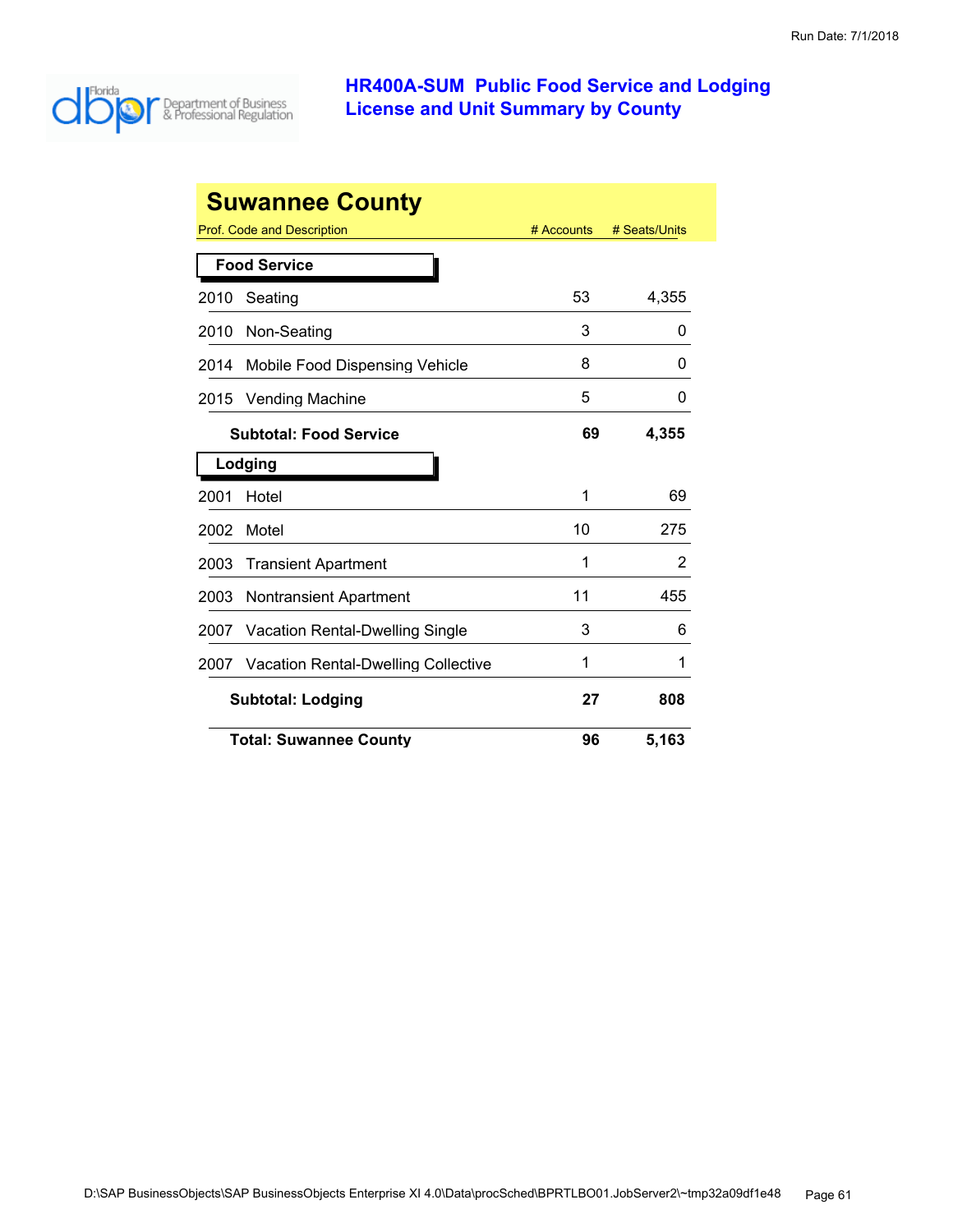

|      | <b>Taylor County</b>                       |                |               |
|------|--------------------------------------------|----------------|---------------|
|      | Prof. Code and Description                 | # Accounts     | # Seats/Units |
|      | <b>Food Service</b>                        |                |               |
| 2010 | Seating                                    | 44             | 3,426         |
| 2010 | Non-Seating                                | 1              | 0             |
| 2014 | Mobile Food Dispensing Vehicle             | 6              | O             |
|      | <b>Subtotal: Food Service</b>              | 51             | 3,426         |
|      | Lodging                                    |                |               |
| 2001 | Hotel                                      | 2              | 138           |
| 2002 | Motel                                      | 16             | 398           |
| 2003 | <b>Transient Apartment</b>                 | 1              | 9             |
| 2003 | <b>Nontransient Apartment</b>              | 9              | 320           |
| 2006 | <b>Vacation Rental-Condo Single</b>        | 7              | 11            |
| 2006 | <b>Vacation Rental-Condo Group</b>         | 1              | 8             |
| 2007 | <b>Vacation Rental-Dwelling Single</b>     | 30             | 41            |
| 2007 | <b>Vacation Rental-Dwelling Group</b>      | $\overline{2}$ | 35            |
| 2007 | <b>Vacation Rental-Dwelling Collective</b> | 6              | 33            |
|      | <b>Subtotal: Lodging</b>                   | 74             | 993           |
|      | <b>Total: Taylor County</b>                | 125            | 4,419         |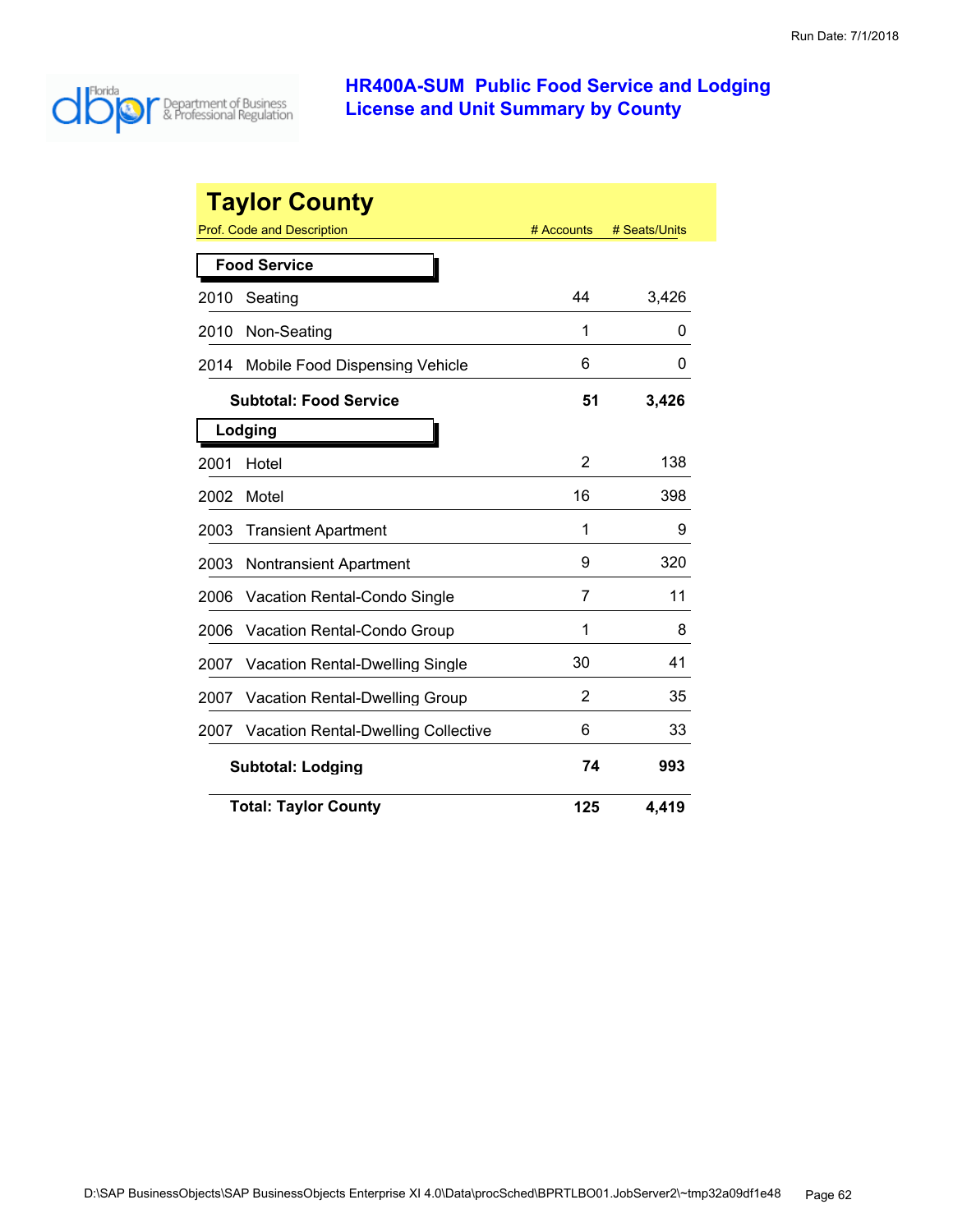

| <b>Union County</b>                   |            |               |
|---------------------------------------|------------|---------------|
| Prof. Code and Description            | # Accounts | # Seats/Units |
| <b>Food Service</b>                   |            |               |
| Seating<br>2010                       | 6          | 278           |
| 2010 Non-Seating                      | 1          | 0             |
| 2014 Mobile Food Dispensing Vehicle   | 2          | 0             |
| 2015 Vending Machine                  | 1          | 0             |
| <b>Subtotal: Food Service</b>         | 10         | 278           |
| Lodging                               |            |               |
| <b>Nontransient Apartment</b><br>2003 | 2          | 80            |
| <b>Subtotal: Lodging</b>              | 2          | 80            |
| <b>Total: Union County</b>            | 12         | 358           |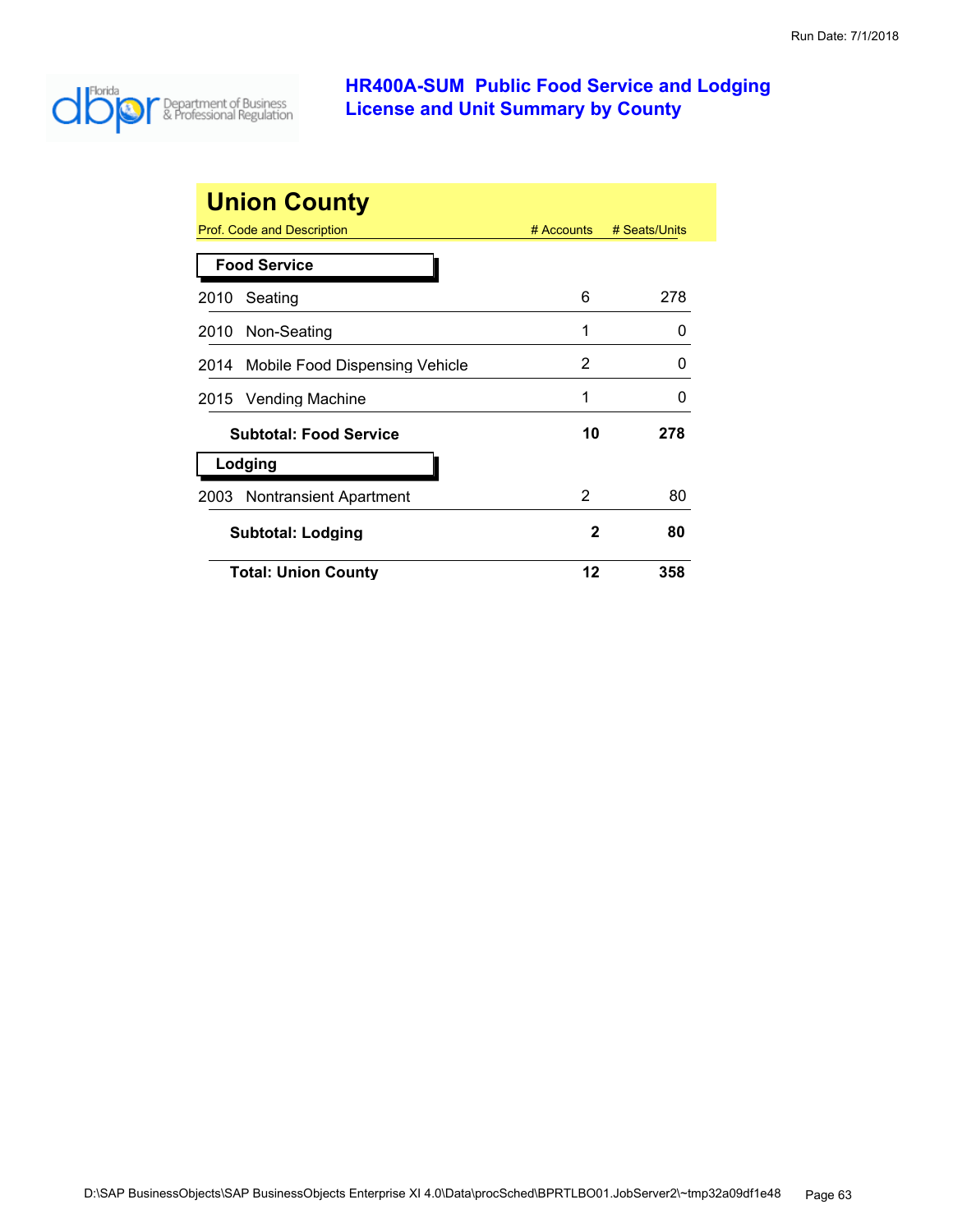

|      | <b>Volusia County</b>                      |            |               |
|------|--------------------------------------------|------------|---------------|
|      | Prof. Code and Description                 | # Accounts | # Seats/Units |
|      | <b>Food Service</b>                        |            |               |
| 2010 | Seating                                    | 1,137      | 108,418       |
| 2010 | Non-Seating                                | 118        | 0             |
| 2013 | Catering                                   | 18         | 0             |
| 2014 | Mobile Food Dispensing Vehicle             | 102        | 0             |
| 2014 | Hot Dog Cart                               | 11         | 0             |
| 2015 | <b>Vending Machine</b>                     | 50         | 0             |
|      | <b>Subtotal: Food Service</b>              | 1,436      | 108,418       |
|      | Lodging                                    |            |               |
| 2001 | Hotel                                      | 37         | 4,118         |
| 2002 | Motel                                      | 182        | 7,663         |
| 2003 | <b>Transient Apartment</b>                 | 15         | 130           |
| 2003 | <b>Nontransient Apartment</b>              | 432        | 23,185        |
| 2005 | <b>Bed and Breakfast</b>                   | 14         | 90            |
| 2006 | Vacation Rental-Condo Single               | 83         | 339           |
| 2006 | Vacation Rental-Condo Group                | 103        | 5,109         |
| 2006 | <b>Vacation Rental-Condo Collective</b>    | 27         | 681           |
| 2007 | <b>Vacation Rental-Dwelling Single</b>     | 116        | 132           |
| 2007 | <b>Vacation Rental-Dwelling Group</b>      | 6          | 217           |
| 2007 | <b>Vacation Rental-Dwelling Collective</b> | 28         | 148           |
| 2022 | Timeshare Project-Timeshare Proj Single    | 1          | 39            |
| 2022 | Timeshare Project-Timeshare Proj Group     | 3          | 310           |
|      | <b>Subtotal: Lodging</b>                   | 1,047      | 42,161        |
|      | <b>Total: Volusia County</b>               | 2,483      | 150,579       |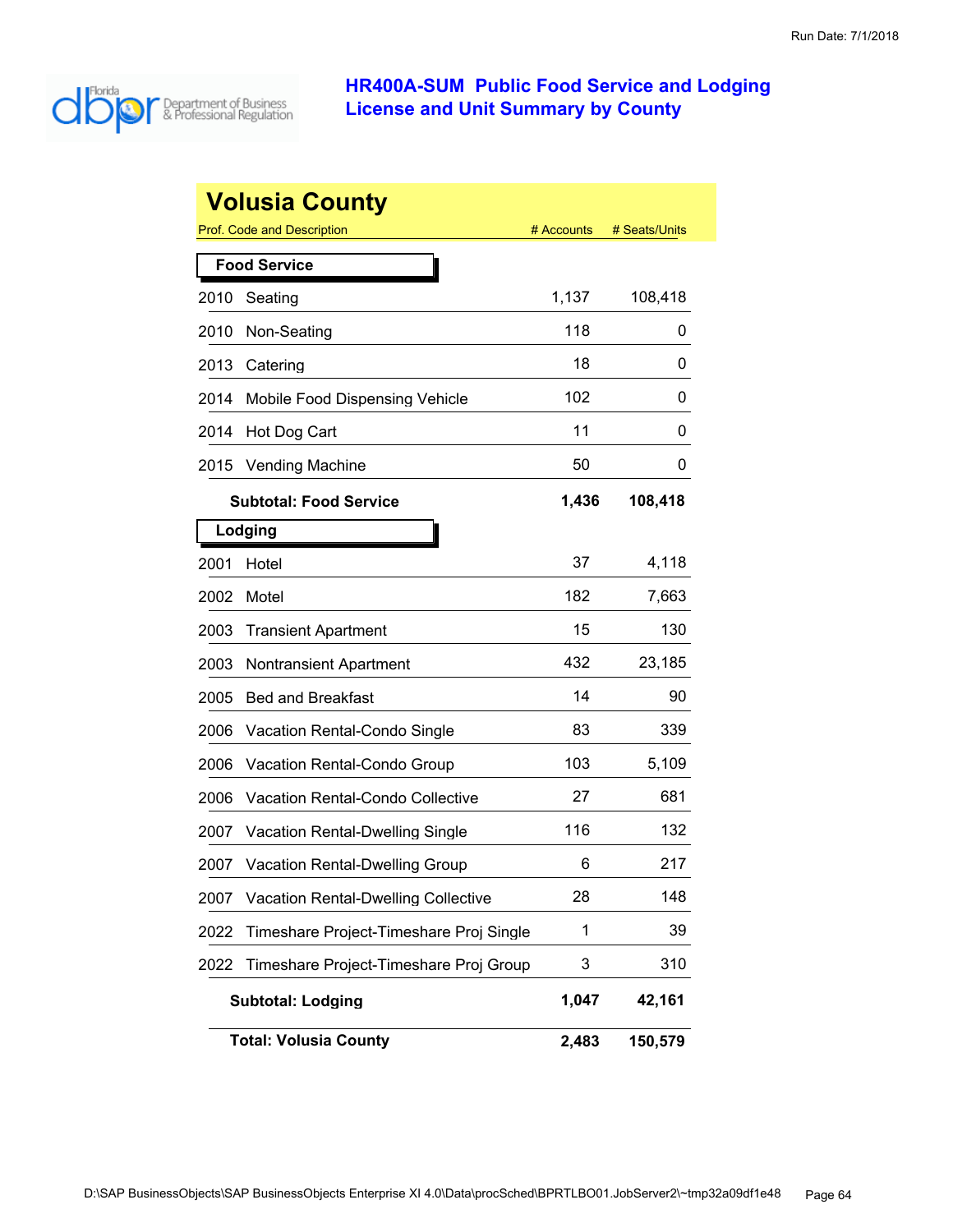

|      | <b>Wakulla County</b>                      |            |               |
|------|--------------------------------------------|------------|---------------|
|      | Prof. Code and Description                 | # Accounts | # Seats/Units |
|      | <b>Food Service</b>                        |            |               |
| 2010 | Seating                                    | 45         | 3,541         |
| 2010 | Non-Seating                                | 1          | 0             |
| 2014 | Mobile Food Dispensing Vehicle             | 13         | O             |
| 2014 | Hot Dog Cart                               | 1          | 0             |
|      | <b>Subtotal: Food Service</b>              | 60         | 3,541         |
|      | Lodging                                    |            |               |
| 2001 | Hotel                                      | 3          | 155           |
| 2002 | Motel                                      | 3          | 45            |
| 2003 | <b>Nontransient Apartment</b>              | 2          | 125           |
| 2005 | <b>Bed and Breakfast</b>                   | 1          | 7             |
| 2007 | Vacation Rental-Dwelling Single            | 9          | 9             |
| 2007 | <b>Vacation Rental-Dwelling Collective</b> | 1          | 2             |
|      | <b>Subtotal: Lodging</b>                   | 19         | 343           |
|      | <b>Total: Wakulla County</b>               | 79         | 3,884         |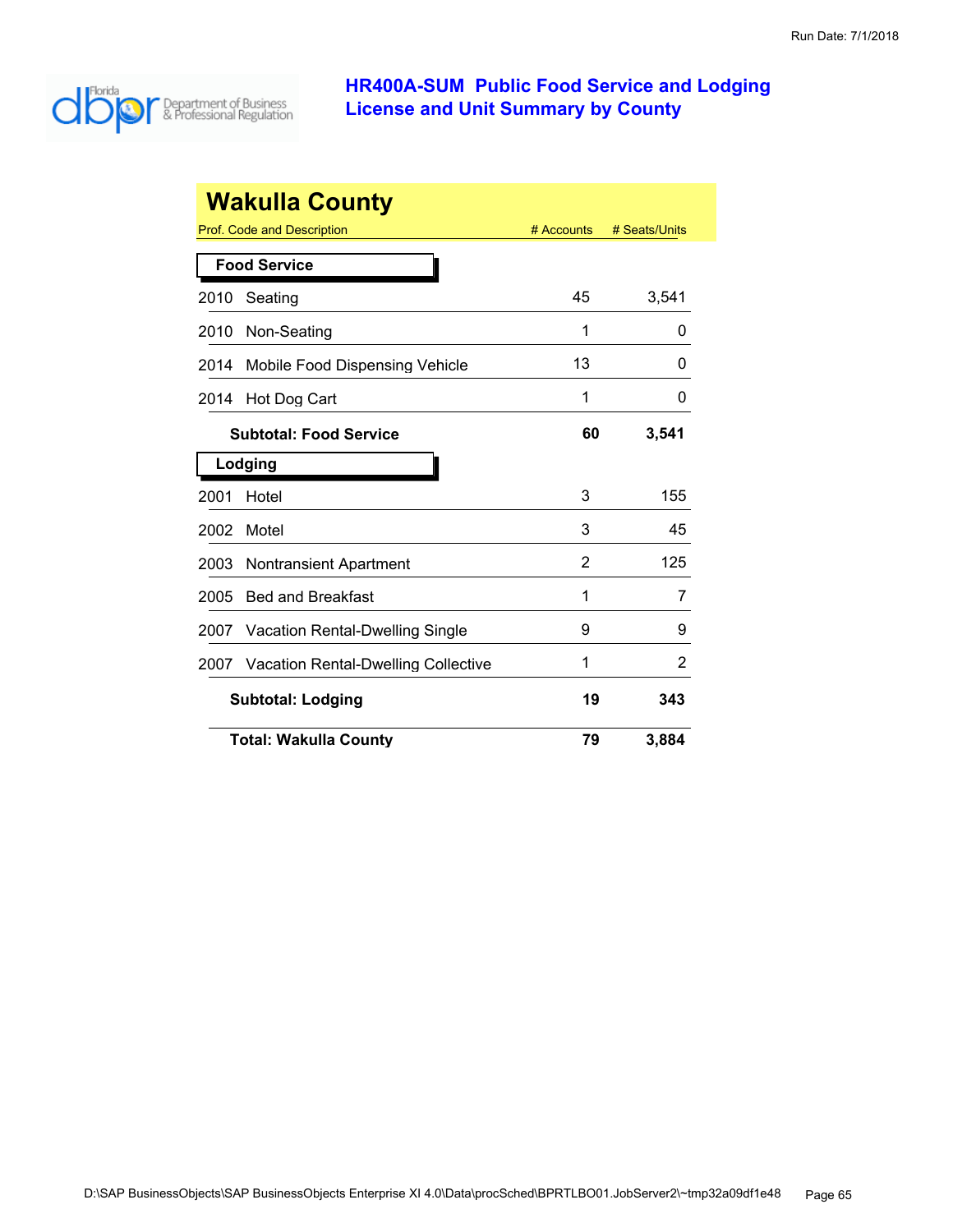

|      | <b>Walton County</b>                       |            |               |
|------|--------------------------------------------|------------|---------------|
|      | Prof. Code and Description                 | # Accounts | # Seats/Units |
|      | <b>Food Service</b>                        |            |               |
| 2010 | Seating                                    | 275        | 28,505        |
| 2010 | Non-Seating                                | 20         | 0             |
| 2013 | Catering                                   | 11         | 0             |
| 2014 | Mobile Food Dispensing Vehicle             | 15         | 0             |
| 2014 | Hot Dog Cart                               | 1          | 0             |
|      | <b>Subtotal: Food Service</b>              | 322        | 28,505        |
|      | Lodging                                    |            |               |
| 2001 | Hotel                                      | 13         | 1,495         |
| 2002 | Motel                                      | 10         | 521           |
| 2003 | <b>Transient Apartment</b>                 | 1          | 4             |
| 2003 | <b>Nontransient Apartment</b>              | 11         | 726           |
| 2005 | <b>Bed and Breakfast</b>                   | 2          | 16            |
| 2006 | Vacation Rental-Condo Single               | 91         | 193           |
| 2006 | Vacation Rental-Condo Group                | 22         | 1,628         |
| 2006 | <b>Vacation Rental-Condo Collective</b>    | 93         | 2,171         |
| 2007 | Vacation Rental-Dwelling Single            | 264        | 731           |
| 2007 | Vacation Rental-Dwelling Group             | 7          | 251           |
| 2007 | <b>Vacation Rental-Dwelling Collective</b> | 110        | 1,996         |
|      | <b>Subtotal: Lodging</b>                   | 624        | 9,732         |
|      | <b>Total: Walton County</b>                | 946        | 38,237        |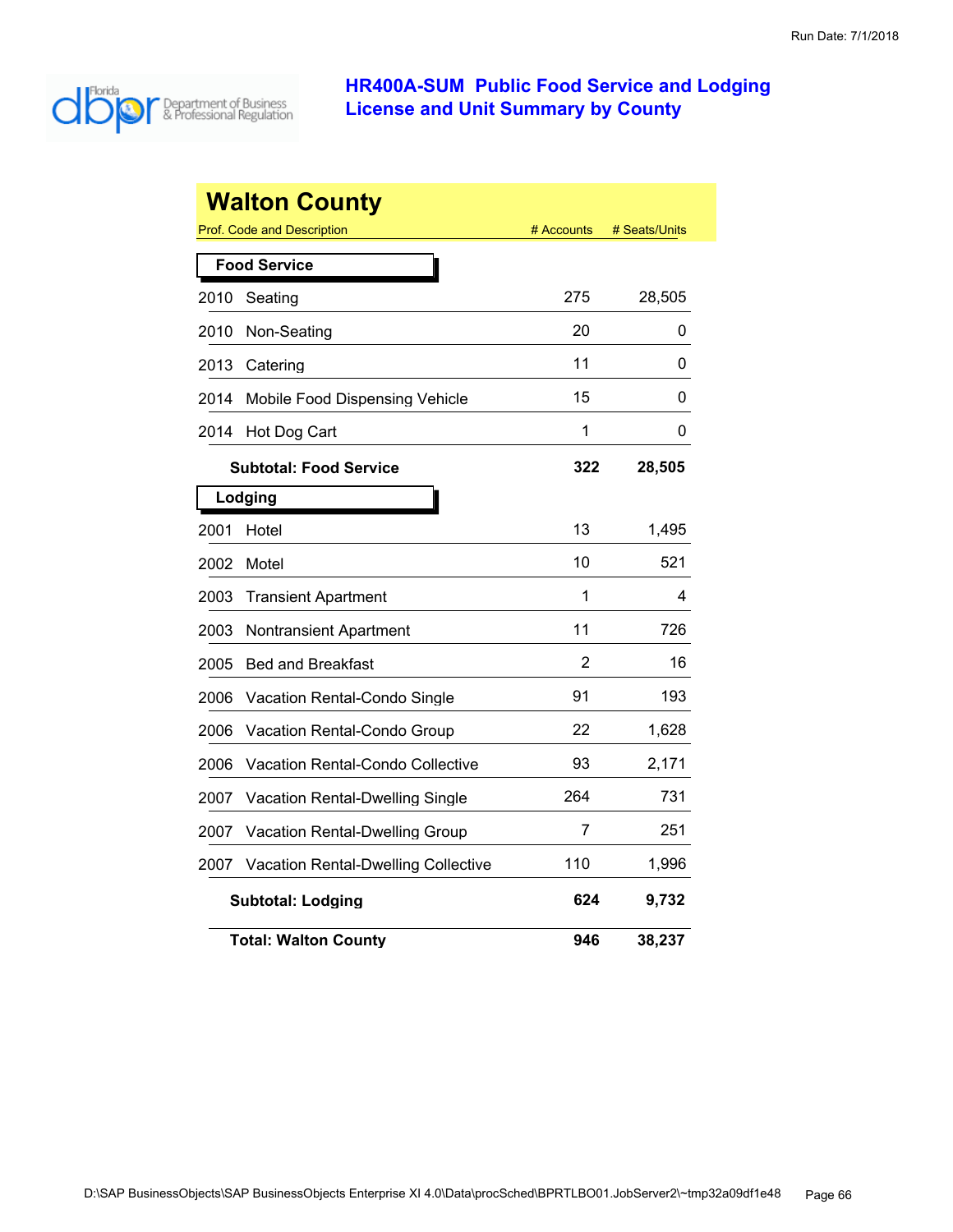

| <b>Washington County</b>               |              |               |
|----------------------------------------|--------------|---------------|
| Prof. Code and Description             | $#$ Accounts | # Seats/Units |
| <b>Food Service</b>                    |              |               |
| Seating<br>2010                        | 36           | 2,442         |
| Non-Seating<br>2010                    | 1            | O             |
| Mobile Food Dispensing Vehicle<br>2014 | 4            |               |
| <b>Subtotal: Food Service</b>          | 41           | 2,442         |
| Lodging                                |              |               |
| 2002<br>Motel                          | 7            | 261           |
| <b>Nontransient Apartment</b><br>2003  | 10           | 159           |
| <b>Subtotal: Lodging</b>               | 17           | 420           |
| <b>Total: Washington County</b>        | 58           | 2,862         |